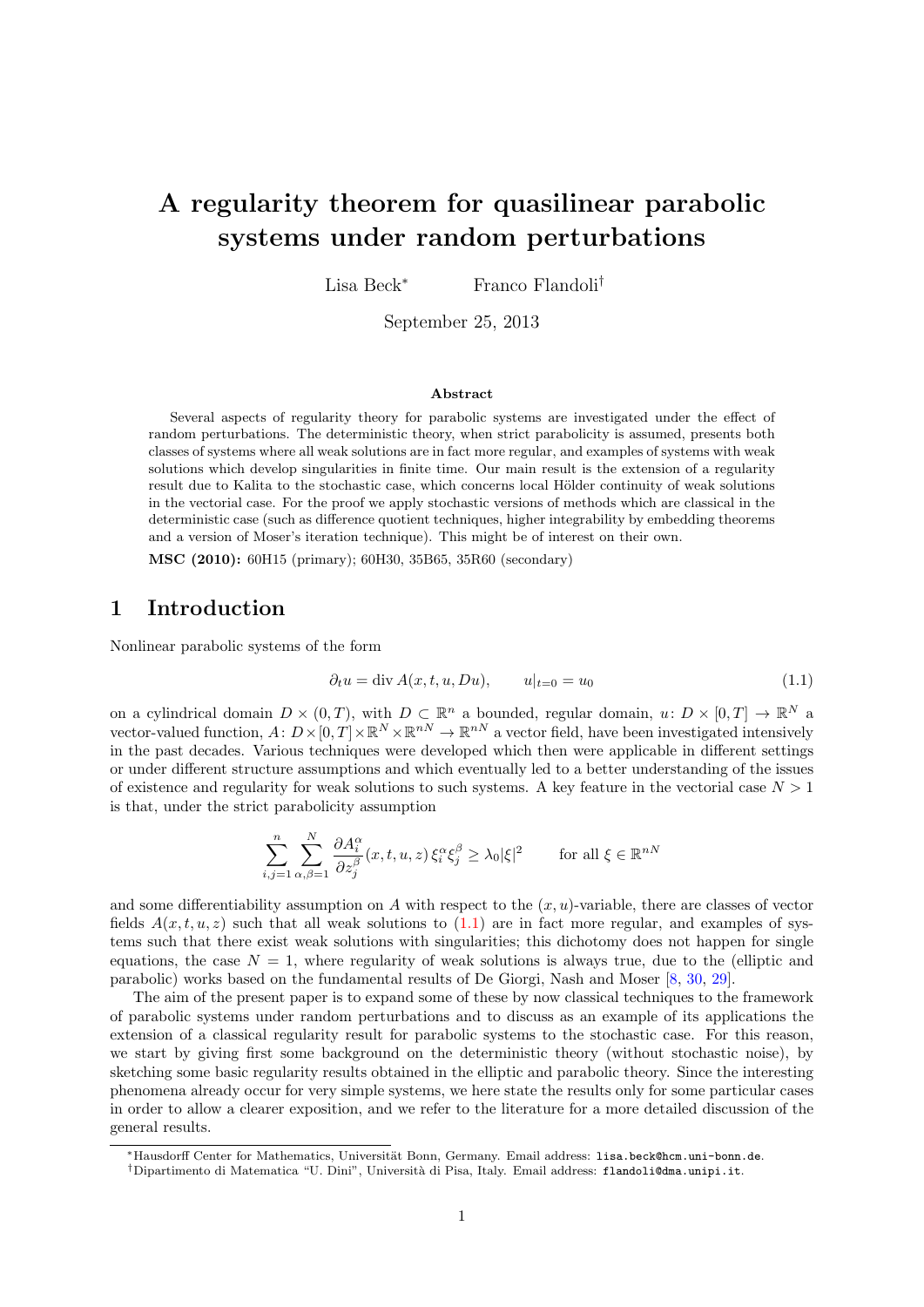Elliptic systems. For reasons of comparison we begin the discussion with the case of elliptic systems and stationary weak solutions (i. e. system and solution do not depend on the time variable). The notion of weak solution here refers always to a function  $u$  which belongs to a suitable Sobolev space and which solves the system in an integral sense, i.e.  $\int_D A(x, u, Du) \cdot D\varphi dx = 0$  for all  $\varphi \in C_0^{\infty}(D, \mathbb{R}^N)$ . As already mentioned above, in the scalar case  $\overline{N} = 1$  weak solutions are locally continuous under quite general assumptions, that is under a suitable ellipticity condition and a corresponding growth condition on the vector field  $A(x, u, z)$ , see [\[8,](#page-31-0) [30,](#page-32-0) [29\]](#page-32-1). Roughly speaking, weak solutions are always regular, and the degree of regularity (Hölder regularity and differentiability) is determined by the regularity of the system. In the vectorial setting  $N > 1$ , which will be studied in the present paper, it turns out that the different component functions of a weak solution might interact in a nontrivial way, in the sense that full regularity cannot be expected. In fact, counterexamples by De Giorgi, Giusti, Miranda [\[9,](#page-31-1) [19\]](#page-31-2) and others revealed that discontinuous weak solutions (having a smooth trace on  $\partial D$ ) exist, even for analytic vector fields which are linear in the gradient variable. Instead, again under suitable additional assumptions on growth and regularity of the vector field  $A(x, u, z)$ , there are partial regularity results available, yielding Hölder regularity of the solution u (or of its gradient  $Du$ ) outside of a negligible set, the singular set of u (or of  $Du$ ). Hence, for general systems, the best regularity to hope for is partial regularity of  $Du$ , with an estimate for the Hausdorff dimension of the singular set strictly below the space dimension n. This general partial regularity theory including estimates on the Hausdorff dimension of the singular set was developed in a series of papers initiated from [\[17,](#page-31-3) [21\]](#page-32-2), and for an overview on the state of the art we refer to the survey paper  $[28]$ . In order to obtain regularity of u on larger sets, one needs stronger assumptions, such as some a priori information on the regularity of the solution (for example that the integrability exponent of the solution is coupled to the space dimension) or special structure assumptions (such as vector fields which are linear in the gradient variable), see e.g.  $[5, 18]$  $[5, 18]$  $[5, 18]$ . Full regularity result instead are only possible if even more restrictive structural assumptions are imposed. In the nonlinear case, full regularity of Du can for instance still be obtained if the nonlinear part of the vector field depends only on the modulus of z, such as for the p-Laplace system see [\[38\]](#page-32-4). An easier (and very classical) example is a linear elliptic system with constant coefficients. Moreover, it is sometimes also sufficient to be sufficiently close to one of these systems, for example in terms of the eigenvalues of  $D_z A$ .

For simplicity we now focus on quasilinear systems with a vector field of the form  $a(x)z$ , i.e. to weak solutions of

<span id="page-1-0"></span>
$$
\operatorname{div}\left(a(x)Du\right) = 0\,,\tag{1.2}
$$

with coefficients  $a \in L^{\infty}(D, \mathbb{R}^{Nn \times Nn})$  with ellipticity constant  $\lambda_0$  and the upper bound  $\lambda_1$ 

$$
\lambda_0 |\xi|^2 \le \langle a(x)\xi, \xi \rangle, \qquad |a(x)\xi| \le \lambda_1 |\xi|.
$$
\n(1.3)

One restriction leading to full regularity imposes the ratio  $\lambda_0/\lambda_1$  to be sufficiently close to 1, meaning that the different component functions cannot interact too much. This is sometimes referred to as "Cordes-type condition" since Cordes [\[6\]](#page-31-6) studied quasilinear elliptic equations (that is  $N = 1$ ) and succeeded in showing the availability of a priori Morrey-type estimates under such an assumption. In turn, Schauder fixed point theorems were applied and allowed to deduce the existence of regular solutions. Similar results were obtained later by Koshelev [\[23\]](#page-32-5) in the vectorial case (here, uniform Morrey-type estimates in a regularization procedure of the original system play the crucial role), which for the toy case of the linear situation allows to identify two different regimes:

<span id="page-1-1"></span>**Theorem 1.1.** There exists a constant  $c_e(n) < 1$  such that the following statement is true:

- (i) whenever  $a \in L^{\infty}(D, \mathbb{R}^{Nn \times Nn})$  is symmetric and satisfies  $(1.5)$  for  $0 < \lambda_0 \leq \lambda_1$  with  $\lambda_0/\lambda_1 > c_e(n)$ , then every weak solution to system [\(1.2\)](#page-1-0) is of class  $C^{0,\alpha}_{\text{loc}}(D\times[0,T],\mathbb{R}^N)$  for some  $\alpha>0$ .
- (ii) given two numbers  $0 < \lambda_0 \leq \lambda_1$  with  $\lambda_0/\lambda_1 \leq c_e(n)$ , there exist symmetric coefficients  $a \in$  $L^{\infty}(D,\mathbb{R}^{Nn\times Nn})$  satisfying [\(1.5\)](#page-2-0) such that the system [\(1.2\)](#page-1-0) admits a discontinuous weak solution with regular boundary values on ∂D.

We highlight that no continuity of the coefficients is assumed in (i) and that (ii) shows the sharpness of the constant  $c_e$  (the corresponding counterexamples are obtained by modifications of De Giorgi's famous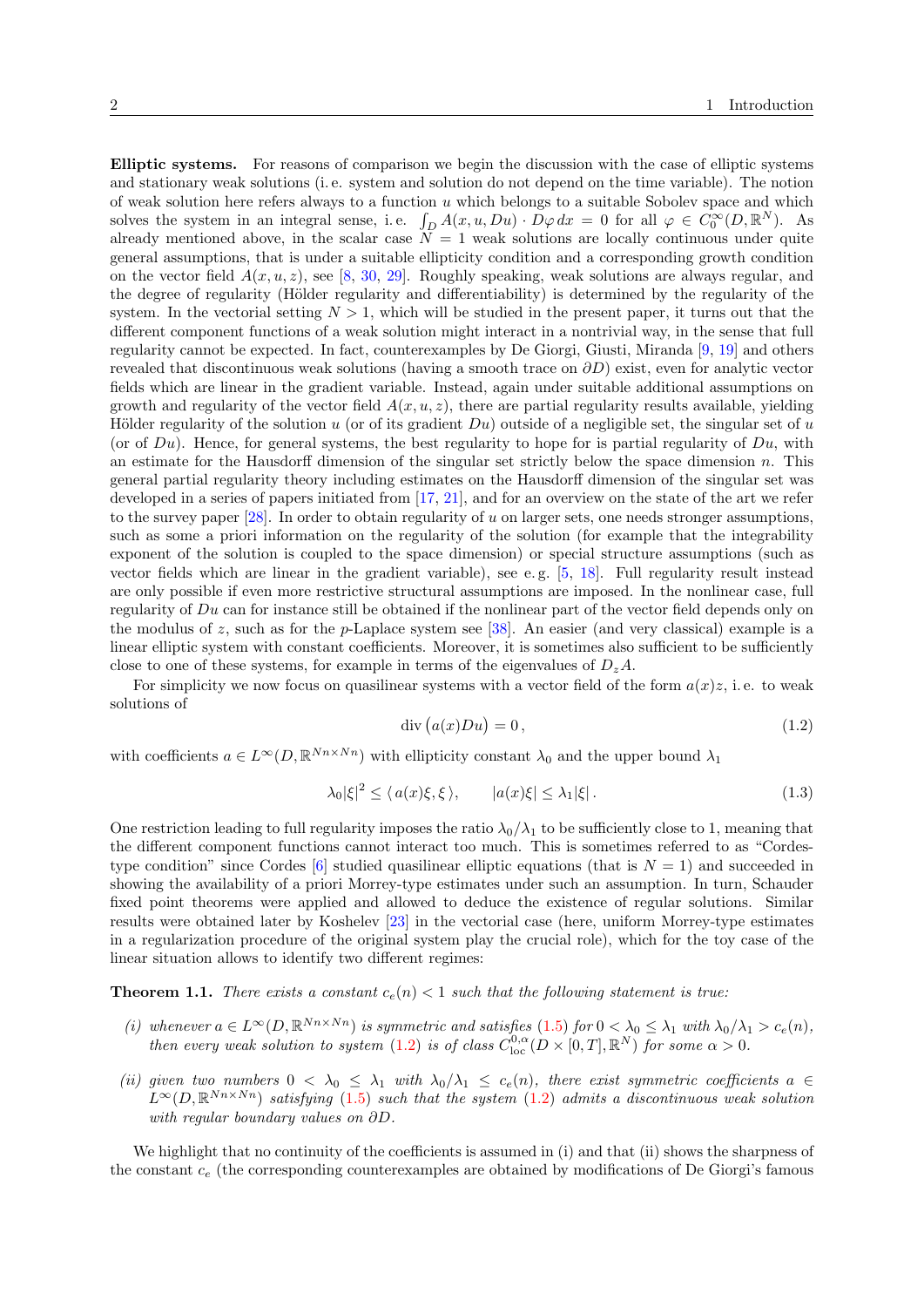counterexample in [\[9\]](#page-31-1), see [\[25,](#page-32-6) Section 2.5]). Furthermore, we note that Koshelev gave the condition  $\lambda_0/\lambda_1 > c_e(n)$  explicitly as

$$
\frac{\lambda_1 - \lambda_0}{\lambda_1 + \lambda_0} \sqrt{1 + \frac{(n-2)^2}{n-1}} < 1.
$$

**Parabolic systems.** The regularity theory for parabolic systems is  $-$  to a certain extent – very similar to the elliptic one described above. In the scalar-valued case we again have full regularity under quite general assumptions; for an extension of Moser's iterative scheme to quasilinear parabolic systems we refer to the works of Aronson, Serrin, Ivanov and Kurihara [\[1,](#page-31-7) [20,](#page-32-7) [27\]](#page-32-8). In the general vectorial case only partial regularity results are available, provided that suitable assumptions on growth and regularity of the vector field  $A(x, t, u, z)$  are satisfied. Moreover, an estimate for the Hausdorff dimension of the singular set strictly below the dimension of  $\mathbb{R}^n \times [0,T]$  can be found, see [\[12\]](#page-31-8). Again, in order to obtain regularity of u on larger sets, restrictions on the space dimension or on the structure of the vector-field  $A(x, t, u, z)$  need to be imposed, see e.g. [\[16,](#page-31-9) [4,](#page-31-10) [31\]](#page-32-9) for results in low dimensions or for vector fields which are linear in the gradient variable. Concerning full regularity, we have the extension of the  $p$ -Laplacian system to the non-stationary case, which again allows to prove full regularity of the spatial  $Du$ , see [\[11\]](#page-31-11). Moreover, smoothness of solutions is obtained in the classical case of parabolic systems with constant coefficients. Furthermore, if the system is still sufficiently close to the Laplacian system, then we still get full regularity of  $u$ , see [\[24,](#page-32-10) [22\]](#page-32-11).

Since the latter regularity result will be of great importance for our paper, we now go into more details and state an extension of Theorem [1.1](#page-1-1) to the parabolic case. We will first point out some of the structural prerequisites of the positive (full) regularity theory, and we will then confront it with the existing examples of systems admitting a singular weak solutions. Similarly as in the elliptic case, we again focus on quasilinear problems with a vector field of the form  $a(x, t)z$ , i.e. to weak solutions of

<span id="page-2-1"></span>
$$
\partial_t u = \text{div}\left(a(x,t)Du\right), \qquad u|_{t=0} = u_0 \tag{1.4}
$$

in  $D \times (0,T)$ , with coefficients  $a \in L^{\infty}(D \times (0,T), \mathbb{R}^{Nn \times Nn})$ . Provided that the coupling of the single equations is sufficiently weak, which is ensured by a Cordes-type condition, Koshelev and Kalita [\[24,](#page-32-10) [22\]](#page-32-11) observed that discontinuities of the weak solution can globally be excluded.

<span id="page-2-2"></span>**Theorem 1.2** ([\[22\]](#page-32-11)). Let  $u_0 \in W^{1,q}(D,\mathbb{R}^N)$  for some  $q > n$  and consider coefficients  $a(x,t)$  which are of class  $C^1$  in x, measurable in t and which satisfy

<span id="page-2-0"></span>
$$
\lambda_0|\xi|^2 \le \langle a(x,t)\xi,\xi \rangle, \quad |a(x,t)\xi| \le \lambda_1|\xi|, \quad and \quad |D_x a(x,t)| \le L \tag{1.5}
$$

for all  $\xi \in \mathbb{R}^{nN}$ ,  $(x, t, z) \in D \times [0, T] \times \mathbb{R}^{nN}$  and some positive constants  $\lambda_0, \lambda_1, L$ . If  $\lambda_0/\lambda_1 > 1 - 2/n$ holds, then every weak solution  $u: D \times [0,T] \to \mathbb{R}^N$  to the initial boundary value problem [\(1.4\)](#page-2-1) is of class  $C^{0,\alpha}_{\text{loc}}(D\times[0,T],\mathbb{R}^N)$  for some  $\alpha>0$ .

We start with some comments on the statement of the result. It is important to mention that the original results –which is also true for the statement (i) of Theorem  $1.1$  – apply to more general systems, which are possibly nonlinear in the gradient variable, provided that the vector field  $A(x, t, u, z)$ is sufficiently close to a quasilinear situation with small dispersion ratio. Secondly, we observe that in the parabolic case – in contrast to the elliptic case – an additional regularity with respect to the x-variable is required. It is not clear whether or not this prerequisite is actually needed, or whether it is due to the method of proof. However, before commenting on the strategies of proof, we note that by some perturbation arguments it is possible to obtain local continuity of all solutions, solely under the condition  $\lambda_0/\lambda_1 > c_p(n)$ , for some  $c_p(n) < 1$  (but  $c_p(n) > 1 - 2/n$  is still possible). The idea here is to consider  $a(x, t)$  as a perturbation of the Laplace system and to carry the a priori regularity results (which are available for such systems) over to the original one, with arguments similar as in Campanato's paper [\[3\]](#page-31-12). Since  $c_n(n)$  in this case is hardly determined explicitly, we omit the precise statement and prefer to give now a short exposition on the proofs of Theorem [1.2](#page-2-2) under the additional regularity assumption on  $D<sub>x</sub>a$ . First, Koshelev proved the existence of a regular solution (which in the situation above is already the unique one, but for nonlinear systems there might be more than one) by studying approximations of the system such that its solutions are regular and converge in a suitable (Morrey-type) norm to a solution of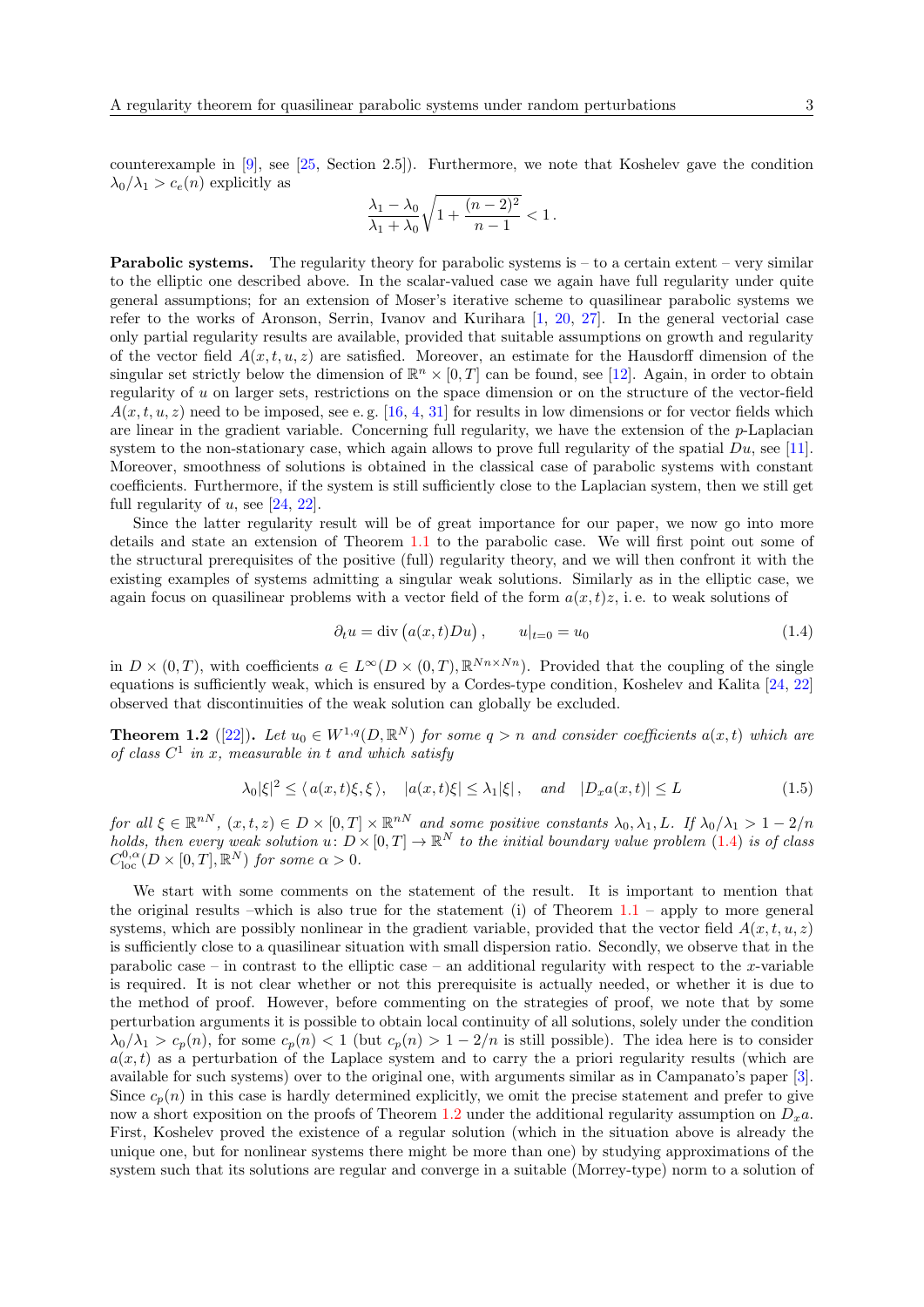the original system. This is also the line of arguments for the elliptic result of Theorem [1.1](#page-1-1) (i). Kalita achieved later the regularity result for all solutions with a direct argument (and not as a consequence of a suitable approximating sequence). His approach is based on an equation satisfied by second space derivatives of u. Therefore, one first uses finite difference quotients in place of derivatives, a classical method in the study of regularity of weak solutions to elliptic or parabolic equations. Secondly, Moser's iterative method [\[29\]](#page-32-1) is applied, which means proving higher integrability of a solution (here: the gradient of the solution) by testing with powers of the solution itself. In this way, regularity of weak solutions follows by standard embedding theorems (first slicewise for fixed times, and then by a classical argument the regularity follows locally in  $D \times (0,T)$  via the system equation).

Under weaker assumptions than in the previous theorem, such a local regularity result can no longer be expected. In fact, in a very similar setting the following example of a system was proposed by Stará and John [\[37\]](#page-32-12) (actually, the example was constructed on the full space and the solution can be traced back in time  $t \to -\infty$ ), which admits a solution that starts from a regular – in particular Hölder continuous – initial data and develops a singularity in finite time in the interior of the parabolic cylinder.

**Theorem 1.3** ([\[37\]](#page-32-12)). Let  $n = N \geq 3$ . There exist initial data  $u_0 \in W^{1,2n}(B_1(0), \mathbb{R}^n)$  and symmetric coefficients  $a \in L^{\infty}(B_1(0) \times [0,1), \mathbb{R}^{n^2 \times n^2})$ , which are elliptic and bounded in the sense of  $(1.5)_{1,2}$  $(1.5)_{1,2}$  for all  $(x, t) \in B_1(0) \times [0, 1)$ , such that at least one of the solutions to the initial problem [\(1.4\)](#page-2-1) develops a discontinuity in the origin  $x = 0$  as  $t \nearrow 1$ .

The coefficients constructed in [\[37\]](#page-32-12) have a dispersion ratio  $\lambda_0/\lambda_1 < 1 - 2/n$  strictly below the critical one investigated in  $[22]$ , which was an essential ingredient in order to obtain globally Hölder continuous weak solutions. Moreover, the matrix constructed by Stará and John [\[37\]](#page-32-12) also fails to satisfy the regularity with respect to  $x$ , i.e. the matrix  $A$  is not differentiable in  $x$ . For this reason it is not clear whether the counterexample could by constructed due to the small ellipticity ratio or the low regularity in  $x$  or a combination of both. As far as we know, in the literature neither this question is answered nor sharp conditions as in the elliptic case were found, so the occurrence of irregularities for parabolic systems is not yet understood completely. However, due to the positive results obtained by perturbation methods, we believe that the dispersion ratio  $\lambda_0/\lambda_1$  plays an important role.

Parabolic systems with random noise. The aim of this paper is to investigate parts of the parabolic theory presented above under the effect of random perturbations. The final aim of our research project, in analogy with recent results proved for other equations, is to show that the regularity theory of parabolic systems is, under random perturbations, in some sense not worse than the deterministic one (of course only up to a certain degree of regularity), and possibly better. As in the deterministic case there is more than one approach to the analysis of these problems, so we restrict here our attention only to a few directions. More precisely, we discuss in the present paper the extension of Kalita's result (which was displayed above) to the stochastic case. For this purpose we study systems with Itô noise of the form

<span id="page-3-0"></span>
$$
du = \text{div}\left(A(x,t)Du\right)dt + H(Du)dB_t, \qquad u|_{t=0} = u_0 \tag{1.6}
$$

(with H Lipschitz), where  $(B_t)_{t>0}$  is a Brownian motion of suitable dimension. The passage from deterministic to stochastic of Kalita's approach contains at least one non trivial detail which is rather new in the stochastic setting: the weak solution  $u$  we start with is not, a priori, the limit of a sequence of smooth solutions of approximating equations (for instance, due to the nonlinearity, classical mollifiers are difficult to implement; in another direction, in some cases solutions exist as limits of Galerkin or other types of approximations, but we here start with a weak solution which a priori has not been constructed in that way) and thus it is not clear how to perform differential calculus on u. The methods described before in Kalita's approach (existence of higher order derivatives via difference quotient techniques or Moser's iteration techniques) are classical in the deterministic setting, but not common in the stochastic case. This leads to a number of technical novelties, mainly due to the fact that neither do we use any representation formulas for the solution nor can we work pathwise. Instead, we extract from the system information on the mean value of certain (space-time) integral expressions of the solution  $u$  or its spatial gradient  $Du$  as a process. This is accomplished by difference quotient techniques carried over to the stochastic setting, see Section [3.2](#page-7-0) for the general setup. Moreover, the Moser iteration technique needs to be implemented in the stochastic case (via the application of Itô's formula in Banach spaces); we here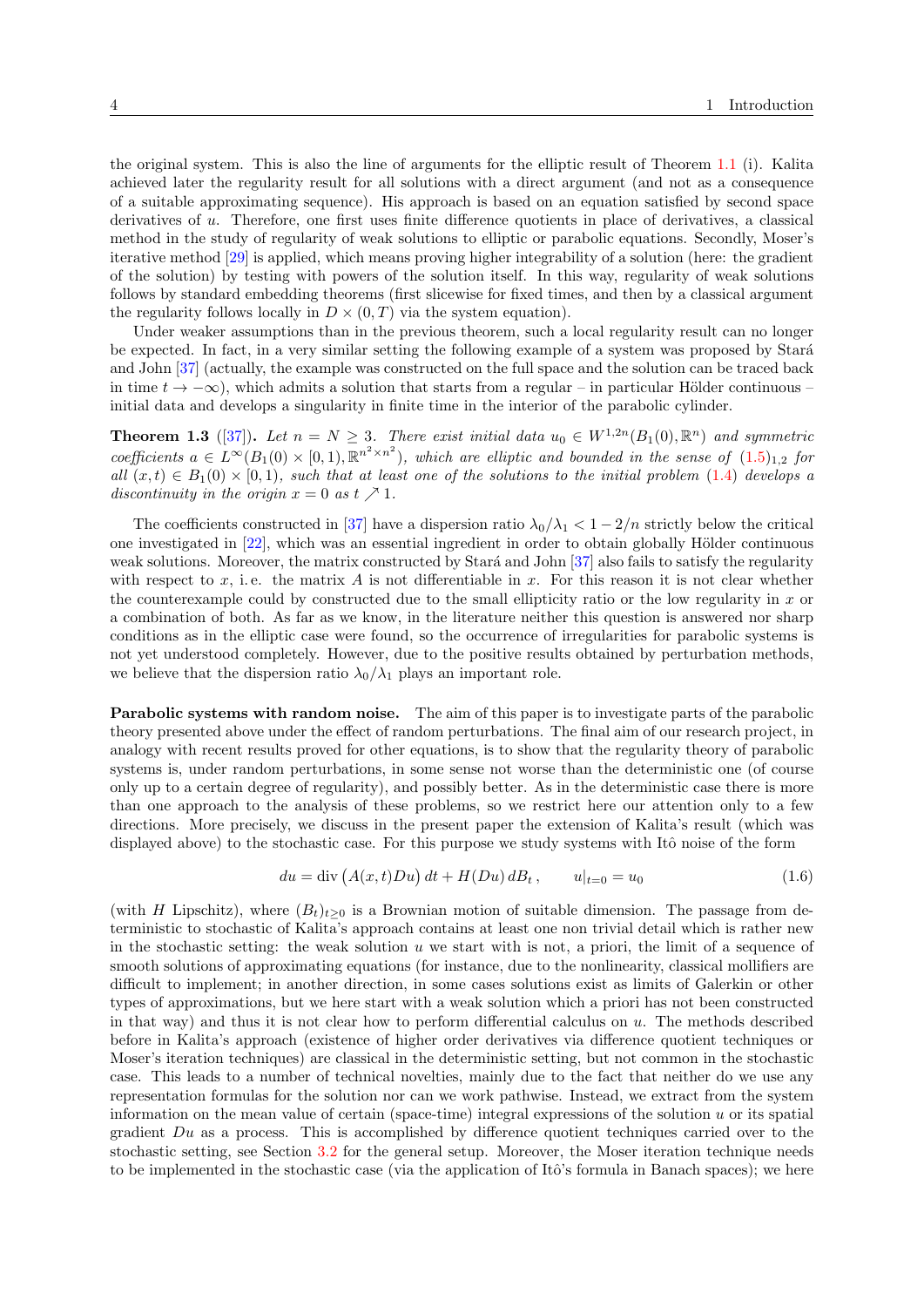note that a stochastic version of Moser's iterative scheme and of a maximum principle was obtained in [\[10\]](#page-31-13), but in contrast to our paper only the case of equations  $(N = 1)$  was studied, less general coefficients were investigated, and all the arguments were given on level of the solution, and not its derivatives. In our paper instead, it is ensured that the process  $u$  belongs  $P$ -almost surely to a suitable Sobolev space, and a pathwise regularity result then follows by embedding theorem for fixed times. Finally, with arguments similar as in the deterministic case, space-time regularity is obtained by exploiting the system equation, see Section [3.3.](#page-9-0) These technical aspects for stochastic partial differential equations might be of interest on their own even though they are not surprising. At the end we reach a full extension of Kalita result to a quite general stochastic case, which includes in particular perturbations in form of additive or of multiplicative noise. In the quasi-linear model case we obtain – as a particular case of the general Theorem [5.1](#page-29-0) – the following result (the precise definition of weak solution is given in Definition [2.2](#page-6-0) below).

**Theorem 1.4.** Let  $u_0 \in W^{1,q}(D, \mathbb{R}^N)$  for some  $q > n$ . Consider coefficients  $a(x,t)$  which are of class  $C^1$  in x, measurable in t and which satisfy  $(1.5)$  with  $\lambda_0/\lambda_1 > 1 - 2/n$ , and assume that H is Lipschitz continuous with Lipschitz constant  $L_H < L_H^*$  for some sufficiently small  $L_H^*$  depending only on  $n, \lambda_0$  and  $\lambda_1$ . Then there exists  $\alpha > 0$  depending only on  $n, \lambda_0, \lambda_1$  and q such that every weak solution  $u: D \times [0,T] \times \Omega \to \mathbb{R}^N$  to the initial boundary value problem  $(1.6)$  is of class  $C^{0,\alpha}_{\text{loc}}(D \times [0,T], \mathbb{R}^N)$  with probability 1.

We conclude this introductory part with some open questions and possible extensions. Concerning the existence of weak solutions, we could give a quite general result, but since it is related to the generalization of Koshelev's approach of [\[24,](#page-32-10) [25\]](#page-32-6) to regularity, we did not pursue this research direction. Concerning other strategies for proving regularity we note that it might be interesting to generalize also the classical strategy via Campanato-type estimates to the stochastic case. However, we decided to concentrate here only on some selected aspects of regularity methods and postpone further development of classical techniques known from the deterministic setting to future works.

Finally, we mention an interesting open problem in a related research direction which might contribute to the understanding of the irregularity phenomenon for vectorial parabolic systems. So far, the present paper makes a contribution in only one direction, namely that regularity of weak solutions does not get worse under random perturbation. A natural question is the possibility that noise might actually prevent the emergence of singularities (for example by destroying coherent structures on which the construction of counterexamples is usually based). It has been recently proved that a Stratonovich bilinear multiplicative noise may have a regularizing effect on certain classes of PDEs, see [\[13\]](#page-31-14) for a review, based on a number of works including [\[14,](#page-31-15) [15,](#page-31-16) [2\]](#page-31-17). In most cases, uniqueness by noise is the topic of these works. The problem of the interaction between noise and singularities is more difficult and less explored, but positive results from the linear transport equations and the point vortex motion associated to the 2D Euler equations were discovered. From these results it seems that each equation requires its own understanding, and no general method exists to investigate these kind of properties. In the context of parabolic systems one might hope to prove that, under assumptions on the vector field  $A(x, t, u, z)$  such that weak solutions with singularities in the deterministic case might exist, there are no more singularities if a suitable noise is added. However, the answer to this question seems to be rather challenging, but we believe that it would be interesting also from the deterministic point of view.

## 2 Setting and assumptions

Consider  $n, n' \in \mathbb{N}$  with  $n \geq 2, T > 0$ , and  $D \subset \mathbb{R}^n$  a (regular) bounded domain. Let  $(\Omega, \mathcal{F}, P)$  be a complete probability space with filtration  $(\mathcal{F}_t)_{t\geq 0}$ , and let  $(B_t)_{t\geq 0}$  be a standard n'-dimensional Brownian motion. Let further  $A: D \times [0,T] \times \mathbb{R}^N \times \mathbb{R}^{\overline{n}N} \times \Omega \to \mathbb{R}^{nN}$  be a vector field satisfying the following properties:

- A is progressively measurable, i.e. for every  $t \in [0,T]$  the restriction of A to  $D \times [0,t] \times \mathbb{R}^N \times$  $\mathbb{R}^{nN} \times \Omega \to \mathbb{R}^{nN}$  is  $\mathcal{B}(D) \times \mathcal{B}([0,t]) \times \mathcal{B}(\mathbb{R}^{N}) \times \mathcal{B}(\mathbb{R}^{nN}) \times \mathcal{F}_t$  measurable;
- $A(x, t, u, z, \omega)$  (usually abbreviated by  $A(x, t, u, z)$ ) is differentiable in x, u and z (with  $\mathcal{F}_t$ -adapted derivatives), and it satisfies for P-almost all  $\omega \in \Omega$  the following assumptions concerning growth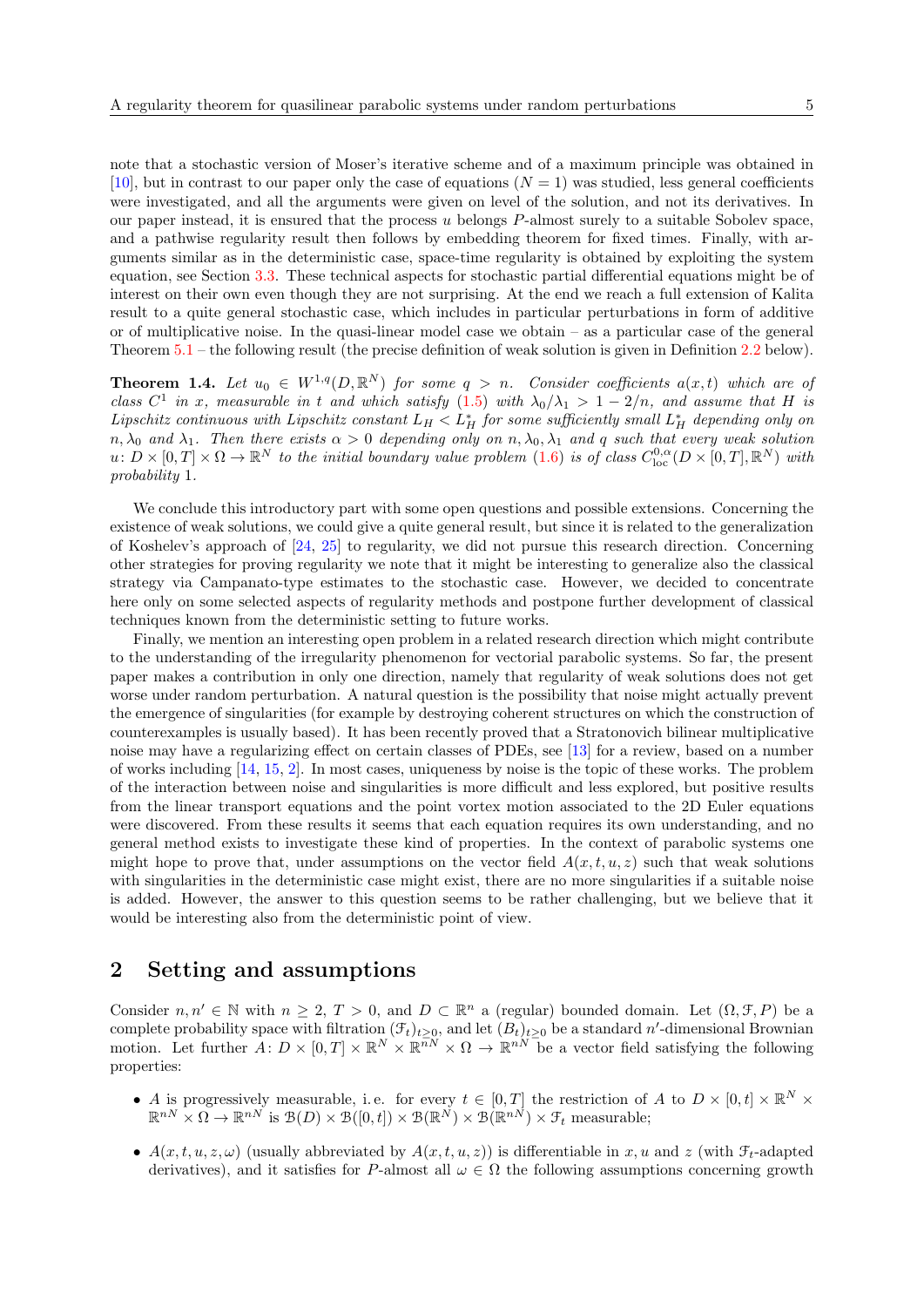and ellipticity:

 $\sqrt{ }$  $\int$ 

<span id="page-5-1"></span> $\overline{\mathcal{L}}$ 

<span id="page-5-2"></span> $\sqrt{ }$  $\int$ 

 $\mathcal{L}$ 

$$
|A(x,t,u,z)| \le L(|z| + |u|^{\frac{n+2}{n}} + f^{\frac{a}{2}}(x,t))
$$
  
\n
$$
|\xi - \kappa D_z A(x,t,u,z)\xi|^2 \le (1 - \nu^2)|\xi|^2
$$
  
\n
$$
|D_u A(x,t,u,z)| \le L(|z|^{\frac{2}{n+2}} + |u|^{\frac{2}{n}} + f(x,t))
$$
  
\n
$$
|D_x A(x,t,u,z)| \le L(|z| + |u|^{\frac{n+2}{n}} + f^2(x,t))
$$
\n(2.1)

for all  $(x,t) \in D \times [0,T]$ ,  $u \in \mathbb{R}^N$  and  $z, \xi \in \mathbb{R}^{nN}$ , some constants  $\kappa, \nu, L > 0$ , and an  $\mathcal{F}_t$ -adapted process f which with probability one belongs to  $L^a(D \times [0,T])$  for a fixed number  $a > n + 2$ .

Moreover, let  $H: D \times [0,T] \times \mathbb{R}^{nN} \times \Omega \to \mathbb{R}^{n/N}$  be progressively measurable, of class  $C^1$  in x, Lipschitz with respect to the gradient variable of at most linear growth, uniformly in  $(x, t)$ , i.e.

$$
|H(x,t,z,\omega) - H(x,t,\tilde{z},\omega)| \le L_H |z - \tilde{z}|,
$$
  
\n
$$
|H(x,t,z,\omega)| \le L(f_H(x,t,\omega) + |z|),
$$
  
\n
$$
|D_x H(x,t,z,\omega)| \le L(f_H^{\frac{a}{a-2}}(x,t,\omega) + |z|)
$$
\n(2.2)

for a constant  $L_H$ , all  $(x, t) \in D \times [0, T]$ ,  $z, \tilde{z} \in \mathbb{R}^{nN}$ , and almost every  $\omega \in \Omega$ . Here,  $f_H$  denotes another function in  $L^a(D \times (0,T) \times \Omega)$ .

Under these assumptions we consider a stochastic partial differential equation with noise of the form

<span id="page-5-0"></span>
$$
du = \text{div}\,A(x, t, u, Du) \,dt + H(x, t, Du) \,dB_t \qquad \text{in}\ D_T := D \times (0, T), \tag{2.3}
$$

where  $u: D_T \times \Omega \to \mathbb{R}^N$  is a random function. The stochastic integral is here understood in the Itô sense. According to the growth condition on the vector field A, we note that for P-almost every  $\omega \in \Omega$  and all  $t \in [0,T]$  we have div  $A(x,t,v,Dv) \in W^{-1,2}(D,\mathbb{R}^N)$  – the dual space to  $W_0^{1,2}(D,\mathbb{R}^N)$  –, provided that  $v \in W^{1,2}(D,\mathbb{R}^N).$ 

Remark 2.1. We have chosen this level of generality of the noise for several reasons: to keep a simple PDE structure instead of an abstract operator formulation, and to cover two interesting examples: additive noise (with  $H(x, z)$  independent of z) and bilinear multiplicative noise with first derivatives of u (with  $H(x, z)$  linear in z). A priori there is no conceptual obstacle to consider H depending also on u or to generalize to the case of a Brownian motion  $B$  in a Hilbert space  $U$ , with suitable assumptions on  $H$ , but for simplicity we restrict ourselves to the previous case.

The function spaces that will be needed in the sequel are the Banach spaces

$$
V^{m,p}(D_T, \mathbb{R}^N) := L^{\infty}(0,T; L^m(D, \mathbb{R}^N)) \cap L^p(0,T; W^{1,p}(D, \mathbb{R}^N)),
$$
  

$$
V_0^{m,p}(D_T, \mathbb{R}^N) := L^{\infty}(0,T; L^m(D, \mathbb{R}^N)) \cap L^p(0,T; W_0^{1,p}(D, \mathbb{R}^N)),
$$

with  $m, p \geq 1$ , and they are equipped with the norm

$$
||u||_{V^{m,p}(D_T,\mathbb{R}^N)} := \underset{t \in (0,T)}{\mathrm{ess\,sup}} ||u(t)||_{L^m(D,\mathbb{R}^N)} + ||Du||_{L^p(D_T,\mathbb{R}^N)}.
$$

When  $m = p$  we shall use the abbreviations  $V^p_{(0)}(D_T, \mathbb{R}^N) = V^{p,p}_{(0)}(D_T, \mathbb{R}^N)$ . We remind that the spaces  $V^{m,p}(D_T,\mathbb{R}^N)$  are embedded in the Lebesgue space  $L^q(D_T,\mathbb{R}^N)$  with  $q = p(n+m)/n > p$  (see [\[11,](#page-31-11) Propositions I.3.1, I.3.2]). We will need only the result concerning the cases  $p \ge m = 2$  or  $p = m \ge 2$ . In the latter case, the embedding reads as follows (see [\[11,](#page-31-11) Propositions I.3.3, I.3.4]): let  $v \in V_0^p(D_T, \mathbb{R}^N)$ ,  $p < n$ . Then there exists a constant c depending only on n and p such that

<span id="page-5-3"></span>
$$
||v||_{L^{q}(D_T, \mathbb{R}^N)} \leq c||v||_{V^{p}(D_T, \mathbb{R}^N)}
$$
\n(2.4)

(and an analogous result holds without any restriction on the boundary values of v on  $\partial D \times (0,T)$  if  $\partial D$ is assumed to be sufficiently regular).

We are now going to study the properties of weak (or variational) solutions to the system  $(2.3)$ , which are to be understood in the following sense.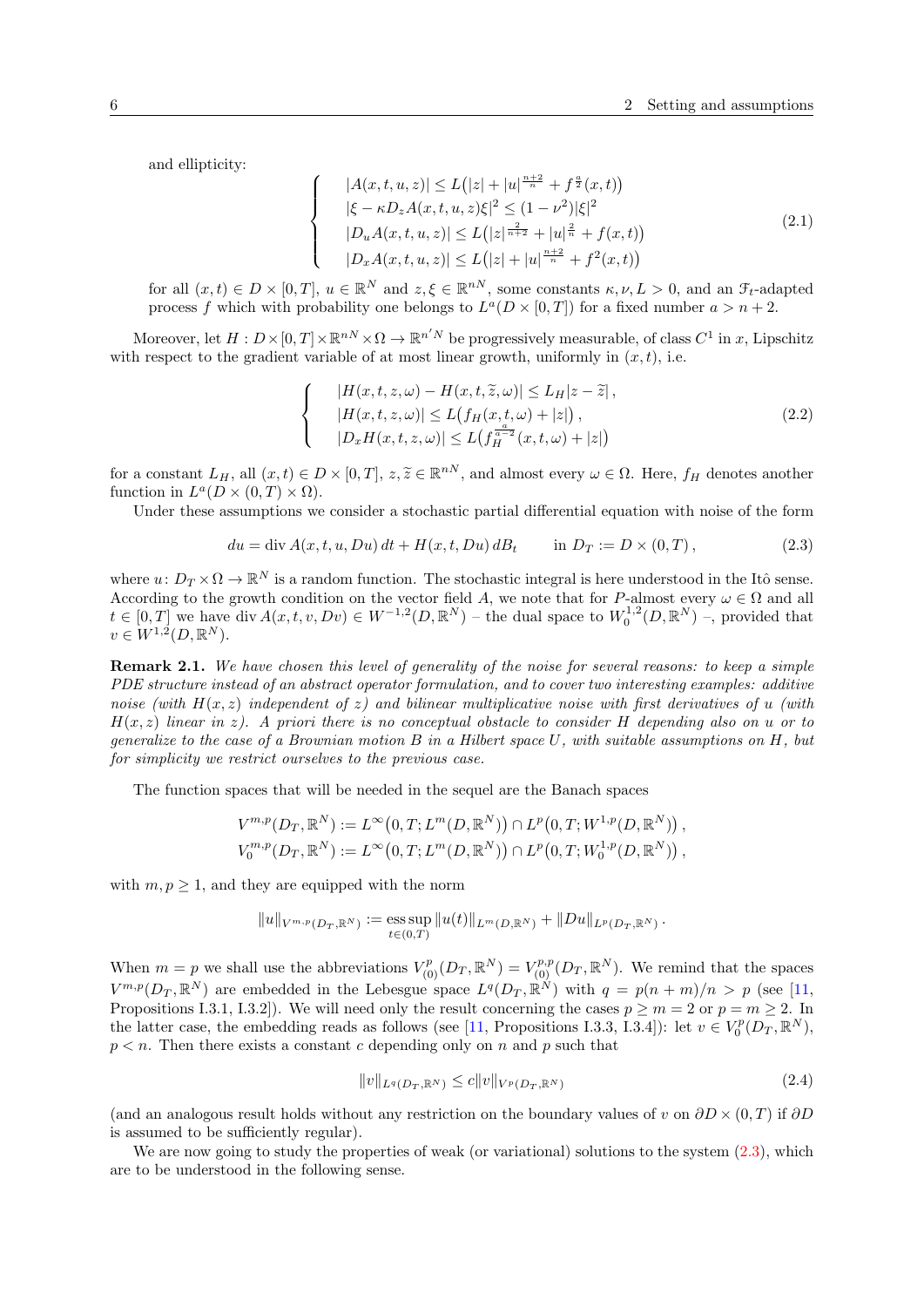<span id="page-6-0"></span>**Definition 2.2.** An  $\mathcal{F}_t$ -progressively measurable process u on  $[0, T] \times \Omega$  is called weak solution to the system [\(2.3\)](#page-5-0) with initial values  $u_0 \in L^2(D,\mathbb{R}^N)$  if P-a. e. path satisfies  $u(\cdot,\omega) \in V^2(D_T,\mathbb{R}^N)$  and if for all  $t \in [0, T]$ , we have P-a.s. the identity

$$
\langle u(t) - u_0, \varphi \rangle_{L^2(D)} = \int_0^t \langle \operatorname{div} A(\cdot, s, u, Du), \varphi \rangle_{W^{-1,2}(D);W_0^{1,2}(D)} ds + \int_0^t \langle \varphi, H(\cdot, s, Du) dB_s \rangle_{L^2(D)}
$$

for all  $\varphi \in W_0^{1,2}(D,\mathbb{R}^N)$ .

When a solution is progressively measurable with respect to the (completed) filtration associated to the Brownian motion, it is usually called a "strong" solution in the probabilistic sense, see [\[34,](#page-32-13) Section IX.1]. We do not require this condition, so our result will also apply to the so called "weak" solutions in the probabilistic sense (those for which there is a filtration  $(\mathcal{F}_t)_{t\geq 0}$  such that u is  $\mathcal{F}_t$ -progressively measurable and B is an  $\mathcal{F}_t$ -Brownian motion). We further note that according to the definition above, a solution is defined as an equivalence class in the sense of versions (a process  $Y$  is a version or modification of a process X if for each time t we have P-a.s.  $X_t = Y_t$ ). Hence, regularity of a weak solution is always to be understood as finding a regular representative in the corresponding equivalence class.

Moreover, we comment on the way in which the initial values are attained. Under mild assumptions on the growth of A and H with respect to the gradient variable one actually deduces from the equation itself that u belongs to  $C^0(0,T; L^2(D',\mathbb{R}^N))$  P-a.s. for every  $D' \in D$ , compare the classical parabolic theory or formula [\(4.1\)](#page-14-0) and the beginning of Step 3 on p. [16.](#page-15-0) Under further assumptions on the trace of u on  $\partial D \times [0,T]$  this extends to continuity of the full  $L^2$ -norm, with  $D' = D$ . In this sense the term "initial value" in the definition of a weak solution as a function in the space  $V^2$  is justified.

### 3 Preliminaries

In this section we recall some well-known facts and provide several technical tools. For convenience of the reader we state two suitable versions of Itô's formula. Furthermore, in analogy with the deterministic theory, we discuss a sufficient condition for the "existence of weak derivatives with probability one", and we further give a criterion which guarantees pathwise Hölder continuity of a process.

#### 3.1 Itô formula

We first recall two versions of Itô's formula, the first one the standard version for N-dimensional processes and the second one for processes with values in Hilbert spaces. Consider  $(\Omega, F, P)$  a complete probability space and let

<span id="page-6-1"></span>
$$
dX(t) = a(t) dt + b(t) dB_t
$$
\n(3.1)

be an N-dimensional Itô process which satisfies:  $a, b$  are  $\mathcal{F}_t$ -adapted (i.e., the maps  $\omega \mapsto a(t, \omega), b(t, \omega)$ are  $\mathcal{F}_t$  measurable),  $(t, \omega) \mapsto b(t, \omega)$  is  $\mathcal{B}([0, T]) \times \mathcal{F}$ -measurable and

$$
P\Big(\int_0^T \left[|a(s,\omega)| + |b(s,\omega)|^2\right] ds < \infty\Big) = 1.
$$

Then the following general Itô formula holds (see e.g.  $[32,$  Theorem 4.2.1]).

<span id="page-6-2"></span>**Theorem 3.1** (Itô's formula I). Let  $N' \in \mathbb{N}$ . Let  $g(t, z) = (g_1(t, z), \ldots, g_{N'}(t, z))$  be a map from  $[0, T] \times$  $\mathbb{R}^N$  to  $\mathbb{R}^{N'}$  of class  $C^1$  in t and of class  $C^2$  in z. Then the process  $Y(t,\omega) := g(t,X(t))$  with  $X(t)$  defined in  $(3.1)$  is again an Itô process whose components are given by

$$
dY_k(t) = \frac{\partial g_k}{\partial t}(t, X) dt + \sum_{i=1}^N \frac{\partial g_k}{\partial y_i}(t, X) dX_i + \frac{1}{2} \sum_{i,j=1}^N \frac{\partial^2 g_k}{\partial y_i y_j}(t, X) d[X_i, X_j]_t
$$

for all  $k \in \{1, ..., N'\}$  and with  $[X_i, X_j]_t$  the quadratic covariation of the processes  $X_i$  and  $X_j$ , with  $d[B_i, B_j]_t = \delta_{ij} dt \text{ for all } i, j \in \{1, ..., N\}.$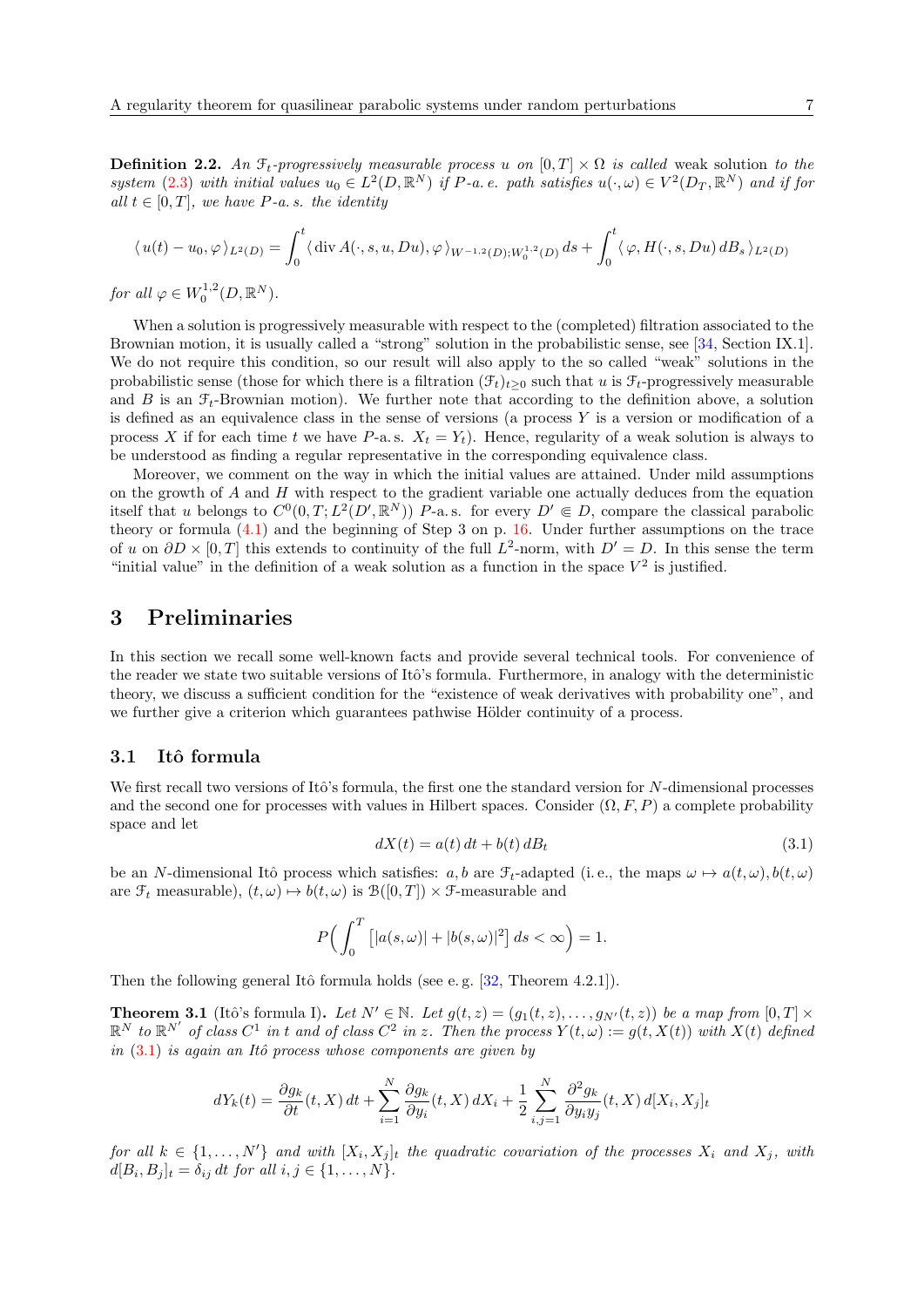In the sequel, we will also employ the following version of the Itô formula in Hilbert spaces that can be found in  $[26,$  Theorem 3.1 or  $[35,$  Chapter 1.4.2, Theorem 2.

<span id="page-7-1"></span>**Theorem 3.2** (Itô's formula II). Let  $V \subset H \subset V'$  be a Gelfand triple, with H a separable Hilbert space. Assume that we have for  $\mathcal{L}^1 \times P$  almost all  $(t, \omega) \in [0, T] \times \Omega$ 

$$
\langle x(t), \varphi \rangle_H = \langle x(0), \varphi \rangle_H + \int_0^t \langle y(s), \varphi \rangle_{V',V} ds + \langle M_t, \varphi \rangle_H \tag{3.2}
$$

for every  $\varphi \in V$  where  $x(t, \omega), y(t, \omega)$  are taking values in V and V', respectively, and are progressively measurable with

$$
P\Big(\int_0^T \left[\|x(s,\omega)\|_V^2 + \|y(s,\omega)\|_{V'}^2\right] ds < \infty\Big) = 1,
$$

and where  $M_t$  is a continuous local martingale with values in H. Then there exists a set  $\tilde{\Omega} \subset \Omega$  with  $P(\tilde{\Omega}) = 1$  and a map  $\tilde{x}(t, \omega)$  with values in H such that:

- (i)  $\tilde{x}(t)$  is  $\mathcal{F}_t$ -adapted, continuous in  $t \in [0, T]$  for every  $\omega \in \tilde{\Omega}$ , and  $x(t) = \tilde{x}(t)$  P-almost surely;
- (ii) for every  $\omega \in \tilde{\Omega}$ ,  $t \in [0,T]$  and all  $\varphi \in V$  there holds

$$
\langle \widetilde{x}(t), \varphi \rangle_H = \langle x(0), \varphi \rangle_H + \int_0^t \langle y(s), \varphi \rangle_{V',V} ds + \langle M_t, \varphi \rangle_H ;
$$

(iii) for every  $\omega \in \tilde{\Omega}$ ,  $t \in [0,T]$  there holds the equality

$$
\|\tilde{x}(t)\|_{H}^{2} = \|x(0)\|_{H}^{2} + 2\int_{0}^{t} \langle y(s), x(s) \rangle_{V',V} ds + 2\int_{0}^{t} \langle dM_{s}, \tilde{x}(s) \rangle_{H} + [M]_{t}
$$

with  $[M]_t = [M, M]_t$  denoting the quadratic variation of M.

#### <span id="page-7-0"></span>3.2 Weak derivatives

For a vector-valued function  $f: \mathbb{R}^n \supset D \to \mathbb{R}^N$ ,  $k \in \{1, ..., n\}$  and a real number  $h \in \mathbb{R} \setminus \{0\}$  we denote by  $\Delta_{k,h} f(x) := h^{-1}(f(x + he_k) - f(x))$  the finite different quotient in direction  $e_k$  and stepsize h (this makes sense as long as  $x, x + he_k \in D$ ). Let  $p > 1, f \in L^p(D), k \in \{1, ..., n\}$  and let  $D_k f$  be the derivative of f in the direction  $k$  in the sense of distributions. Just for comparison let us recall the following lemma (not used below).

**Lemma 3.3.** If there is  $h_n \to 0$  and  $g_k \in L^p(D)$  such that

$$
\lim_{n \to \infty} \int_{D} (\Delta_{k,h_n} f(x) - g_k(x)) \varphi(x) dx = 0
$$

for every  $\varphi \in C_0^{\infty}(D)$ , then  $D_k f$  is in  $L^p(D)$  and is equal to  $g_k$ .

As an immediate consequence of this lemma and of the compactness of the  $L^p$ -spaces with  $p > 1$ with respect to weak (or weak-∗) convergence, we obtain a simple criterion for the existence of the weak derivative  $D_k f$  in  $L^p$ , namely it is sufficient that  $\|\Delta_{k,h} f\|_{L^p(D)}$  is bounded for every  $D' \in D$  by some constant  $C_{D'}$ , uniformly for all h such that  $|h| < \text{dist}(D', \partial D)$ .

Now this well-known principle shall be carried over to a probabilistic setting. Let  $(\Omega, F, P)$  be a complete probability space and consider a function f in the Banach space  $L^p(D \times \Omega)$ . A function  $g_k \in L^p(D \times \Omega)$  is said to be the weak derivative of f in the k-direction if

$$
P\Big(\int_D f D_k \varphi \, dx = -\int_D g_k \varphi \, dx\Big) = 1
$$

for every  $\varphi \in C_0^{\infty}(D)$  (taking a countable sequence and using a density argument, the property "for every  $\varphi \in C_0^{\infty}(D)$ " can be written inside the probability). We then write  $D_k f = g_k$ . The previous lemma has a generalization to functions in  $L^p(D \times \Omega)$ .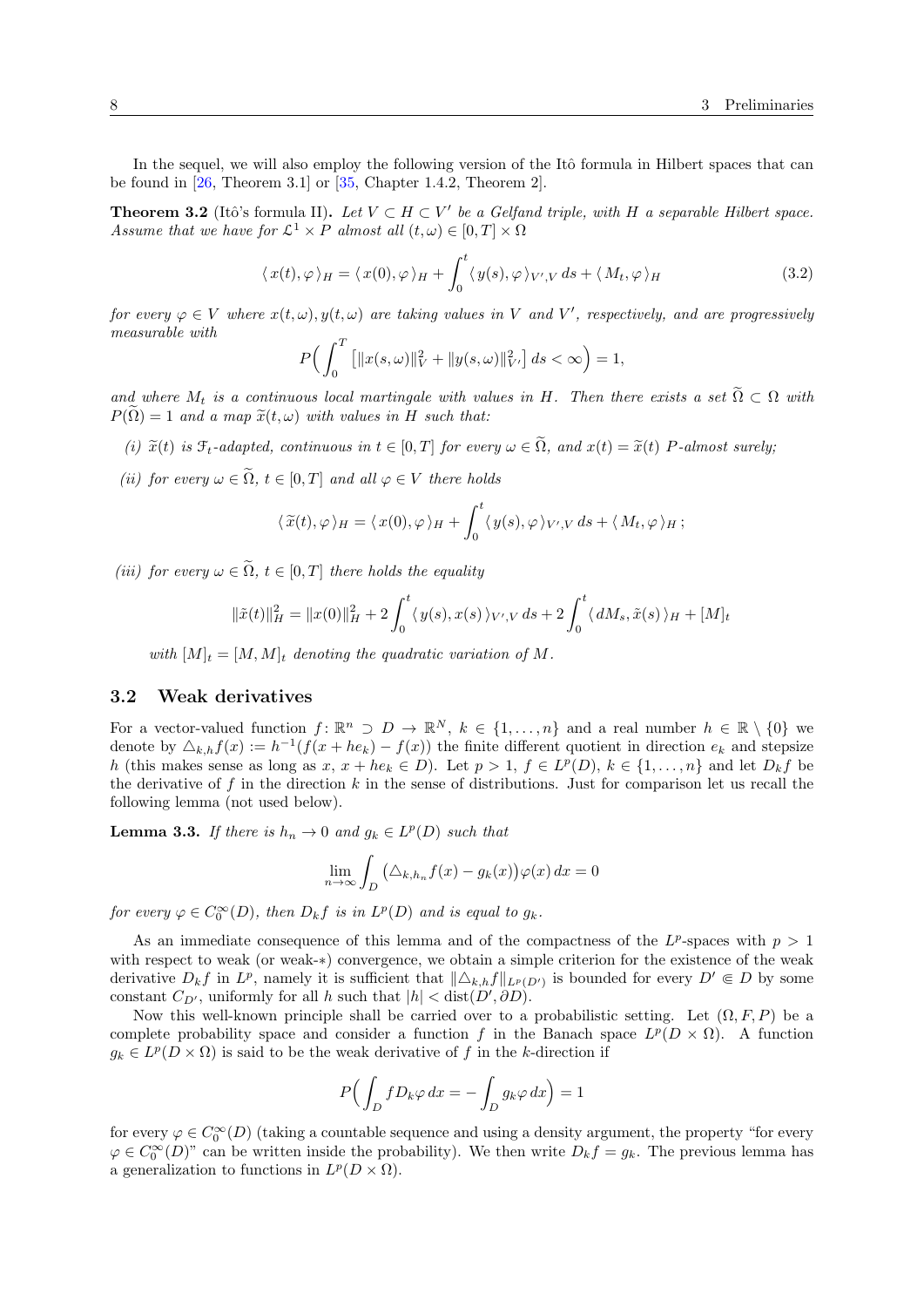**Lemma 3.4.** If there is  $h_n \to 0$  and  $g_k \in L^p(D \times \Omega)$  such that

$$
\lim_{n \to \infty} \int \int_{D \times \Omega} \left( \Delta_{k,h_n} f(x,\omega) - g_k(x,\omega) \right) \varphi(x) X(\omega) \, dx \, dP(\omega) = 0
$$

for every  $\varphi \in C_0^{\infty}(D)$  and every bounded measurable  $X: \Omega \to \mathbb{R}$ , then  $D_k f$  is in  $L^p(D \times \Omega)$  and is equal to  $g_k$ .

*Proof.* Since X and  $\varphi$  are bounded, we may apply (first Fubini and then) Lebesgue's dominated convergence theorem, and we get

$$
-E\Big[X\int_D (fD_k\varphi + g_k\varphi) dx\Big] = -\int \int_{D\times\Omega} X(fD_k\varphi + g_k\varphi) dx dP
$$
  
= 
$$
\lim_{n\to\infty} \int \int_{D\times\Omega} X(-f(x)\triangle_{k,-h_n}\varphi(x) - g_k(x)\varphi(x)) dx dP.
$$

When  $h_n < \text{dist}(\text{spt } \varphi, \partial D)$ , this is equal to (we apply Fubini twice and a change of variables)

$$
\lim_{n\to\infty}\int\int_{D\times\Omega}X(\Delta_{k,h_n}f(x,\omega)\varphi(x)-g_k(x,\omega)\varphi(x))\,dx\,dP.
$$

This limit is zero by assumption, hence

$$
E\Big[X\int_D\big(fD_k\varphi+g_k\varphi\big)\,dx\Big]=0.
$$

The arbitrariness of X implies  $\int_D (fD_k\varphi + g_k\varphi) dx = 0$ , as a random variable on  $\Omega$ . The proof is complete.  $\Box$ 

**Corollary 3.5.** If there is a constant  $C > 0$  such that

$$
E\Big[\int_{D'} |\triangle_{k,h} f(x)|^p\,dx\Big]\leq C
$$

for all h and all  $D' \in D$  such that  $|h| < \text{dist}(D', \partial D)$ , then  $D_k f$  is in  $L^p(D \times \Omega)$ .

*Proof.* The family  $g_{k,h}(x,\omega) := \Delta_{k,h} f(x,\omega)$  is equibounded in  $L^p(D' \times \Omega)$ , hence there is a sequence  $h_n \to 0$  such that  $g_{k,h_n}$  converges weakly in  $L^p(D \times \Omega)$  to some function  $g_k \in L^p(D \times \Omega)$ . The product  $\varphi(x)X(\omega)$  is in  $L^{p'}(D\times\Omega)$  (with p' conjugate to p) for every  $\varphi\in C_0^{\infty}(D)$  and every bounded measurable  $X:\Omega\to\mathbb{R}$ . Hence, we may apply the lemma and obtain the assertion.  $\Box$ 

First, for our later application, we replace D by  $D\times[0,T]$  and we allow different integrability exponents with respect to the variables in [0, T] and D, respectively. Let  $f : \Omega \to L^q(0,T; L^p(D))$  be a measurable function with  $p \in (1,\infty)$  and  $q > 1$ . We say that a function  $g_k : \Omega \to L^q(0,T; L^p(D))$  is weak derivative of f in the k-direction with probability one if for a.e.  $(t, \omega) \in [0, T] \times \Omega$  we have

$$
\int_D f D_k \varphi \, dx = -\int_D g_k \varphi \, dx
$$

for every  $\varphi \in C_0^{\infty}(D)$ , and we then write  $D_k f = g_k$ . Furthermore, let us generalize to a scheme where we relax the integrability in  $\Omega$ .

<span id="page-8-0"></span>**Theorem 3.6.** Let  $Y: [0, T] \times \Omega \to (0, 1]$  be a positive random variable, with  $P(\inf_{t \in [0, T]} Y > 0) = 1$ . If there is a constant  $C > 0$  such that

$$
E\left[\left\|Y(t)\triangle_{k,h_n}f(x,t)\right\|_{L^q(0,T;L^p(D'))}^p\right]\leq C
$$

for all h and  $D' \in D$  satisfying  $|h| < \text{dist}(D', \partial D)$ , then  $D_k f \in L^q(0,T; L^p(D))$  with probability one and there hold

$$
Y \triangle_{k,h} f \to Y D_k f \quad weakly \ in \ L^p(\Omega; L^q(0,T; L^p(D))),
$$
  
 
$$
E[||Y D_k f||^p_{L^q(0,T;L^p(D))}] \leq C
$$

with the same constant C.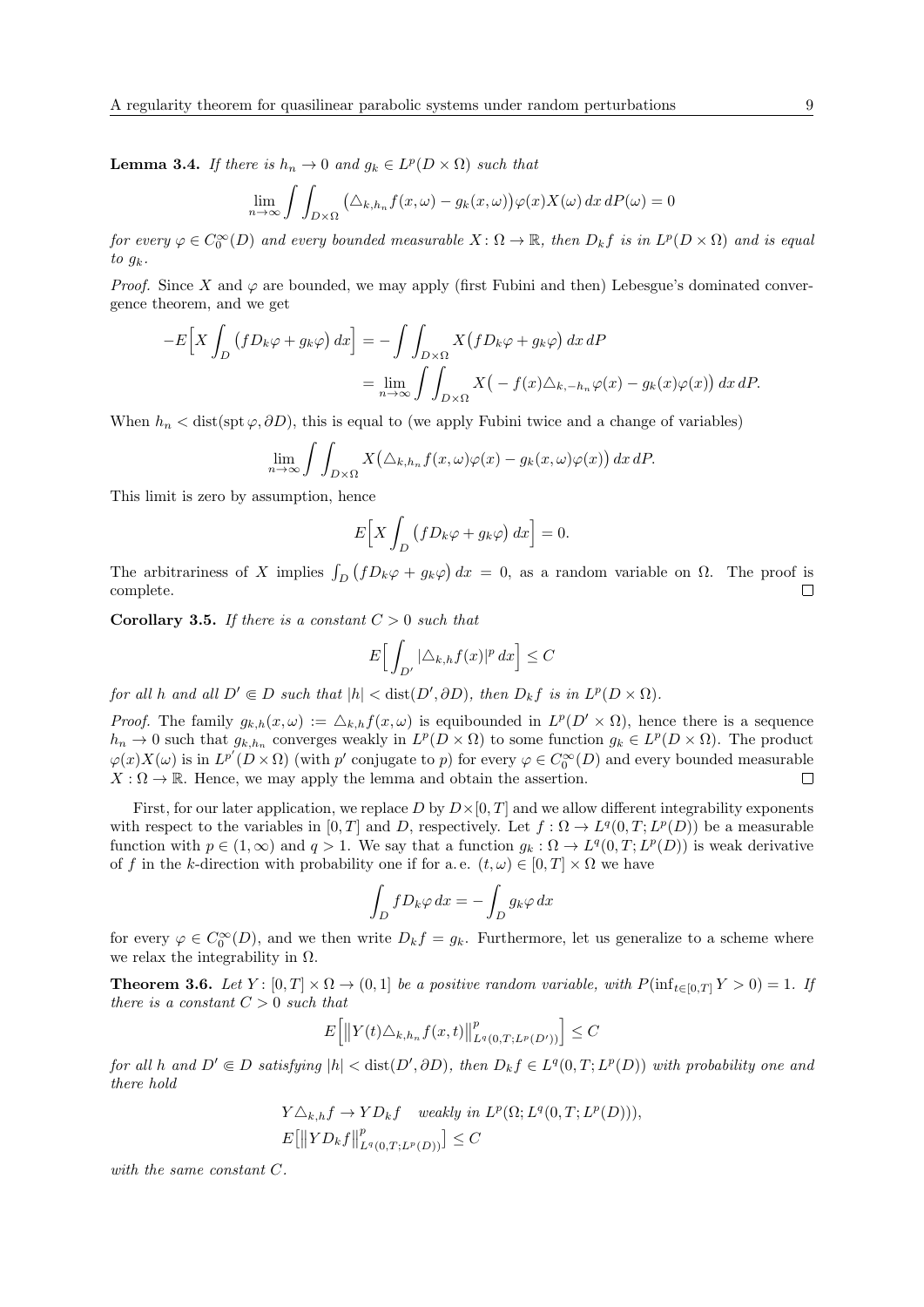*Proof.* The family  $Z_{k,h}(x,t,\omega) := Y(t) \triangle_{k,h_n} f(x,t,\omega)$  is equibounded in  $L^p(\Omega; L^q(0,T; L^p(D')))$ , hence there is a sequence  $h_n \to 0$  such that  $Z_{k,h_n}$  converges weakly in  $L^p(\Omega; L^q(0,T; L^p(D)))$  (or weakly-\* if  $q = \infty$ ) to some function  $Z_k \in L^p(\Omega; L^q(0,T; L^p(D)))$ . This implies (again with  $\psi$ , X bounded, measurable and  $\varphi$  smooth, compactly supported)

$$
\lim_{n\to\infty}\int\int\int_{D\times[0,T]\times\Omega}\big(Y(t)\triangle_{k,h_n}f(x,t)-Z_k(x,t)\big)\varphi(x)\psi(t)X\,dx\,dt\,dP=0\,.
$$

Hence, by Fubini and change of variables as above, we find

$$
\lim_{n\to\infty}\int\int\int_{D\times[0,T]\times\Omega}\left(Y(t)f(x,t)\Delta_{k,-h_n}\varphi(x)+Z_k(x,t)\varphi(x)\right)\psi(t)X\,dx\,dt\,dP=0\,,
$$

which in turn implies by Lebesgue's theorem

$$
\int \int \int_{D\times[0,T]\times\Omega} \left( Y(t)f(x,t)D_k \varphi(x) + Z_k(x,t)\varphi(x) \right) \psi(t)X dx dt dP = 0.
$$

Arbitrariness of X and  $\psi$  thus yields

$$
\int_D \left( Y(t)f(x,t)D_k \varphi(x) + Z_k(x,t)\varphi(x) \right) dx = 0
$$

for a.e.  $(t, \omega) \in [0, T] \times \Omega$ . Therefore, we have

<span id="page-9-1"></span>
$$
\int_{D} \left( f(x,t) D_k \varphi(x) + g_k(x,t) \varphi(x) \right) dx = 0 \tag{3.3}
$$

for a.e.  $(t,\omega) \in [0,T] \times \Omega$ , where  $g_k = Y^{-1}Z_k$ . Since  $Z_k$  belongs to  $L^p(\Omega; L^q(0,T; L^p(D)))$ , it is  $L^q(0,T;L^p(D))$  for P-a.e.  $\omega \in \Omega$ . Hence, by assumption on Y, we also have  $g_k \in L^q(0,T;L^p(D))$  for P-a. e.  $\omega \in \Omega$ . The only difference with the definition of  $g_k$  being the "weak derivative of f in the k-direction with probability one" is that the negligible set of  $(t, \omega) \in [0, T] \times \Omega$  where  $(3.3)$  may fail depends on  $\varphi \in C_0^{\infty}(D)$ , until now. But  $W^{1,p'}(D)$  (with p' conjugate to p) is separable and  $C_0^{\infty}(D)$  is dense in it. Hence, there is a countable family  $\{\varphi_n\} \subset C_0^{\infty}(D)$  which is dense in  $W^{1,p'}(D)$ . If we call N the countable union of all negligible sets of  $(t, \omega) \in [0, T] \times \Omega$  where [\(3.3\)](#page-9-1) may fail for  $\{\varphi_n\}$ , N is negligible, and on the complement we have  $(3.3)$  for every  $\varphi_n$ , hence by density for all  $\varphi \in W^{1,p'}(D)$ and then for all  $\varphi \in C_0^{\infty}(D)$ . Having identified  $g_k$  as the weak derivative of f in the k-direction we take advantage of the lower semi-continuity of the norm with respect to weak (or weak-∗) convergence and thus we find

$$
E[||YD_kf||^p_{L^q(0,T;L^p(D))}]=E[||Z_k||_{L^q(0,T;L^p(D))}]\leq C.
$$

The proof is complete.

<span id="page-9-2"></span>**Remark 3.7.** This result will be applied later in the cases  $p = q$  where the assumption then reads as

$$
E\Big[\int_0^T \int_D |Y(t)\triangle_{k,h} f_1(x,t)|^p dx dt\Big] \leq C
$$

and where we have  $L^p(\Omega; L^q(0,T; L^p(D))) = L^p(D \times [0,T] \times \Omega)$ , or in the case  $q = \infty$  where we then require

$$
E\Big[\sup_{t\in(0,T)}\int_D|Y(t)\triangle_{k,h}f_2(x,t)|^p\,dx\Big]\leq C\,.
$$

<span id="page-9-0"></span>From the theorem we then conclude that  $D_k f_1 \in L^p(D \times [0,T])$  and  $D_k f_2 \in L^{\infty}(0,T; L^p(D))$  with probability one, respectively. In particular, if we take a function  $f \in W^{1,p}(D)$  and if the previous assumptions are satisfied for  $f_1 = Df$  and  $f_2 = f$ , then the conclusions are equivalent to  $D_k f \in V^p(D_T)$ .

$$
\Box
$$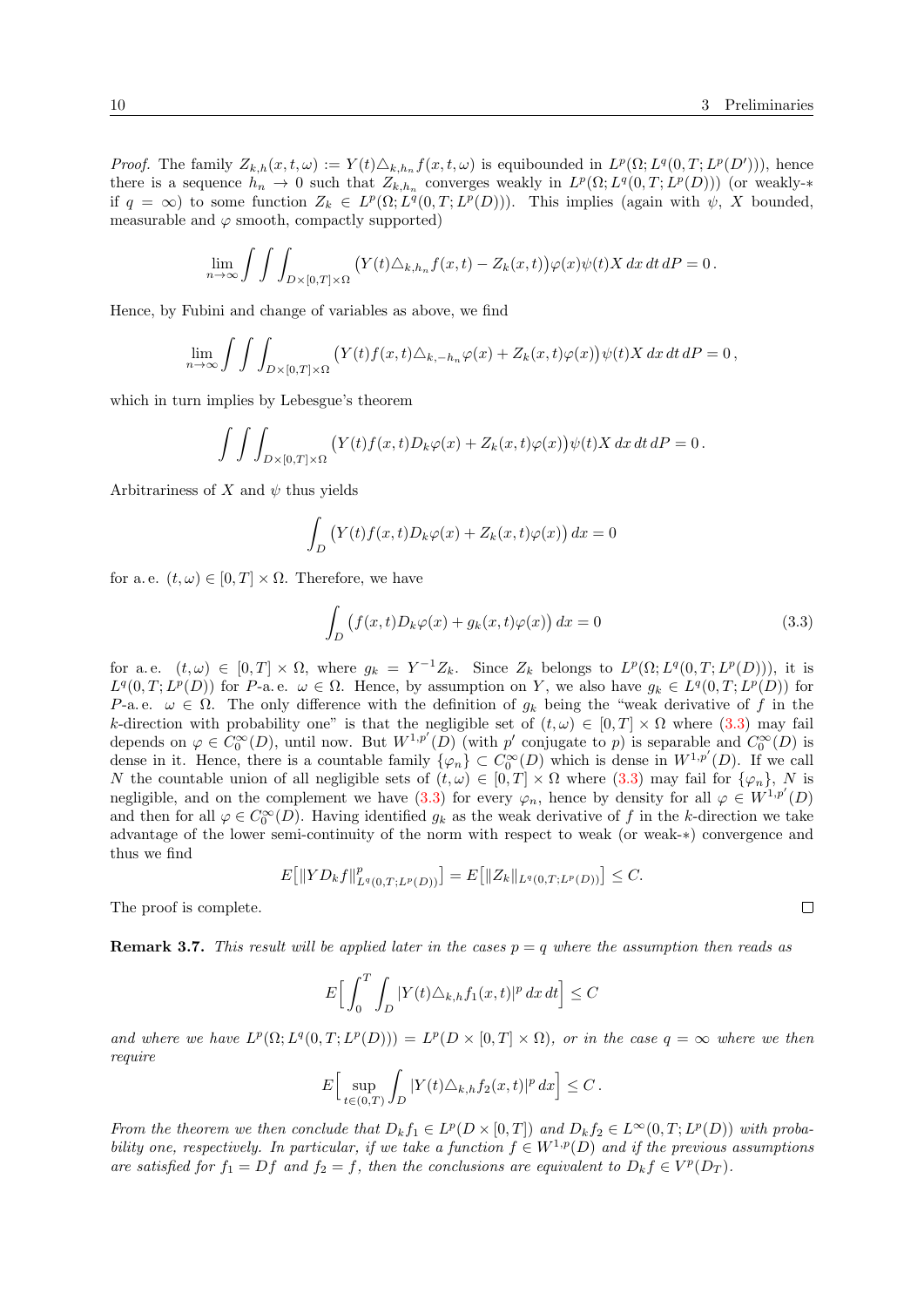#### 3.3 A criterion for pathwise Hölder continuity

We next discuss a criterion which guarantees Hölder continuity of (a suitable representative of) a given functions  $u: D \times [0,T] \to \mathbb{R}^N$ . For example, Sobolev's embedding theorem provides a criterion which is easy to apply, namely that u belongs to a suitable Sobolev space  $W^{1,q}(D\times[0,T],\mathbb{R}^N)$  – however, this is in general not satisfied for the solutions considered in our paper since derivatives in time need not exist. Instead, we now prove that it is sufficient to have only the spatial derivatives in a suitable Lebesgue space, provided that a weak form of continuity in time (here of the  $L^2(D)$ -norm) is available.

<span id="page-10-2"></span>**Lemma 3.8.** If a function  $u: D \times [0,T] \to \mathbb{R}^N$  has the properties

$$
Du \in L^{\infty}(0,T; L^{n+\alpha}(D, \mathbb{R}^{nN})), \qquad u \in C^{\beta}(0,T; L^{2}(D, \mathbb{R}^{N}))
$$

for some  $\alpha, \beta > 0$ ,  $D \subset \mathbb{R}^n$  a bounded, regular domain, then

$$
u \in C^{\gamma}(D \times [0, T], \mathbb{R}^N)
$$

for some  $\gamma > 0$ , depending only on  $\alpha$ ,  $\beta$  and n.

*Proof.* First, we deduce spatial Hölder continuity for every time slice. From the assumption  $Du \in$  $L^{\infty}(0,T;L^{n+\alpha}(D))$  we deduce  $u \in L^{\infty}(0,T;C^{\delta}(D))$  for some  $\delta > 0$ , depending only on  $\alpha$  and n, by Sobolev's embedding theorem; namely, there exists  $C_1 > 0$  such that

<span id="page-10-0"></span>
$$
|u(x,t) - u(y,t)| \le C_1 |x - y|^\delta
$$
\n(3.4)

for all  $t \in [0, T]$ ,  $x, y \in D$ .

Our next aim is Hölder continuity in time, at a fixed point. From the inequality

$$
||u(\cdot,t) - u(\cdot,s)||_{L^2(D)} \le C_2|t-s|^\beta
$$

for  $s, t \in [0, T]$ , we infer for every set  $B \subset D$ 

$$
\inf_{x\in B}|u(x,t)-u(x,s)|\leq \frac{1}{|B|}\int_{B}|u(x,t)-u(x,s)|\,dx\leq \frac{1}{|B|^{1/2}}\|u(\cdot,t)-u(\cdot,s)\|_{L^2(D)}\leq \frac{C_2|t-s|^\beta}{|B|^{1/2}}.
$$

Let  $x_0 \in D$  be given. In order to prove Hölder continuity in time at  $x_0$ , we estimate

$$
|u(x_0, t) - u(x_0, s)| \le |u(x_0, t) - u(x, t)| + |u(x, t) - u(x, s)| + |u(x, s) - u(x_0, s)|
$$
  

$$
\le 2C_1|x - x_0|^{\delta} + |u(x, t) - u(x, s)|
$$

for every  $x \in D$ . Hence, if we take x in a ball  $B(x_0, \rho)$ , we have

$$
|u(x_0, t) - u(x_0, s)| \le 2C_1 \rho^{\delta} + \inf_{x \in B(x_0, \rho)} |u(x, t) - u(x, s)|
$$
  

$$
\le 2C_1 \rho^{\delta} + C_3 \frac{C_2 |t - s|^{\beta}}{\rho^{n/2}}
$$

where  $C_3$  is such that  $|B(x_0, \rho)|\rho^n/C_3^2$ . Let us now choose  $\rho = |t - s|^{\varepsilon}$  for some  $\varepsilon > 0$ :

$$
|u(x_0, t) - u(x_0, s)| \le 2C_1|t - s|^{\varepsilon \delta} + C_3C_2|t - s|^{\beta - \varepsilon n/2}.
$$

If we choose for instance  $\varepsilon = \beta/n$ , we get

<span id="page-10-1"></span>
$$
|u(x_0, t) - u(x_0, s)| \le C_4 |t - s|^\eta
$$
\n(3.5)

for some  $\eta$ ,  $C_4 > 0$ , independently of  $x_0 \in D$ ,  $t, s \in [0, T]$ . The exponent  $\eta$  depends only on  $\beta$ ,  $\delta$  and  $n$ . From  $(3.4)$  and  $(3.5)$  it is now straightforward to deduce the claim of the lemma.  $\Box$ 

With the previous lemma at hand, we now give a continuity criterion which is adapted to weak solutions in the probabilistic setting, with  $(\Omega, F, P)$  a complete probability space.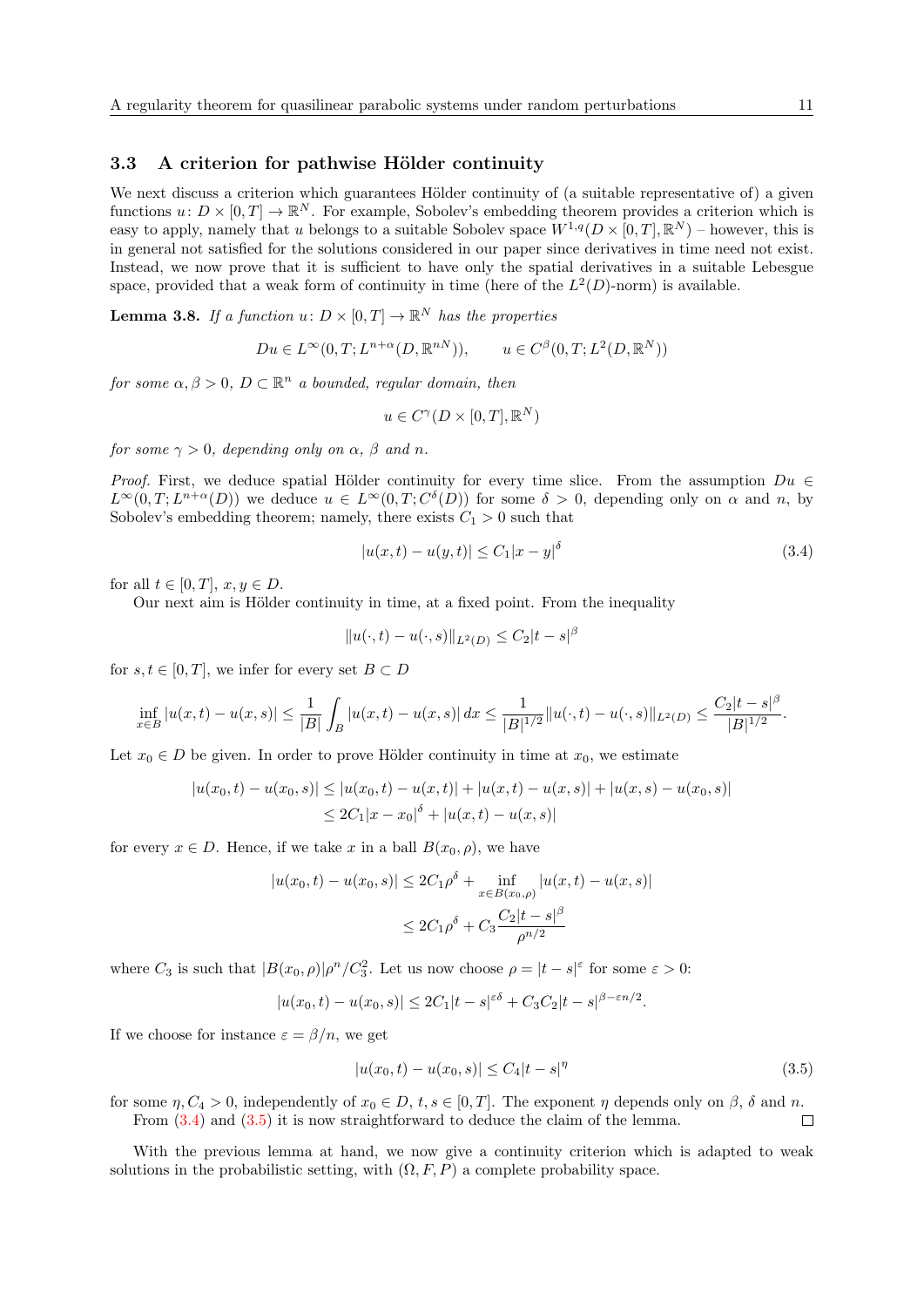<span id="page-11-0"></span>**Proposition 3.9.** Let  $u : D \times [0,T] \times \Omega \to \mathbb{R}^{nN}$  have the properties

<span id="page-11-1"></span>
$$
P(Du \in L^{\infty}(0, T; L^{n+\varepsilon}(D, \mathbb{R}^{nN}))) = 1,
$$
\n
$$
u(x, t) = u_0(x) + \int_0^t a(x, s) \, ds + \int_0^t b(x, s) \, dB_s,
$$
\n(3.6)

for some  $\varepsilon > 0$ ,  $u_0 \in L^2(D)$ , and with progressively measurable fields a, b such that

$$
P\Big(\int_0^T \int_D |a(x,s)|^2 \, dx \, ds + \int_0^T \Big(\int_D |b(x,s)|^2 \, dx\Big)^{\frac{2+\varepsilon}{2}} \, ds < \infty\Big) = 1.
$$

Then

$$
P(u \in C^{\gamma}(D \times [0, T])) = 1
$$

for some  $\gamma > 0$  depending only on  $\varepsilon$ .

*Proof.* **Step 1**. If we prove that, for some  $\beta > 0$ ,

$$
P(u \in C^{\beta}(0,T;L^2(D))) = 1,
$$

then we get the claim of the proposition after the pathwise application of the previous Lemma [3.8](#page-10-2) (using in particular the stated independence of the Hölder exponent). To this end we observe that the function  $u$  is the sum of two terms:

$$
u_1(x,t) = u_0(x) + \int_0^t a(x,s) ds
$$
,  $u_2(x,t) = \int_0^t b(x,s) dB_s$ 

The term  $u_1$  is, with probability one, of class  $W^{1,2}(0,T;L^2(D))$ , hence it is of class  $C^{1/2}(0,T;L^2(D))$ :

$$
||u_1(t) - u_1(s)||_{L^2(D)} = || \int_s^t a(\cdot, r) dr ||_{L^2(D)} \leq |t - s|^{1/2} \Big( \int_0^T \int_D |a(x, r)|^2 dx dr \Big)^{1/2}.
$$

So it only remains to prove that, for some  $\beta > 0$ ,

$$
P(u_2 \in C^{\beta}(0,T;L^2(D))) = 1.
$$

Step 2. For  $R > 0$ , let

$$
\tau_R=\inf\big\{t\in(0,T]\colon \int_0^t\|b(\cdot,s)\|_{L^2(D)}^{2+\varepsilon}\,ds>R\big\}
$$

if the set is non empty, otherwise  $\tau_R = T$ . Let  $\Omega_R \subset \Omega$  be the set where  $\tau_R = T$ . The family  $\{\Omega_R\}_{R>0}$ is increasing, with

$$
P\Big(\bigcup_{R>0}\Omega_R\Big)=1
$$

because by assumption we have  $P\left(\int_0^T \|b(\cdot,s)\|_{L^2(D)}^{2+\varepsilon} ds < \infty\right) = 1$ . We now set

$$
b_R(x, s) = b(x, s)1_{s \le \tau_R}
$$
 and  $u_{2,R}(t) = \int_0^t b_R(x, s) dB_s = \int_0^{t \wedge \tau_R} b(x, s) dB_s$ .

We then have

$$
\int_0^T \|b_R(\cdot, s, \omega)\|_{L^2(D)}^{2+\varepsilon} ds \le R
$$

uniformly in  $\omega$ . Hence, for every  $p \geq 1$ , we find

$$
E\Big[\|u_{2,R}(t) - u_{2,R}(s)\|_{L^2(D)}^p\Big] = E\Big[\Big\|\int_s^t b_R(\cdot,r) d B_r \Big\|_{L^2(D)}^p\Big]
$$
  
\n
$$
\leq C_p E\Big[\Big(\int_s^t \|b_R(\cdot,r)\|_{L^2(D)}^2 dr\Big)^{\frac{p}{2}}\Big]
$$
  
\n
$$
\leq C_p |t-s|^{\frac{p\varepsilon}{2(2+\varepsilon)}} E\Big[\Big(\int_s^t \|b_R(\cdot,r)\|_{L^2(D)}^{2+\varepsilon} dr\Big)^{\frac{p}{2+\varepsilon}}\Big] \leq C_p R^{\frac{p}{2+\varepsilon}} |t-s|^{\frac{p\varepsilon}{2(2+\varepsilon)}}.
$$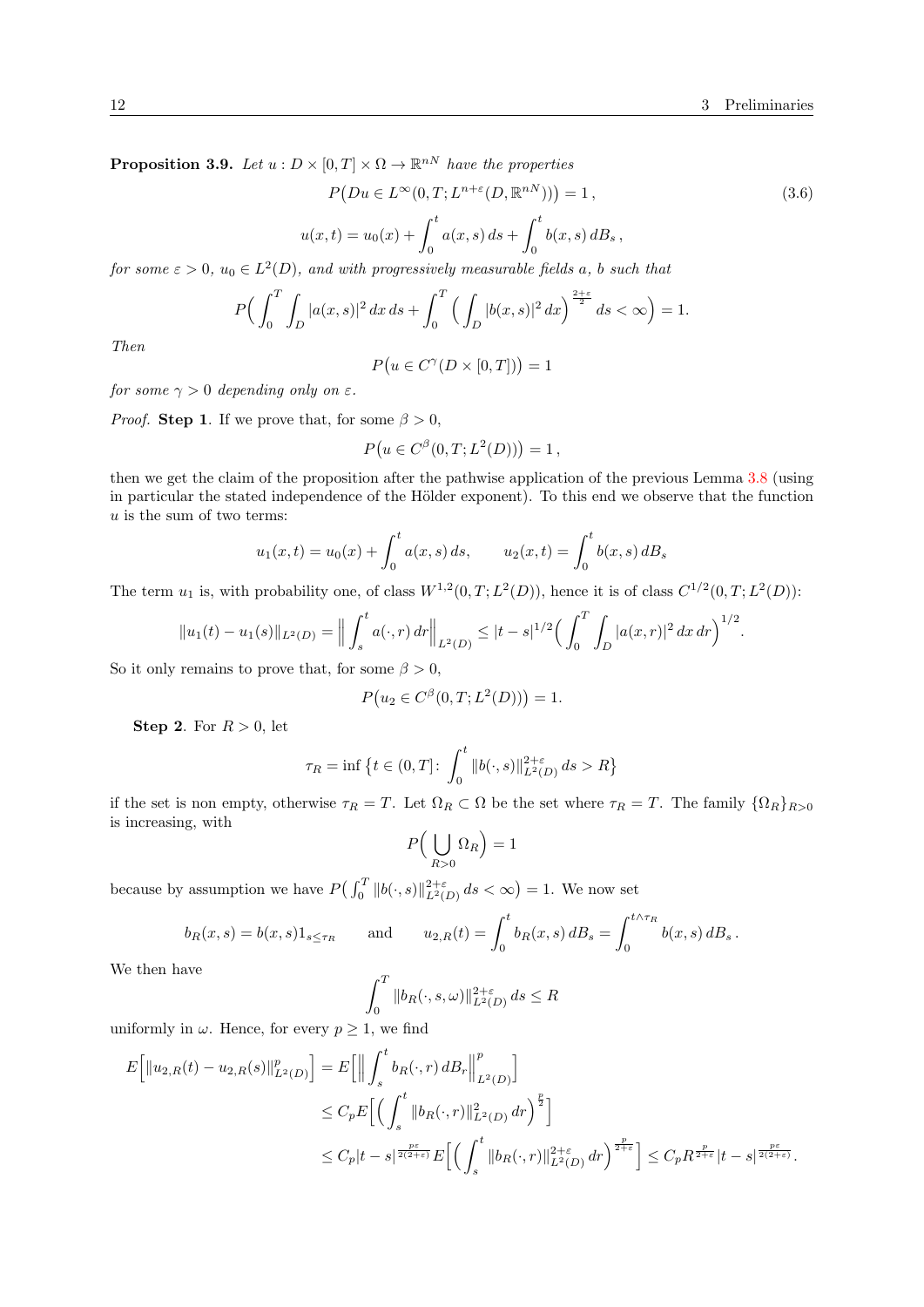This implies, for  $p = p(\varepsilon)$  sufficiently large, by Kolmogorov's regularity theorem for processes taking values in  $L^2(D)$  (see [\[7,](#page-31-18) Theorem 3.3] for a version in Banach spaces), that  $u_{2,R}$  has a Hölder continuous version in  $L^2(D)$ 

$$
||u_{2,R}(\cdot,t,\omega)-u_{2,R}(\cdot,s,\omega)||_{L^2(D)} \leq C_{\beta,R}(\omega)|t-s|^{\beta}
$$

with  $\beta$  any Hölder exponent with  $\beta < \frac{\varepsilon}{2(2+\varepsilon)}$ . For  $\omega \in \Omega_R$  we thus have (recalling the definition of  $u_{2,R}$ )

$$
||u_2(\cdot,t,\omega)-u_2(\cdot,s,\omega)||_{L^2(D)} \leq C_{\beta,R}(\omega)|t-s|^{\beta}.
$$

Since  $\bigcup_{R>0} \Omega_R$  is of full P-measure, we obtain  $u_2 \in C^{\beta}(0,T; L^2(D))$  for P-a. e.  $\omega \in \Omega$ . Now the previous Lemma [3.8](#page-10-2) can be applied, and the proof is complete.  $\Box$ 

#### 3.4 A technical lemma

In Kalita's paper a crucial point is to show higher regularity (such as higher integrability and differentiability) not only for the solution, but also for powers of the solution (resp. its gradient). For this purpose the following technical lemma was essential.

<span id="page-12-0"></span>**Lemma 3.10** ([\[22\]](#page-32-11)). Let  $u: \mathbb{R}^n \to \mathbb{R}^N$  be a function which is a.e. differentiable. Set  $v = u|u|^s$  with  $s \in (-1,\infty)$ . Then, for  $\mu(s) := 1 - \left(\frac{s}{2+s}\right)^2$ , we have a.e.

$$
Du \cdot Dv \ge \mu^{\frac{1}{2}}(s)|Du||Dv|.
$$

We need the following modification of this result, which on the one hand allows to test the system with powers (truncated for large values) and which on the other hand satisfies an estimate corresponding to the one from Lemma [3.10.](#page-12-0)

<span id="page-12-1"></span>**Lemma 3.11.** For every  $K > 0$  and every  $q \ge 1$  there exists a  $C^2$ -function  $T_{q,K}: \mathbb{R}^+ \to \mathbb{R}^+$  such that

- (i)  $T_{q,K}$  is strictly increasing and convex on  $\mathbb{R}^+$ , and it satisfies  $T_{q,K}(t) = t^{2q}$  for all  $t \leq K$ ;
- (ii) for all  $t \in \mathbb{R}^+$  and a constant  $c(q)$  the growth with respect to t is estimated by

$$
T_{q,K}(t) + T'_{q,K}(t)t + T''_{q,K}(t)t^{2} \le c(q) \min\left\{K^{2q-2}t^{2}, t^{2q}\right\};
$$

moreover, the inequalities  $T''_{q,K}(t)t-T'_{q,K}(t) \leq 2(q-1)T'_{q,K}(t)$  as well as  $T''_{q,K}(t)t^2 \leq c(q)T'_{q,K}(t)t \leq$  $c(q)T_{q,K}(t)$  hold true on  $\mathbb{R}^+$ ;

(iii) If  $u: \mathbb{R}^n \to \mathbb{R}^N$  is a function which is a.e. differentiable and  $\mu(q) := 1 - \left(\frac{q-1}{q}\right)^2$ , then for the  $\emph{function $v = T_{q,K}'(|u|)|u|^{-1}u$ the following inequality is satisfied a.e.}$ 

$$
Du \cdot Dv \ge \sqrt{\mu(q)} |Du||Dv| \ge \sqrt{\mu(q)} T'_{q,K}(|u|) |u|^{-1} |Du|^2.
$$

*Proof.* We first assume  $K = 1$ . We set

$$
T_{q,1}(t) = \begin{cases} \n t^{2q} & \text{if } t \le 1\\ \n at^2 + bt + c & \text{if } t > 1 \n\end{cases}
$$

for some coefficients  $a, b, c \in \mathbb{R}$  to be determined as follows. The  $C^2$ -regularity condition implies that the following linear system has to be satisfied:

$$
\begin{pmatrix} 1 & 1 & 1 \ 2 & 1 & 0 \ 2 & 0 & 0 \end{pmatrix} \begin{pmatrix} a \ b \ c \end{pmatrix} = \begin{pmatrix} 1 \ 2q \ 2q(2q-1) \end{pmatrix} \Rightarrow \begin{pmatrix} a \ b \ c \end{pmatrix} = \begin{pmatrix} q(2q-1) \\ -4q(q-1) \\ (2q-1)(q-1) \end{pmatrix}.
$$

We now calculate some crucial quantities. We first observe that

$$
T'_{q,1}(t) = \begin{cases} 2qt^{2q-1} & \text{if } t \le 1\\ 2q(2q-1)t - 4q(q-1) & \text{if } t > 1 \end{cases}
$$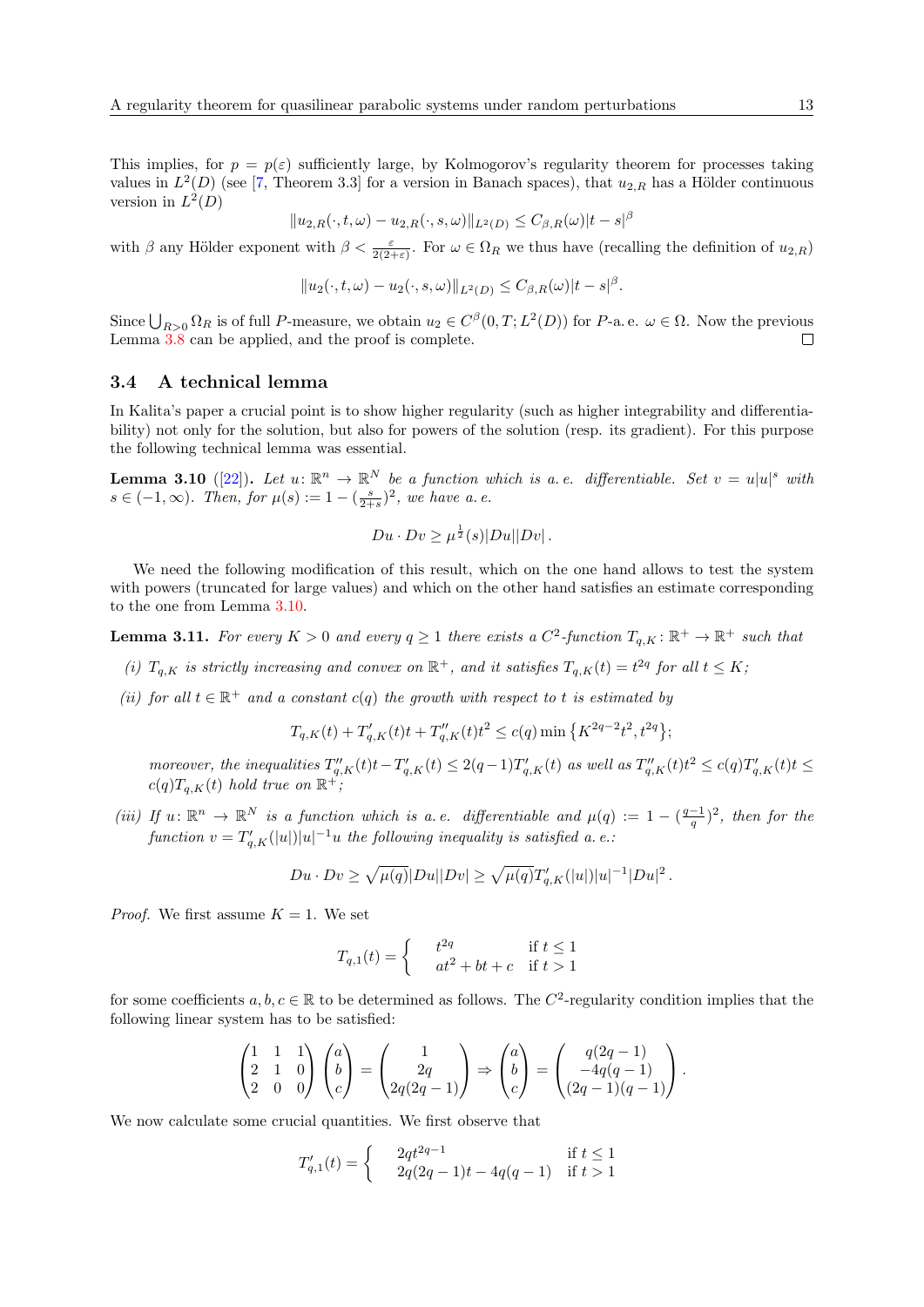is strictly increasing and positive on  $\mathbb{R}^+$ . Thus, we immediately obtain assertion (i) of the lemma. Furthermore, we have

$$
T_{q,1}''(t)t - T_{q,1}'(t) = \begin{cases} \qquad 4q(q-1)t^{2q-1} \qquad &\text{ if } t \leq 1 \\ \qquad 4q(q-1) \qquad &\text{ if } t > 1, \end{cases}
$$

which is again positive on  $\mathbb{R}^+$ . Moreover, for all  $t \in \mathbb{R}^+$  we get

<span id="page-13-0"></span>
$$
T_{q,1}''(t)t - T_{q,1}'(t) \le 2(q-1)T_{q,1}'(t),
$$
\n(3.7)

which in particular yields the inequality  $T''_{q,1}(t)t^2 \leq c(q)T'_{q,1}(t)t$  of assertion (ii). The last inequality  $T'_{q,1}(t)t \leq c(q)T_{q,1}(t)$  is also checked easily. For the function  $v = T'_{q,K}(|u|)|u|^{-1}u$  given in (iii) we next compute

$$
D_i v^{\alpha} = T'_{q,1}(|u|) \frac{D_i u^{\alpha}}{|u|} + (T''_{q,1}(|u|)|u| - T'_{q,1}(|u|)) \frac{D_i u \cdot u u^{\alpha}}{|u|^3} ,
$$
  

$$
Du \cdot Dv = T'_{q,1}(|u|) \frac{|Du|^2}{|u|} + (T''_{q,1}(|u|)|u| - T'_{q,1}(|u|)) \frac{|Du \cdot u|^2}{|u|^3} .
$$

In particular, this shows  $Du \cdot Dv \geq 0$ , using again the positivity of  $T''_{q,1}(t)t-T'_{q,1}(t)$  and of  $T'_{q,1}(t)$  on  $\mathbb{R}^+$ . Furthermore, we obtain

$$
|Dv|^2 = T'_{q,1}(|u|)^2 \frac{|Du|^2}{|u|^2} + (T''_{q,1}(|u|)|u| - T'_{q,1}(|u|))^{2} \frac{|Du \cdot u|^2}{|u|^4} + 2T'_{q,1}(|u|) (T''_{q,1}(|u|)|u| - T'_{q,1}(|u|)) \frac{|Du \cdot u|^2}{|u|^4} \ge T'_{q,1}(|u|)^2 \frac{|Du|^2}{|u|^2},
$$

which yields the second inequality in (iii). Now, keeping in mind the definition of  $\mu(\cdot)$ , we find via the previous estimate [\(3.7\)](#page-13-0)

$$
|Du \cdot Dv|^{2} - \mu(q)|Du|^{2}|Dv|^{2} = \left(\frac{q-1}{q}\right)^{2}T'_{q,1}(|u|)^{2}\frac{|Du|^{4}}{|u|^{2}} + \left(T''_{q,1}(|u|)|u| - T'_{q,1}(|u|)\right)^{2}\frac{|Du \cdot u|^{4}}{|u|^{6}}
$$

$$
- \left(T''_{q,1}(|u|)|u| - T'_{q,1}(|u|)\right)^{2}\frac{2q-1}{q^{2}}\frac{|Du \cdot u|^{2}|Du|^{2}}{|u|^{4}}
$$

$$
+ 2\left(\frac{q-1}{q}\right)^{2}T'_{q,1}(|u|)\left(T''_{q,1}(|u|)|u| - T'_{q,1}(|u|)\right)\frac{|Du \cdot u|^{2}|Du|^{2}}{|u|^{4}}
$$

$$
\geq \left(\frac{q-1}{q}\right)^{2}T'_{q,1}(|u|)^{2}\frac{|Du|^{4}}{|u|^{2}} + \left(T''_{q,1}(|u|)|u| - T'_{q,1}(|u|)\right)^{2}\frac{|Du \cdot u|^{4}}{|u|^{6}}
$$

$$
- 2\frac{q-1}{q}T'_{q,1}(|u|)\left(T''_{q,1}(|u|)|u| - T'_{q,1}(|u|)\right)\frac{|Du \cdot u|^{2}|Du|^{2}}{|u|^{4}},
$$

which is non-negative by Young's inequality. This finishes the proof of (iii) for the case  $K = 1$ . To complete the proof of the lemma it is sufficient to observe that for general  $K > 0$  the coefficients a, b, c have to be replaced by  $aK^{2q-2}$ ,  $bK^{2q-1}$ ,  $cK^{2q}$ , and the conclusion then follows exactly as above.  $\Box$ 

## 4 Higher differentiability of weak solutions

<span id="page-13-1"></span>In this section we start working on the solution  $u$  of the parabolic system  $(2.3)$  with noise. First, we prove an upper bound for the average of *weighted* norms of  $Du$ . This will be done in Section [4.1](#page-13-1) and serves also to explain the general strategy to obtain such estimates. We will then extract higher regularity properties of the solution, still following the ideas given in Section [4.1.](#page-13-1) More precisely, as the final result of this section, we are interested in pathwise higher integrability of the gradient  $Du$ , which will be the core of the proof of the regularity result given later in Theorem [5.1.](#page-29-0)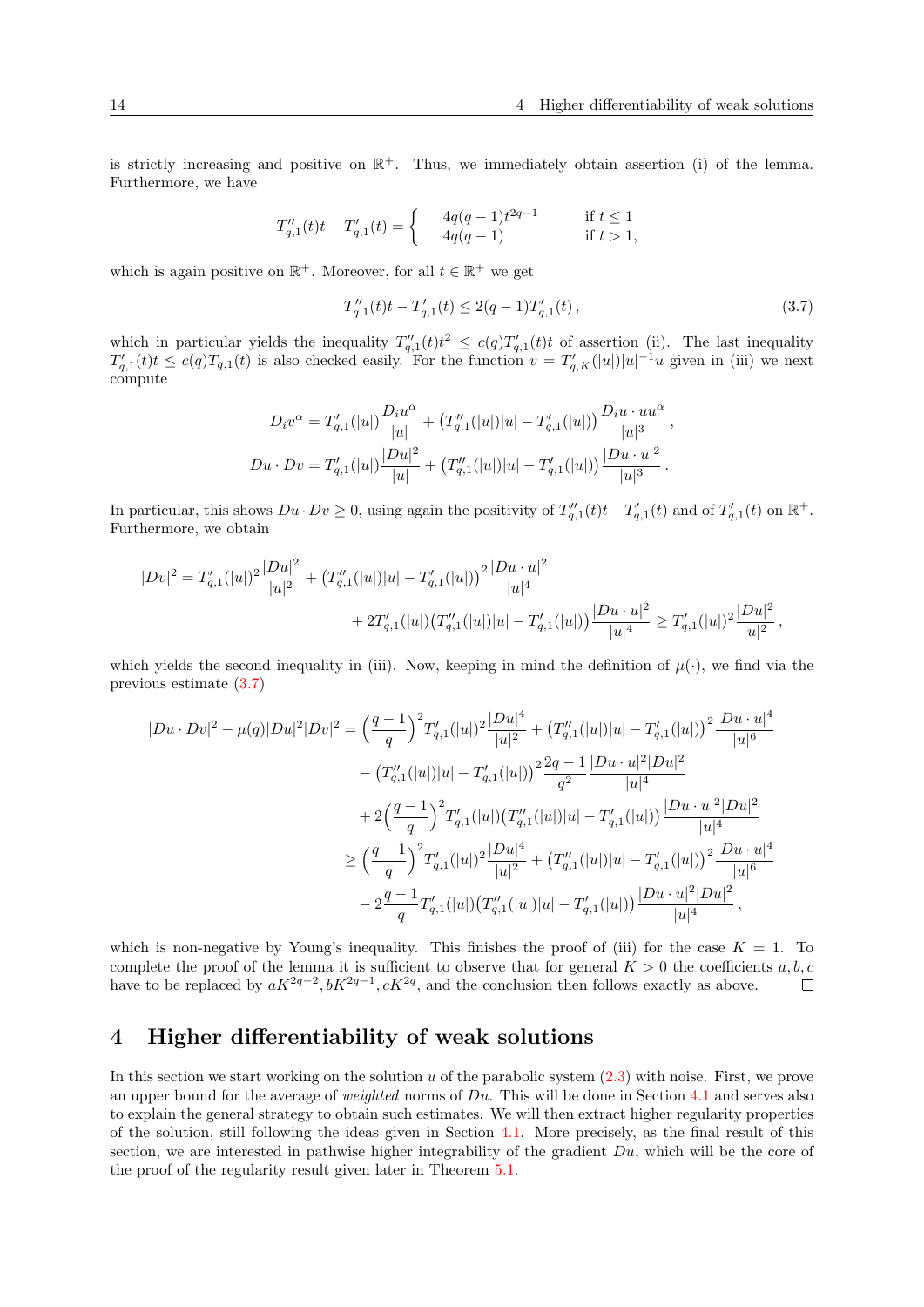#### 4.1 An a priori estimate

From Definition [2.2](#page-6-0) of a weak solution to the system [\(2.3\)](#page-5-0), no a priori information is available on the expected value of the solution. In particular, we only know that every weak solution  $u(\omega)$  belongs to the space  $V^2(D_T, \mathbb{R}^N)$  for P-almost every  $\omega \in \Omega$ , but it is still possible that the average  $E[\|u\|_{V^2(D_T, \mathbb{R}^N)}]$  is infinite. Even if this cannot be excluded in general, we can win an a priori information on the average of weighted norms of u.

The strategy for a priori estimates for deterministic elliptic or parabolic systems is simply to "test" the equation with the solution (or some modification of it), and estimates then follow by employing the regularity and growth properties of the system. For stochastic systems, such testing with an the appropriate modification of the solution is replaced by the application of an Itô's formula for Banach spaces. Then, a first pathwise estimate follows (Step 1 in the proof of the next lemma). Since we are interested in averages, the first estimate is rewritten (Step 2) by introducing weights depending on the solution itself. With these weights we can finally take the expectation (Step 3) and end up with the desired estimate, which we now state in its precise form (note that we usually suppress to indicate the precise path  $\omega \in \Omega$  for the weak solution, in particular we simply write  $u \in V^2(D_T, \mathbb{R}^N)$  and implicitly mean that this property holds with probability one, by definition of the term weak solution).

<span id="page-14-1"></span>**Lemma 4.1.** Let  $u \in V^2(D_T, \mathbb{R}^N)$  be a weak solution to the initial boundary value problem to [\(2.3\)](#page-5-0) under the assumptions  $(2.1)_{1,2}$  $(2.1)_{1,2}$ ,  $(2.2)_{1,2}$  $(2.2)_{1,2}$  and with  $u(\cdot,0) = u_0(\cdot)$  for deterministic initial values  $u_0 \in L^2(D,\mathbb{R}^N)$ . Suppose further that the smallness condition  $L_H^2 < 2\kappa^{-1}(1-(1-\nu^2)^{1/2})$  is satisfied, and let  $D_0 \subset D$ with  $d_0 := dist(D_0, \partial D) > 0$ . Then there holds

$$
E\Big[\int_0^T e^{-\int_0^t c_0 G_0(u,f) ds} \|Du(t)\|_{L^2(D_0)}^2 dt\Big] \le c_0 \big(\|u_0\|_{L^2(D)}^2 + 1 + E\big[\|f_H\|_{L^2(D_T)}^2\big]\big)
$$

for a constant  $c_0$  depending only on  $D, L, L_H, d_0, \kappa$  and  $\nu$ , and a function  $G_0(u, f)$  given by [\(4.3\)](#page-15-1).

*Proof.* Step 1. A preliminary pathwise estimate. We start by multiplying the equation  $(2.3)$  with a standard cut-off function  $\eta \in C^{\infty}(D, [0, 1])$  which satisfies  $\eta \equiv 1$  on  $D_0$  and  $|D\eta| \leq c(d_0)$ . Obviously, the map  $\eta\Delta_{k,h}u$  has the same properties concerning integrability and measurability as u, and the Itô formula from Theorem [3.2](#page-7-1) in Banach spaces may be applied with the Gelfand triple  $W_0^{1,2}(D,\mathbb{R}^N) \subset L^2(D,\mathbb{R}^N) \subset$  $W^{-1,2}(D,\mathbb{R}^N)$ . This yields the existence of a subset  $\Omega' \subset \Omega$  of full measure  $P(\Omega') = 1$  and a function  $u': [0,T] \times \Omega \to W^{1,2}(D,\mathbb{R}^N)$  which satisfies: u' is  $\mathcal{F}_t$ -adapted on  $[0,T] \times \Omega'$ , continuous in t for every  $\omega \in \Omega'$ , and  $u' = u\eta$  holds for  $P \times \mathcal{L}^1$ -almost all  $(t, \omega) \in [0, T] \times \Omega$ . Moreover, using the integration by parts formula, we have for every  $\omega \in \Omega'$  and all  $t \in [0, T]$ 

<span id="page-14-0"></span>
$$
\|u'(t)\|_{L^{2}(D)}^{2} + 2\int_{0}^{t} \langle D(u(s)\eta^{2}), A(\cdot, s, u(s), Du(s))\rangle_{L^{2}(D)} ds
$$
  
= 
$$
\|u_{0}\eta\|_{L^{2}(D)}^{2} + 2\int_{0}^{t} \langle u'(s)\eta, H(\cdot, s, Du(s))dB_{s}\rangle_{L^{2}(D)} + \int_{0}^{t} \|H(\cdot, s, Du(s))\eta\|_{L^{2}(D)}^{2} ds \quad (4.1)
$$

(with the convention  $|M|^2 = \sum_{i,j=1}^n M_{ij}^2$  for every  $n \times n$  matrix). Next we need to estimate the second integral on the left-hand side of the previous identity, employing the assumptions [\(2.1\)](#page-5-1). For this purpose, we first observe with  $(2.1)_{1,2}$  $(2.1)_{1,2}$  and Young's inequality that

$$
\langle Du(s)\eta^{2}, A(\cdot, s, u(s), Du(s))\rangle_{L^{2}(D)}
$$
\n
$$
= \int_{0}^{1} \langle Du(s)\eta^{2}, D_{z}A(\cdot, s, u(s), rDu(s))Du(s)\rangle_{L^{2}(D)} dr + \langle Du(s)\eta^{2}, A(\cdot, s, u(s), 0)\rangle_{L^{2}(D)}
$$
\n
$$
= \frac{1}{\kappa} \langle Du(s)\eta, Du(s)\eta\rangle + \frac{1}{\kappa} \int_{0}^{1} \langle Du(s)\eta^{2}, \kappa D_{z}A(\cdot, s, u(s), rDu(s))Du(s) - Du(s)\rangle_{L^{2}(D)} dr
$$
\n
$$
+ \langle Du(s)\eta^{2}, A(\cdot, s, u(s), 0)\rangle_{L^{2}(D)}
$$
\n
$$
\geq \frac{1}{\kappa} (1 - (1 - \nu^{2})^{\frac{1}{2}} - \varepsilon) ||Du(s)\eta||_{L^{2}(D)}^{2} - c(\varepsilon^{-1}, L) (||u(s)||_{L^{\frac{2(n+2)}{n}}(D)}^{\frac{2(n+2)}{n}} + ||f(s)||_{L^{\alpha}(D)}^{\alpha})
$$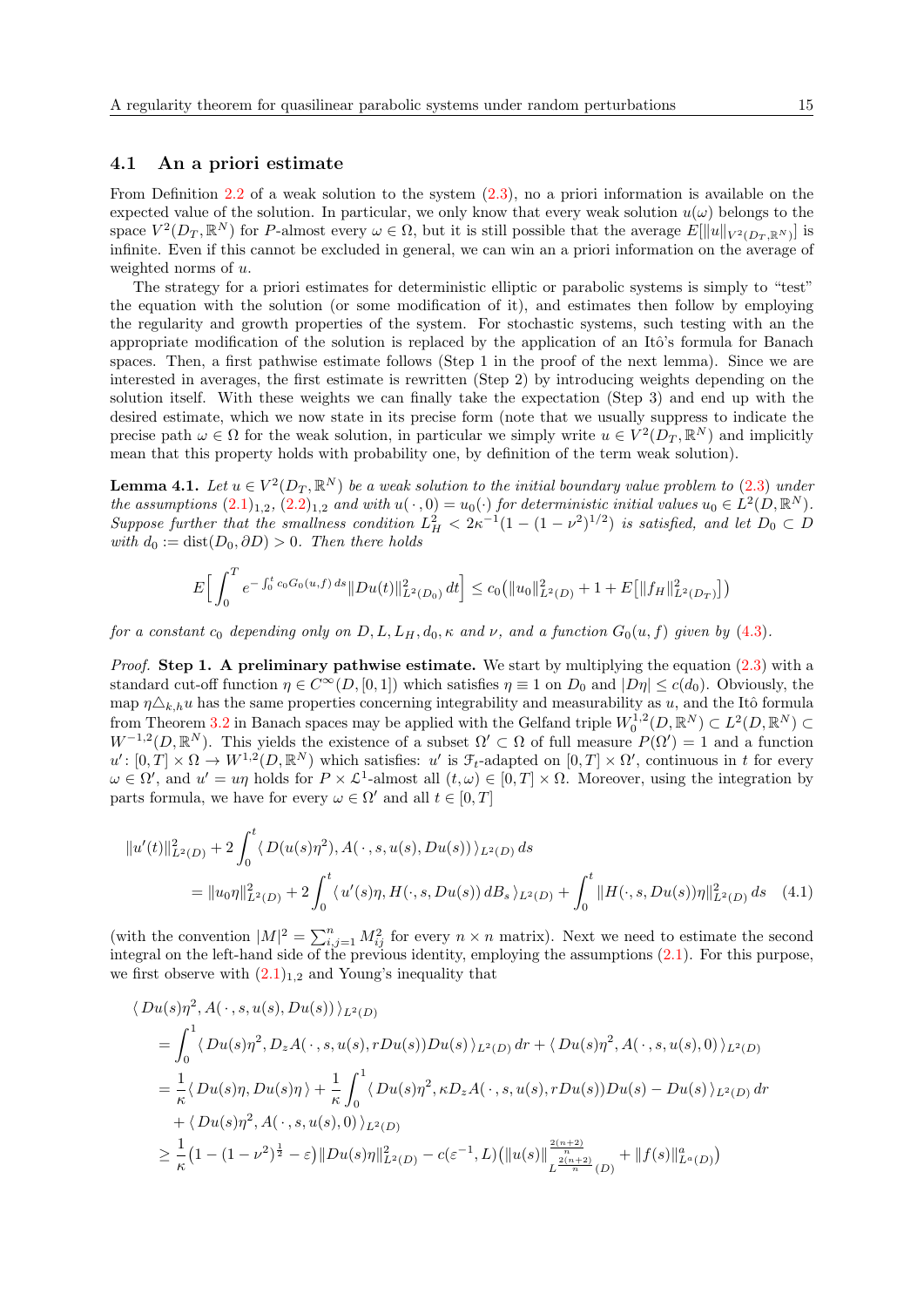for almost every  $s \in (0, T)$  and all  $\varepsilon > 0$ . Moreover, again by assumption  $(2.1)_1$  $(2.1)_1$  and Young's inequality, we find

$$
|\langle u(s) \otimes D\eta \eta, A(\cdot, s, u(s), Du(s)) \rangle_{L^2(D)}|
$$
  
\$\leq \frac{\varepsilon}{\kappa} ||Du(s)\eta||\_{L^2(D)}^2 + c(L, \varepsilon^{-1}, \kappa, d\_0) (||u(s)||\_{L^2(D)}^2 + ||u(s)||\_{L^{\frac{2(n+2)}{n}}(D)}^{\frac{2(n+2)}{n}} + ||f(s)||\_{L^{\alpha}(D)}^{\alpha}).

Next, the integrand of the last term on the right-hand side of  $(4.1)$  is bounded via  $(2.2)_{1,2}$  $(2.2)_{1,2}$  by

$$
||H(\cdot, s, Du(s))\eta||_{L^{2}(D)}^{2}
$$
  
\n
$$
\leq (1 + \frac{\varepsilon}{\kappa L_{H}^{2}})||(H(\cdot, s, Du(s)) - H(\cdot, s, 0))\eta||_{L^{2}(D)}^{2} + c(\varepsilon^{-1}, L_{H}, \kappa)||H(\cdot, s, 0)\eta||_{L^{2}(D)}^{2}
$$
  
\n
$$
\leq (L_{H}^{2} + \frac{\varepsilon}{\kappa})||Du(s)\eta||_{L^{2}(D)}^{2} + c(\varepsilon^{-1}, L_{H}, \kappa)||f_{H}(s)||_{L^{2}(D)}^{2}.
$$

Combining the last three inequalities (here enters the smallness assumption on  $L_H$ ) with [\(4.1\)](#page-14-0), choosing  $\varepsilon$  sufficiently small (in dependency of  $L_H$  and  $\nu$ ) and using Hölder's inequality, we thus end up with the announced preliminary pathwise estimate

$$
\|u'(t)\|_{L^{2}(D)}^{2} + c^{-1}(L_{H}, \kappa, \nu) \int_{0}^{t} \|Du(s)\eta\|_{L^{2}(D)}^{2} ds
$$
  
\n
$$
\leq \|u_{0}\eta\|_{L^{2}(D)}^{2} + 2 \int_{0}^{t} \langle u'(s)\eta, H(\cdot, s, Du(s)) dB_{s} \rangle_{L^{2}(D)}
$$
  
\n
$$
+ c_{0}(D, L, L_{H}, d_{0}, \kappa, \nu) \int_{0}^{t} \left(1 + \|u(s)\|_{L^{\frac{2(n+2)}{n}}(D)}^{\frac{2(n+2)}{n}} + \|f(s)\|_{L^{\alpha}(D)}^{a} + \|f_{H}(s)\|_{L^{2}(D)}^{2}\right) ds.
$$
 (4.2)

Step 2. An improved pathwise estimate. The next step consists in getting a pathwise estimate where the bound on the right-hand side contains a deterministic part almost *independent* of the weak solution and the function  $f$ , and a stochastic part which might still depend on the solution. We start by defining

<span id="page-15-1"></span><span id="page-15-0"></span>
$$
G_0(u, f)(s) = 1 + ||u(s)||_{L^{\frac{2(n+2)}{n}}(D)}^{\frac{2(n+2)}{n}} + ||f(s)||_{L^{\alpha}(D)}^{\alpha}
$$
\n(4.3)

for  $s \in (0,T)$ . Obviously,  $G_0$  belongs to  $L^1(0,T)$  with probability one. Then we use a Gronwall-type argument, by applying the one-dimensional Itô-formula to  $\exp(-\int_0^t c_0 G_0(u, f)(\tilde{s}) d\tilde{s})(1 + ||u'(t)||^2_{L^2(D)})$ , as e. g. in [\[36,](#page-32-17) Proof of Theorem 5.1]. Thus, we get

$$
e^{-\int_0^t c_0 G_0(u,f)(\tilde{s}) d\tilde{s}} \|u'(t)\|_{L^2(D)}^2 + c^{-1} (L_H, \kappa, \nu) \int_0^t e^{-\int_0^s c_0 G_0(u,f)(\tilde{s}) d\tilde{s}} \|Du(s)\eta\|_{L^2(D)}^2 ds
$$
  

$$
\leq \|u_0 \eta\|_{L^2(D)}^2 + 1 + 2 \int_0^t e^{-\int_0^s c_0 G_0(u,f)(\tilde{s}) d\tilde{s}} \langle u'(s)\eta, H(\cdot, s, Du(s)) dB_s \rangle_{L^2(D)}
$$
  

$$
+ c_0 \int_0^t e^{-\int_0^s c_0 G_0(u,f)(\tilde{s}) d\tilde{s}} \|f_H(s)\|_{L^2(D)}^2 ds.
$$
 (4.4)

Note that we here have omitted a negative term which appeared on the right-hand side and the positive term containing the 1 on the left-hand side. This is the desired improved pathwise estimate. We note that u and f still appear in the function  $G_0$  in the deterministic integral on the right-hand side, but in a way that for greater values of  $u$  or  $f$  the integral gets smaller. At the same time obviously also the exponential factor on the left-hand side will get smaller, but this allows us now to proceed to Step 3.

Step 3. An estimate for the expected value with weights. Uniform estimates for the average of the weak solution (e.g. for expressions of the form  $E[\Vert u \Vert]$  for some norm of u or Du) cannot be expected under such weak assumptions as we have supposed in the lemma. But the previous inequality  $(4.4)$ now allows us to get a weighted inequality, with no stochastic terms on the right-hand side. Since the expectation of the stochastic integral is not a priori known to vanish, we now apply a stopping time argument.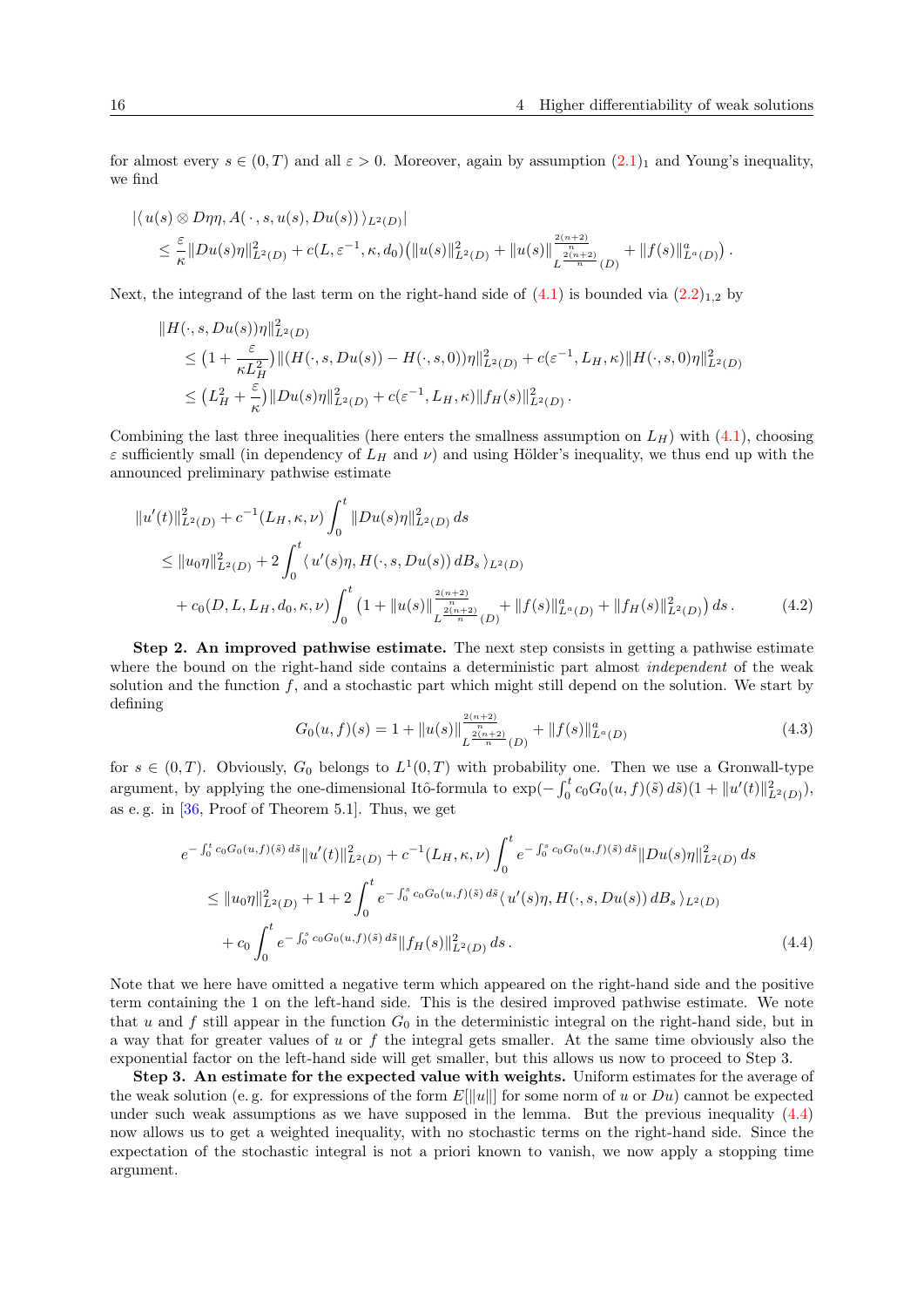From identity [\(4.1\)](#page-14-0) it follows that the process  $||u'(t)||_{L^2(D)}^2$  has a continuous version in t, used in the following argument. For every  $R > 0$  we introduce the random time

$$
\tau_R := \inf \left\{ t \in [0, T] \colon \int_0^t \|u'(s)\|_{L^2(D)}^2 \|H(s, Du(s))\eta\|_{L^2(D)}^2 ds > R \right\}
$$

with  $\tau_R = T$  when the set is empty. We note that  $||u'(s)||^2_{L^2(D)} ||H(s, Du(s))\eta||^2_{L^2(D)}$  is in  $L^1(0,T)$  with probability one, because of the property  $u \in V_0^2(D_T, \mathbb{R}^N)$  and the assumption  $(2.2)_2$  $(2.2)_2$  on H. Hence, we have in particular  $P(\lim_{R\to\infty} \tau_R = T) = 1$  and

$$
P\left(\lim_{R\to\infty}||u'(t\wedge\tau_R)||_{L^2(D)}^2=||u'(t)||_{L^2(D)}^2\right)=1
$$

for every  $t \in [0, T]$ . Now we take inequality [\(4.4\)](#page-15-0) at time  $t \wedge \tau_R$  and get

$$
e^{-\int_0^{t\wedge\tau_R}c_0G_0(u,f)(\tilde{s})\,d\tilde{s}}\|u'(t\wedge\tau_R)\|_{L^2(D)}^2 + c^{-1}\int_0^{t\wedge\tau_R}e^{-\int_0^sc_0G_0(u,f)(\tilde{s})\,d\tilde{s}}\|Du(s)\eta\|_{L^2(D)}^2\,ds
$$
  

$$
\leq \|u_0\eta\|_{L^2(D)}^2 + 1 + 2\int_0^{t\wedge\tau_R}e^{-\int_0^sc_0G_0(u,f)(\tilde{s})\,d\tilde{s}}\langle u'(s)\eta, H(\cdot, s, Du(s))\,dB_s\rangle_{L^2(D)}+ c_0\int_0^{t\wedge\tau_R}e^{-\int_0^sc_0G_0(u,f)(\tilde{s})\,d\tilde{s}}\|f_H(s)\|_{L^2(D)}^2\,ds.
$$

For the stochastic integral we now have

$$
\int_0^{t \wedge \tau_R} e^{-\int_0^s c_0 G_0(u,f)(\tilde{s}) d\tilde{s}} \langle u'(s)\eta, H(s, Du(s)) dB_s \rangle_{L^2(D)} \n= \int_0^t e^{-\int_0^s c_0 G_0(u,f)(\tilde{s}) d\tilde{s}} 1_{s \leq \tau_R} \langle u'(s)\eta, H(s, Du(s)) dB_s \rangle_{L^2(D)},
$$

and we further have

$$
\int_0^t e^{-2\int_0^s c_0 G_0(u,f)(\tilde{s}) d\tilde{s}} 1_{s \le \tau_R} ||u'(s)||^2_{L^2(D)} ||H(s, Du(s))\eta||^2_{L^2(D)} ds
$$
  

$$
\le \int_0^{t \wedge \tau_R} ||u'(s)||^2_{L^2(D)} ||H(s, Du(s))\eta||^2_{L^2(D)} ds \le R
$$

by definition of  $\tau_R$ . Thus the stopped stochastic integral above is a martingale, hence with expected value zero. This implies

$$
E\Big[e^{-\int_0^{t\wedge\tau_R}c_0G_0(u,f)(\tilde{s})\,d\tilde{s}}\|u'(t\wedge\tau_R)\|_{L^2(D)}^2\Big]+E\Big[c^{-1}\int_0^{t\wedge\tau_R}e^{-\int_0^sc_0G_0(u,f)(\tilde{s})\,d\tilde{s}}\|Du(s)\eta\|_{L^2(D)}^2\,ds\Big]\\leq \|u_0\eta\|_{L^2(D)}^2+1+c_0E\Big[\int_0^T\|f_H(s)\|_{L^2(D)}^2\,ds\Big]\,.
$$

On the left-hand side we now apply Fatou's lemma to the first term and the monotone convergence theorem to the second one, and we get

$$
E\Big[e^{-\int_0^t c_0 G_0(u,f)(\tilde{s}) d\tilde{s}} \|u'(t)\|_{L^2(D)}^2\Big] + E\Big[e^{-1} \int_0^t e^{-\int_0^s c_0 G_0(u,f)(\tilde{s}) d\tilde{s}} \|Du(s)\eta\|_{L^2(D)}^2 ds\Big]
$$
  

$$
\leq \|u_0\eta\|_{L^2(D)}^2 + 1 + c_0 E\Big[\int_0^T \|f_H(s)\|_{L^2(D)}^2 ds\Big]
$$

<span id="page-16-0"></span>for every  $t \in [0, T]$ . This proves the bound claimed in the lemma.

 $\Box$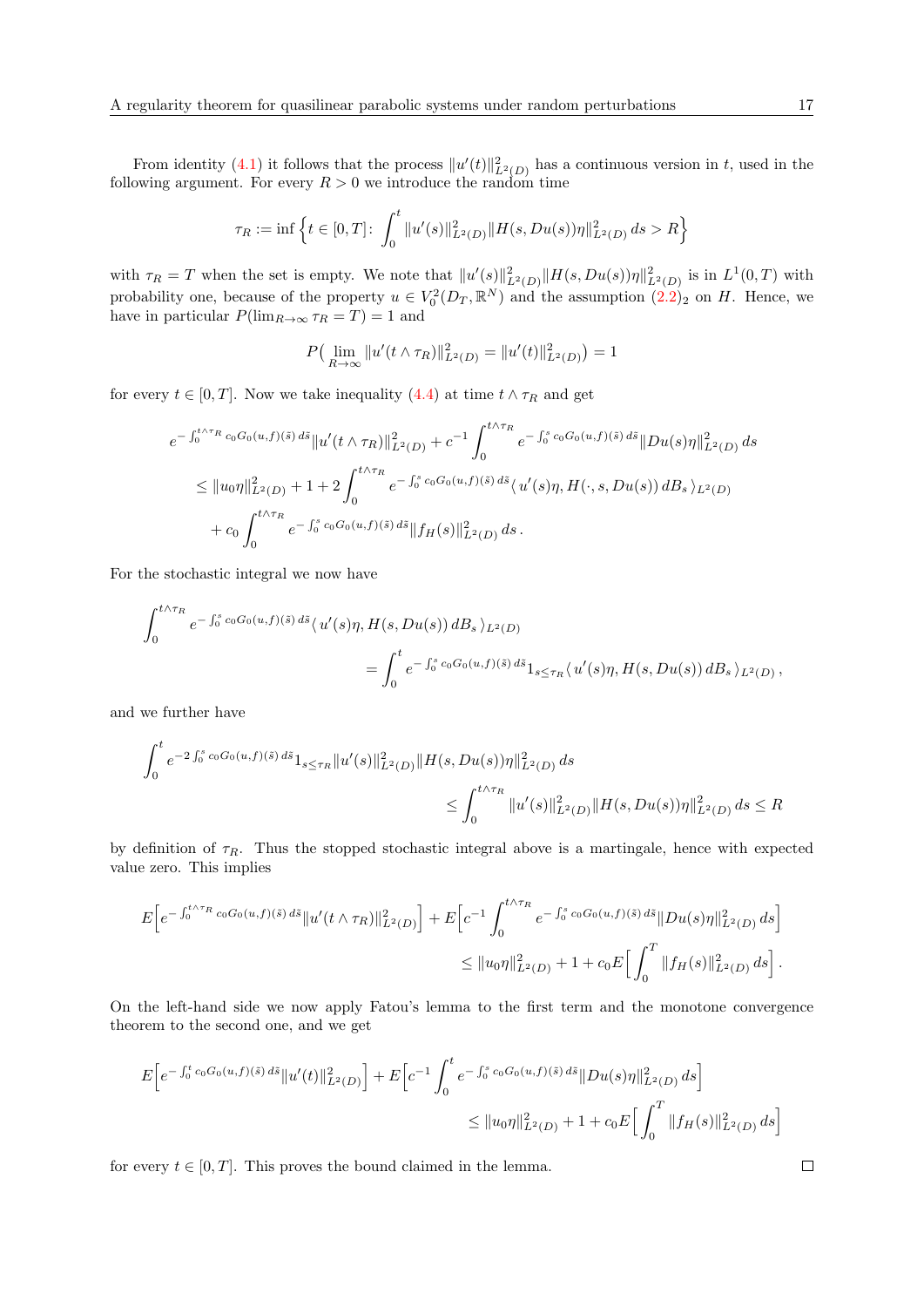#### 4.2 Existence of second order space derivatives

We next study the existence of second order space derivatives. For deterministic elliptic and parabolic partial differential equations it is a standard procedure to establish the existence of higher order derivatives by finite difference quotient methods. The basic idea in the deterministic case is the following. Once the norm of finite difference quotients of  $Du$  are kept under control *independently* of its step size, i.e.  $\|\Delta_{k,h}Du\|_{L^p} \leq C$  with C independent of h and with  $p \in (1,\infty)$ , then the weak derivative  $D_kDu$  exists and has finite norm in  $L^p$  (and as long as one is away from the boundary also the reverse it true), compare Section [3.2.](#page-7-0) So uniformly bounded difference quotients of  $Du$  can heuristically be considered as second derivatives  $D_kDu$ . This uniform bound in turn is usually achieved by "testing the system" with appropriate modifications of the solutions (formally one might think of  $\Delta_{k,-h}\Delta_{k,h}u$ ) and relies on the one hand on the ellipticity of the vector field A and on the other hand on its regularity with respect to the x and u variables (we note that it seems mandatory to have at least Lipschitz-regularity in order to expect the existence of full second space derivatives).

For the stochastically perturbed system [\(2.3\)](#page-5-0) the approach for proving the existence of higher order derivatives is still very similar, but we need some modifications of this method due to the stochastic terms. The above strategy (with testing replaced by the the use of the Itô formula in Banach spaces) applied to our stochastic system gives – after some standard, though very technical computations – a preliminary pathwise estimate for finite difference quotients of u and  $Du$  (this corresponds in some sense to Step 1 in the proof of the previous Lemma [4.1\)](#page-14-1). But since this estimate still involves a stochastic integral, it is not yet possible to gain immediately any information on second order derivatives. In a second step, this pathwise estimate is rewritten (here again some Gronwall-type inequality is needed), which allows in the third step to take the expectation of a weighted version of  $\|\Delta_{k,h}Du\|_{L^2}$  and to bound it independently of the stepsize h. This is still sufficient to deduce the existence of  $D_kDu$  with probability one (see Theorem [3.6](#page-8-0) in Section [3.2\)](#page-7-0).

Given a deterministic initial condition  $u_0$  (sufficiently regular) we now give the precise statement on the boundedness of the expectation of finite difference quotients of  $Du$ .

<span id="page-17-0"></span>**Lemma 4.2.** Let  $u \in V^2(D_T, \mathbb{R}^N)$  be a weak solution to the initial boundary value problem to [\(2.3\)](#page-5-0) under the assumptions [\(2.1\)](#page-5-1), [\(2.2\)](#page-5-2) and with  $u(\cdot,0) = u_0(\cdot) \in W^{1,2}(D,\mathbb{R}^N)$ . Suppose further that the smallness condition  $L_H^2 < 2\kappa^{-1}(1-(1-\nu^2)^{1/2})$  is satisfied, and let  $D' \subset D$  with  $d' := \text{dist}(D', \partial D) > 0$ . Then there holds

$$
\sup_{|h|  

$$
\leq c' \Big(\|D_k u_0\|_{L^2(D)}^2 + 1 + E\Big[\|f_H\|_{L^{\frac{2a}{a-2}}(D_T)}^{\frac{2a}{a-2}}\Big]\Big)
$$
$$

for every  $k \in \{1, \ldots, n\}$ , a constant c' depending only on  $n, D, T, L, L_H, d', \kappa$ , and  $\nu$ , and a function  $G'(u, f)$  given by  $(4.8)$  further below.

*Proof.* We proceed similarly to the proof of Lemma  $4.1$ , with the main difference that instead of u we now need to estimate the difference quotients  $\Delta_{k,h}u$ .

**Step 1.** We first set  $D_0 := \{x \in D: \text{dist}(x, \partial D) \ge d'/2\}$  and note  $D' \subset D_0 \subset D$ . We now observe that if u is a solution of  $(2.3)$ , then, for all  $t \in [0,T]$ , by definition also the following identity holds true P-a. s.:

$$
\langle \eta \triangle_{k,h} u(t) - \eta \triangle_{k,h} u_0, \varphi \rangle_{L^2(D)} = \int_0^t \langle \eta \operatorname{div} \triangle_{k,h} A(\cdot, s, u(s), Du(s)), \varphi \rangle_{W^{-1,2}(D);W_0^{1,2}(D)} ds + \int_0^t \langle \varphi, \eta \triangle_{k,h} H(\cdot, s, Du(s)) \rangle dB_s \rangle_{L^2(D)}
$$

for all  $\varphi \in W_0^{1,2}(D,\mathbb{R}^N)$ . Here  $k \in \{1,\ldots,n\}$  is arbitrary,  $h \in \mathbb{R} \setminus \{0\}$  with  $|h| < d'/2$ , and  $\eta$  denotes a standard cut-off function in  $C^{\infty}(D_0, [0, 1])$  satisfying  $\eta \equiv 1$  on D' and  $|D\eta| \leq c(d')$ . Therefore, the map  $\eta \triangle_{k,h} u$  has the same properties concerning integrability and measurability as u, and the Itô formula from Theorem [3.2](#page-7-1) in Banach spaces is again applied with the Gelfand triple  $W_0^{1,2}(D,\mathbb{R}^N) \subset$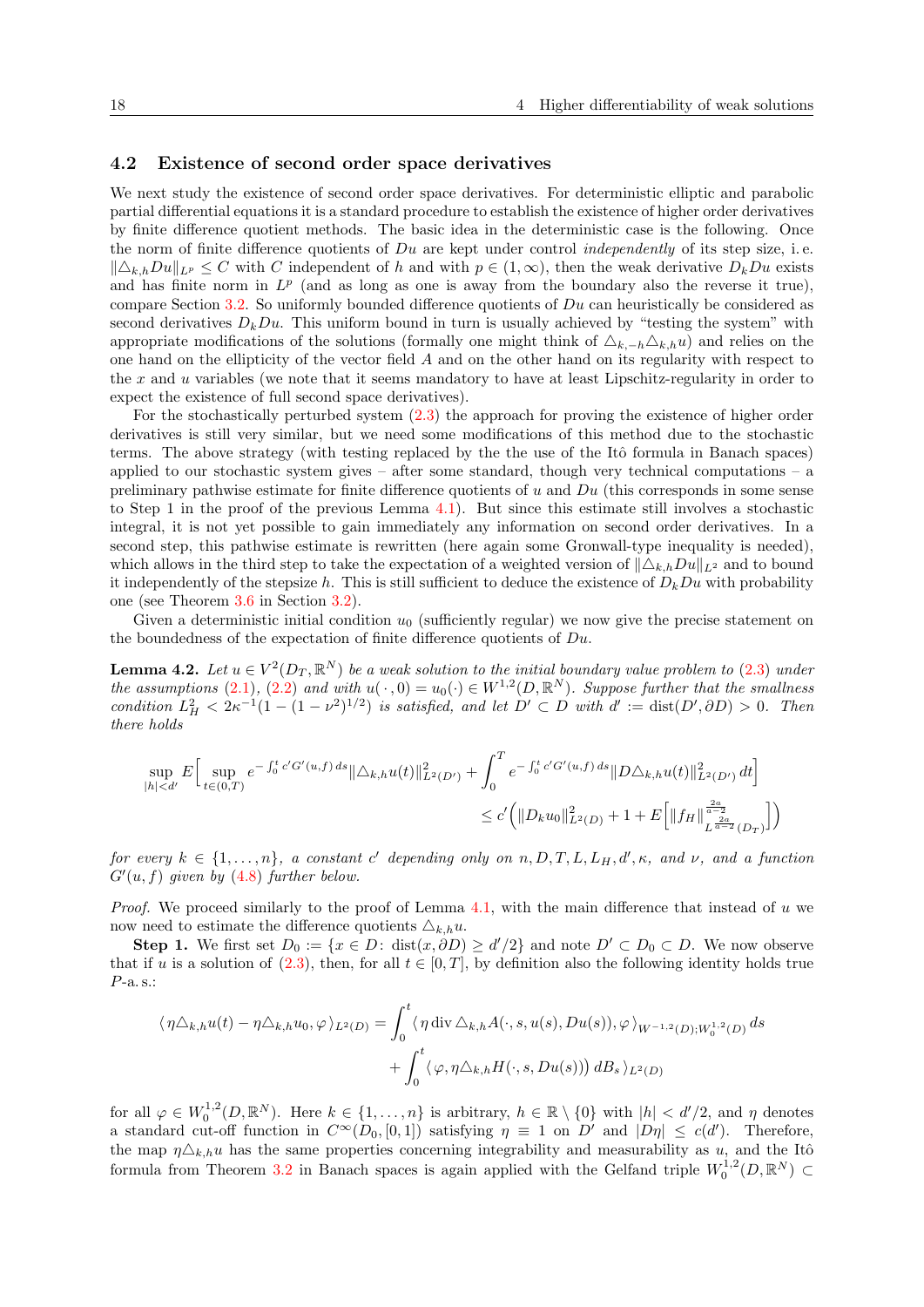$L^2(D,\mathbb{R}^N) \subset W^{-1,2}(D,\mathbb{R}^N)$ . We hence get a subset  $\Omega' \subset \Omega$  of full measure  $P(\Omega') = 1$  and a function  $u'_{k}: [0,T] \times \Omega \to W^{1,2}(D,\mathbb{R}^{N})$  with the following properties:  $u'_{k}$  is  $\mathcal{F}_{t}$ -adapted on  $[0,T] \times \Omega'$ , continuous in t for every  $\omega \in \Omega'$ , and satisfies  $u'_k = \triangle_{k,h} u\eta$  for  $P \times \mathcal{L}^1$ -almost all  $(t,\omega) \in [0,T] \times \Omega$ . Moreover, for every  $\omega \in \Omega'$  and all  $t \in [0, T]$  we have

<span id="page-18-0"></span>
$$
||u'_{k}(t)||^{2}_{L^{2}(D)} + 2\int_{0}^{t} \langle D(\Delta_{k,h}u(s)\eta^{2}), \Delta_{k,h}A(\cdot, s, u(s), Du(s)) \rangle_{L^{2}(D)} ds
$$
  
\n
$$
= ||\Delta_{k,h}u_{0}\eta||^{2}_{L^{2}(D)} + 2\int_{0}^{t} \langle u'_{k}(s)\eta, \Delta_{k,h}H(\cdot, s, Du(s)) dB_{s} \rangle_{L^{2}(D)}
$$
  
\n
$$
+ \int_{0}^{t} ||\Delta_{k,h}H(\cdot, s, Du(s))\eta||^{2}_{L^{2}(D)} ds.
$$
\n(4.5)

Our first aim is to deduce a pathwise estimate for finite differences of u and  $Du$ , respectively. To this end we start by studying in detail the second term on the left-hand side. For almost every  $t \in [0, T]$  we decompose the finite difference quotient applied on  $A(x, t, u, Du)$  as follows

$$
\Delta_{k,h}A(x,t,u(x),Du(x))
$$
\n
$$
= h^{-1}[A(x+he_k,t,u(x+he_k),Du(x+he_k)) - A(x+he_k,t,u(x+he_k),Du(x))]
$$
\n
$$
+ h^{-1}[A(x+he_k,t,u(x+he_k),Du(x)) - A(x+e_k,t,u(x),Du(x))]
$$
\n
$$
+ h^{-1}[A(x+he_k,t,u(x),Du(x)) - A(x,t,u(x),Du(x))]
$$
\n
$$
= \int_0^1 D_zA(x+he_k,t,u(x+he_k),Du(x)+rh\Delta_{k,h}Du(x)) dr \Delta_{k,h}Du(x)
$$
\n
$$
+ \int_0^1 D_uA(x+he_k,t,u(x)+rh\Delta_{k,h}u(x),Du(x)) dr \Delta_{k,h}u(x)
$$
\n
$$
+ \int_0^1 D_xA(x+he_k,t,u(x),Du(x)) dr
$$
\n
$$
=: A(h) + B(h) + C(h)
$$
\n(4.6)

with the obvious abbreviations. Using the assumptions  $(2.1)$ , Hölder's and Young's inequality, we now estimate the different terms arising from this decomposition in equation [\(4.5\)](#page-18-0) on time slices  $t \in (0, T)$ (on such slices we omit the notion of t). We first find for almost every  $t \in (0, T)$  and every  $\varepsilon > 0$ 

$$
\langle D(\Delta_{k,h}up^2), \mathcal{A}(h) \rangle_{L^2(D)}
$$
  
\n
$$
= \kappa^{-1} \langle D(\Delta_{k,h}up^2), D\Delta_{k,h}u \rangle_{L^2(D)} - \kappa^{-1} \langle D(\Delta_{k,h}up^2), D\Delta_{k,h}u - \kappa \mathcal{A}(h) \rangle_{L^2(D)}
$$
  
\n
$$
\geq \kappa^{-1} ||D\Delta_{k,h}up||_{L^2(D)}^2 - 2\varepsilon ||D\Delta_{k,h}up||_{L^2(D)}^2 - c(\kappa, \varepsilon) ||\Delta_{k,h}uD\eta||_{L^2(D)}^2
$$
  
\n
$$
- \kappa^{-1} (1 - \nu^2)^{\frac{1}{2}} ||D\Delta_{k,h}up||_{L^2(D)}^2
$$
  
\n
$$
\geq (\kappa^{-1} (1 - (1 - \nu^2)^{\frac{1}{2}}) - 2\varepsilon) ||D\Delta_{k,h}up||_{L^2(D)}^2 - c(\kappa, \varepsilon, ||D\eta||_{L^{\infty}(D)}) ||D_ku||_{L^2(D)}^2
$$

where in the last line we have used the fact that the norm of the finite difference quotient of a compactly supported function is always bounded by the norm of the partial derivative (provided that the stepsize is sufficiently small). This lower bound will be crucial (and can be understood as some ellipticity of the vector field  $A$  up to lower order terms). We next observe with Hölder's inequality that given arbitrary exponents  $p_i > 0$ ,  $q_i \ge \max\{1, 1/p_i\}$  and arbitrary functions  $f_i \in L^{q_i}(D)$ , with  $i \in \{1, ..., m\}$  for some  $m \in \mathbb{N}$ , we have

<span id="page-18-1"></span>
$$
\|\prod_{i=1}^m |f_i|^{p_i}\|_{L^1(D)} \le \prod_{i=1}^m \|f_i\|_{L^{q_i p_i}(D)}^{p_i}
$$

provided that  $\sum_{i=1}^{m} q_i^{-1} = 1$  holds. Combining the growth condition [\(2.1\)](#page-5-1) for  $D_uA$  and this inequality with  $m = 4$  and exponents  $2, 2/(1-\theta), 2n/((n-2)\theta), n/\theta$  as  $q_i$ 's, we then infer from the Sobolev-Poincaré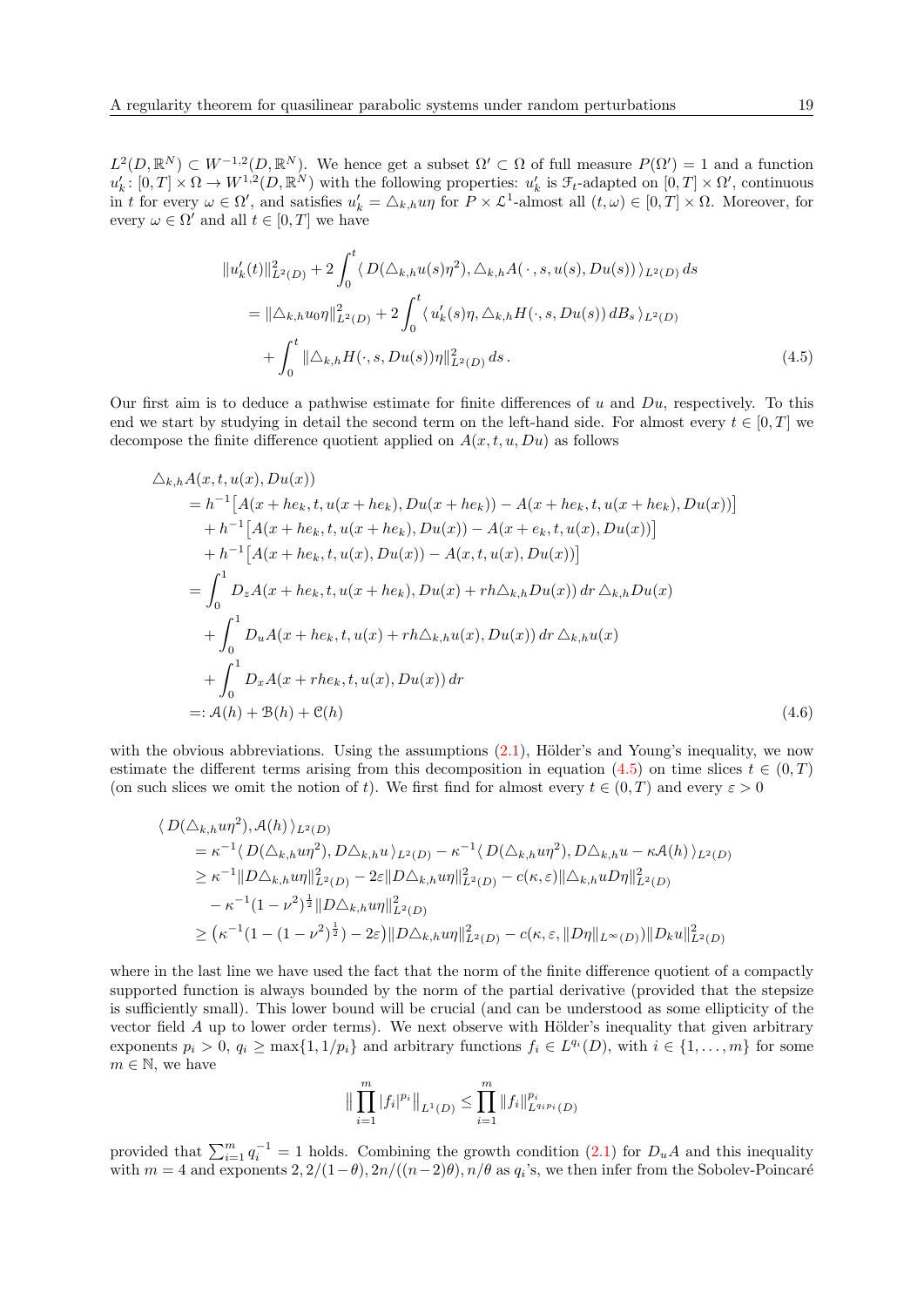embedding (applied on every time-slice)

$$
\left| \langle D(\Delta_{k,h} u\eta^{2}), \mathcal{B}(h) \rangle_{L^{2}(D)} \right|
$$
  
\n
$$
\leq L \langle |D\Delta_{k,h} u\eta| + 2|\Delta_{k,h} uD\eta|, \left( |Du|^{\frac{2}{n+2}} + \int_{0}^{1} |u(x) + rh\Delta_{k,h} u|^{\frac{2}{n}} dr + |f| \right) |\Delta_{k,h} u| \rangle_{L^{2}(D)}
$$
  
\n
$$
\leq L \Big( \|D\Delta_{k,h} u\eta\|_{L^{2}(D)} + 2 \|\Delta_{k,h} uD\eta\|_{L^{2}(D)} \Big) \|\Delta_{k,h} u\eta\|_{L^{\frac{2n}{n-2}}(D)}^{\theta}
$$
  
\n
$$
\times \|\Delta_{k,h} u\eta\|_{L^{2}(D)}^{1-\theta} \Big( \|Du\|_{L^{\frac{2n}{n+2}}(\partial D)}^{\frac{2n}{n+2}} + \|u\|_{L^{\frac{2}{\theta}}(D)}^{\frac{2}{n}} + \|f\|_{L^{\frac{n}{\theta}}(D)} \Big)
$$
  
\n
$$
\leq ( \|D\Delta_{k,h} u\eta\|_{L^{2}(D)}^{1+\theta} + \|\Delta_{k,h} uD\eta\|_{L^{2}(D)}^{1+\theta})
$$
  
\n
$$
\times c(n, D, L) \|\Delta_{k,h} u\eta\|_{L^{2}(D)}^{1-\theta} \Big( \|Du\|_{L^{\frac{2n}{n+2}}(\partial D)}^{\frac{2}{n+2}} + \|u\|_{L^{\frac{2}{\theta}}(D)}^{\frac{2}{n}} + \|f\|_{L^{\frac{n}{\theta}}(D)} \Big)
$$
  
\n(4.7)

for every  $\theta \in (0,1)$ ; in the two-dimensional case  $n = 2$ ,  $2n/(n-2)$  shall be interpreted as any arbitrary number greater than 2. We note that we have omitted the step of passing from the shifted to the original domain in the first inequality and we have applied  $cd^{\theta} + c^{\theta}d \leq c^{1+\theta} + d^{1+\theta}$  for all  $c, d \geq 0$  to get from the first to the second inequality. To estimate further we choose  $\theta = n/(n+2)$ , according to the integrability assumptions of u (using the embedding given in  $(2.4)$ ), Du and f. Thus, Young's inequality gives

<span id="page-19-1"></span>
$$
\begin{aligned} \left| \langle D(\triangle_{k,h} u \eta^2), \mathcal{B}(h) \rangle_{L^2(D)} \right| \\ &\leq \varepsilon \| D\triangle_{k,h} u \eta \|_{L^2(D)}^2 + c(n,D,L, \| D\eta \|_{L^\infty(D)}, \varepsilon) \left( \| \triangle_{k,h} u \eta \|_{L^2(D)}^2 + 1 \right) \\ &\times \left( \| Du \|^2_{L^2(D)} + \| u \|^{\frac{2(n+2)}{n}}_{L^{\frac{2(n+2)}{n}}(D)} + \| f \|_{L^{n+2}(D)}^{n+2} \right). \end{aligned}
$$

Finally, using Young's inequality and standard properties of finite difference quotients, we estimate the last term involving  $C(h)$  by

$$
\begin{split} \left| \langle D(\Delta_{k,h} u \eta^2), \mathcal{C}(h) \rangle_{L^2(D)} \right| \\ &\le L \big( \|D\Delta_{k,h} u \eta\|_{L^2(D)} + 2 \|\Delta_{k,h} u D\eta\|_{L^2(D)} \big) \big( \|Du\|_{L^2(D)} + \|u\|_{L^{\frac{2(n+2)}{n}}(D)}^{\frac{n+2}{n}} + \|f\|_{L^4(D)}^2 \big) \\ &\le \varepsilon \|D\Delta_{k,h} u \eta\|_{L^2(D)}^2 + c(D,L, \|D\eta\|_{L^\infty(D)}, \varepsilon) \big(1 + \|Du\|_{L^2(D)}^2 + \|u\|_{L^{\frac{2(n+2)}{n}}(D)}^{\frac{2(n+2)}{n}} + \|f\|_{L^{n+2}(D)}^{n+2} \big) \,. \end{split}
$$

Now we have estimated all terms coming from the integral involving  $\Delta_{k,h}A(x, t, u, Du)$ . Next we study the last integral in equation  $(4.5)$ . Employing the properties  $(2.2)$ , we find

$$
\|\triangle_{k,h} H(s, Du(s))\eta\|_{L^2(D)} \le \| |f_H|^{\frac{a}{a-2}}(s) + |Du(s)|\eta\|_{L^2(D)} + L_H \|D\triangle_{k,h} u(s)\eta\|_{L^2(D)}.
$$

Before summarizing the previous estimates for the single terms, we introduce, for ease of notation, the function

<span id="page-19-0"></span>
$$
G'(u,f)(s) := 1 + ||Du(s)||_{L^2(D)}^2 + ||u(s)||_{L^{\frac{2(n+2)}{n}}(D)}^{\frac{2(n+2)}{n}} + ||f(s)||_{L^a(D)}^a \tag{4.8}
$$

with  $s \in (0,T)$ , which belongs to  $L^1(0,T)$  almost surely. Note that by definition we have  $G'(u, f) \ge$  $G_0(u, f)$  with  $G_0(u, f)$  denoting the function introduced in Lemma [4.1.](#page-14-1) Combining the latter estimates with the decomposition given in  $(4.6)$ , using standard properties for finite difference quotients and choosing  $\varepsilon = \varepsilon(\kappa, \nu, L_H)$  sufficiently small, we hence infer from  $(4.5)$  that for every  $\omega \in \Omega'$  there holds

$$
\|u'_{k}(t)\|_{L^{2}(D)}^{2} + c^{-1}(L_{H}, \kappa, \nu) \int_{0}^{t} \|D\triangle_{k,h}u(s)\eta\|_{L^{2}(D)}^{2} ds
$$
  
\n
$$
\leq \|\triangle_{k,h}u_{0}\eta\|_{L^{2}(D)}^{2} + c' \int_{0}^{t} (\|\triangle_{k,h}u(s)\eta\|_{L^{2}(D)}^{2} + 1)G'(u,f)(s) ds
$$
  
\n
$$
+ 2 \int_{0}^{t} \langle u'_{k}(s)\eta, \triangle_{k,h}H(\cdot, s, Du(s)) dB_{s} \rangle_{L^{2}(D)} + 2 \int_{0}^{t} \|f_{H}(s)\|_{L^{\frac{2a}{a-2}}(D)}^{\frac{2a}{a-2}} ds,
$$
\n(4.9)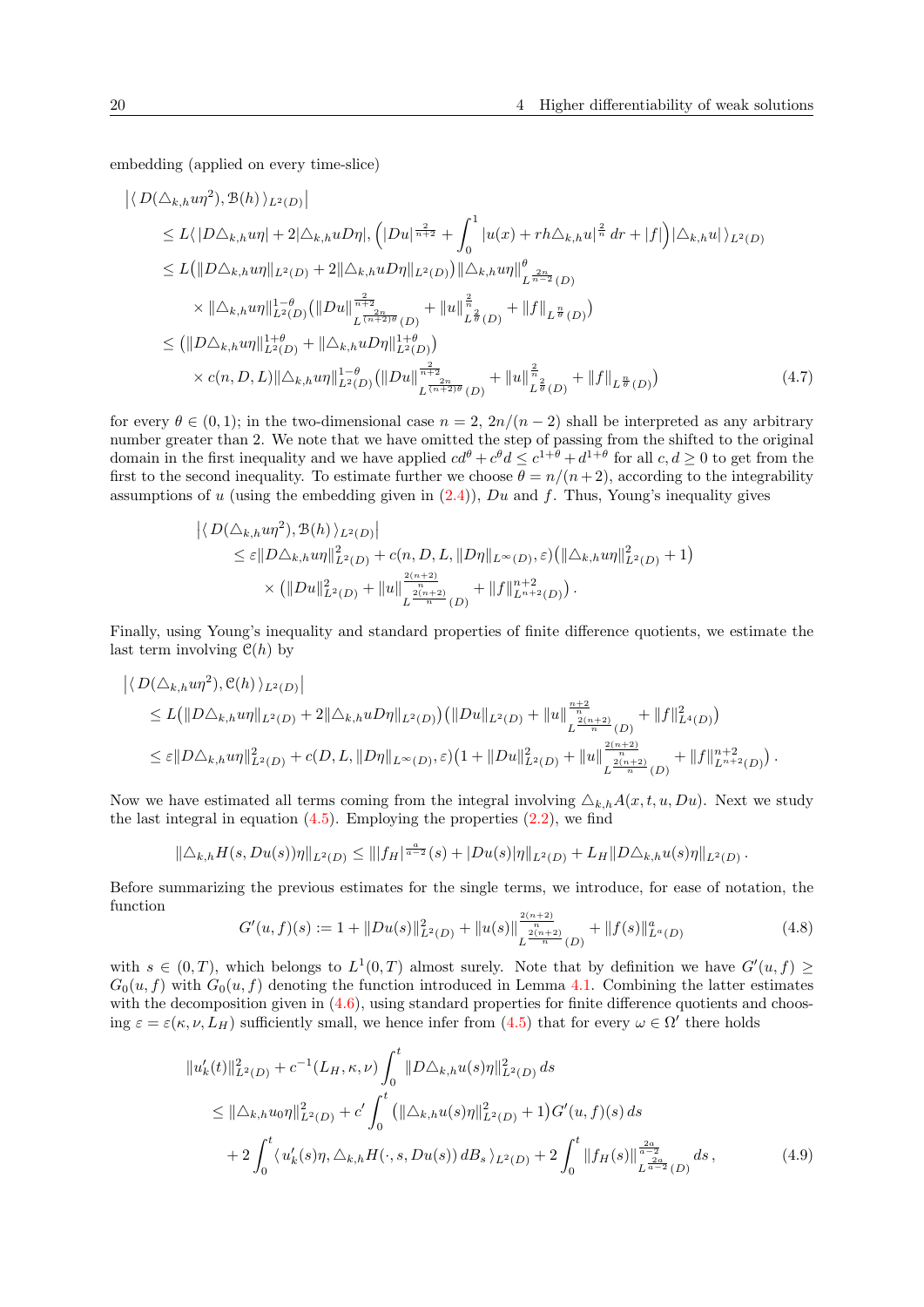and the constant c' depends only on n, D, L,  $L_H$ , d',  $\kappa$  and  $\nu$ . Here we assume  $c' \ge c_0$  with  $c_0$  denoting the constant given in Lemma [4.1.](#page-14-1) This is the preliminary pathwise estimate on the finite difference quotients (which however involves the stochastic integral) and concludes the Step 1.

Step 2. Before passing to the expectation value as described in the beginning we still need the announced Gronwall-type argument, similarly as in the proof of Lemma [4.1.](#page-14-1) However, we here observe that the second integral on the right-hand side is in general not known to be finite, but the first factor of the integrand "almost" happens to appear in the sum of its left-hand side (in the sense that  $u'_k$  differs from  $\Delta_{k,h}u\eta$  only on a negligible set). Hence, in order to get rid of this possibly uncontrollable term we apply the one-dimensional Itô-formula (recalling  $a > n + 2$ ), and we obtain

$$
e^{-\int_0^t c'G'(u,f)(\tilde{s})d\tilde{s}} \|u'_k(t)\|_{L^2(D)}^2 + c^{-1} \int_0^t e^{-\int_0^s c'G'(u,f)(\tilde{s})d\tilde{s}} \|D\triangle_{k,h} u(s)\eta\|_{L^2(D)}^2 ds
$$
  
\n
$$
\leq c' \int_0^t e^{-\int_0^s c'G'(u,f)(\tilde{s})d\tilde{s}} G'(u,f) (\|\triangle_{k,h} u(s)\eta\|_{L^2(D)}^2 - \|u'_k(s)\|_{L^2(D)}^2) ds
$$
  
\n
$$
+ \|\triangle_{k,h} u_0 \eta\|_{L^2(D)}^2 + 1 + 2 \int_0^t e^{-\int_0^s c'G'(u,f)(\tilde{s})d\tilde{s}} \langle u'_k(s)\eta, \triangle_{k,h} H(\cdot, s, Du(s)) dB_s \rangle_{L^2(D)}
$$
  
\n
$$
+ 2 \int_0^t e^{-\int_0^s c'G'(u,f)(\tilde{s})d\tilde{s}} \|f_H(s)\|_{L^{\frac{2a}{a-2}}(D)}^{\frac{2a}{a-2}} ds.
$$
\n(4.10)

Here, we again note that the average of the first integral on the right-hand side vanishes, due to the fact that  $u'_k$  and  $\Delta_{k,h}u\eta$  coincide on  $[0,T] \times \Omega$  except for a set of  $\mathcal{L}^1 \times P$ -measure zero.

Step 3. We now derive the desired estimate for the average with weights. In contrast to Lemma [4.1,](#page-14-1) we now derive in a first step an estimate for the (weighted) average of the  $L^2(L^2)$ -norm of  $D\Delta_{k,h}u$  (which proceeds in exactly the same way as before). Then, we use this estimate to get also an upper bound for the (weighted) average of the  $L^{\infty}(L^2)$ -norm of  $\Delta_{k,h}u$ .

We first note that identity [\(4.5\)](#page-18-0) implies that the process  $||u'_k(t)||^2_{L^2(D)}$  has a continuous version in t. Now, for every  $R > 0$ , we introduce the random time

$$
\tau_R := \inf \left\{ t \in [0, T] \colon \int_0^t \|u_k'(s)\|_{L^2(D)}^2 \|\Delta_{k,h} H(s, Du(s))\eta\|_{L^2(D)}^2 ds > R \right\}
$$

with  $\tau_R = T$  when the set is empty. Notice that

<span id="page-20-0"></span>
$$
\int_0^T \|u_k'(s)\|_{L^2(D)}^2 \|\triangle_{k,h} H(s,Du(s))\eta\|_{L^2(D)}^2 ds < \infty
$$

with probability one, because of the property  $u \in V_0^2(D_T, \mathbb{R}^N)$  combined with the assumption  $(2.2)_2$  $(2.2)_2$  on H. Hence, when  $R \to \infty$ ,  $\tau_R$  is eventually equal to T, with probability one. In particular,  $P(\lim_{R\to\infty} \tau_R =$  $T$ ) = 1 and for every  $t \in [0, T]$  we have

$$
P\Big(\lim_{R\to\infty}||u'_k(t\wedge\tau_R)||^2_{L^2(D)}=||u'_k(t)||^2_{L^2(D)}\Big)=1.
$$

**Step 3a.** We compute inequality [\(4.10\)](#page-20-0) at time  $t \wedge \tau_R$  and get

$$
e^{-\int_0^{t\wedge\tau_R} c'G'(u,f)(\tilde{s}) d\tilde{s}} \|u'_k(t\wedge\tau_R)\|_{L^2(D)}^2 + c^{-1} \int_0^{t\wedge\tau_R} e^{-\int_0^s c'G'(u,f)(\tilde{s}) d\tilde{s}} \|D\triangle_{k,h} u(s)\eta\|_{L^2(D)}^2 ds
$$
  
\n
$$
\leq c' \int_0^{t\wedge\tau_R} e^{-\int_0^s c'G'(u,f)(\tilde{s}) d\tilde{s}} G'(u,f) (\|\triangle_{k,h} u(s)\eta\|_{L^2(D)}^2 - \|u'_k(s)\|_{L^2(D)}^2) ds
$$
  
\n
$$
+ \|\triangle_{k,h} u_0 \eta\|_{L^2(D)}^2 + 1 + 2 \int_0^{t\wedge\tau_R} e^{-\int_0^s c'G'(u,f)(\tilde{s}) d\tilde{s}} \langle u'_k(s)\eta, \triangle_{k,h} H(s,Du(s)) dB_s \rangle_{L^2(D)}
$$
  
\n
$$
+ 2 \int_0^{t\wedge\tau_R} e^{-\int_0^s c'G'(u,f)(\tilde{s}) d\tilde{s}} \|f_H(s)\|_{L^{\frac{2a}{a-2}}(D)}^{\frac{2a}{a-2}} ds.
$$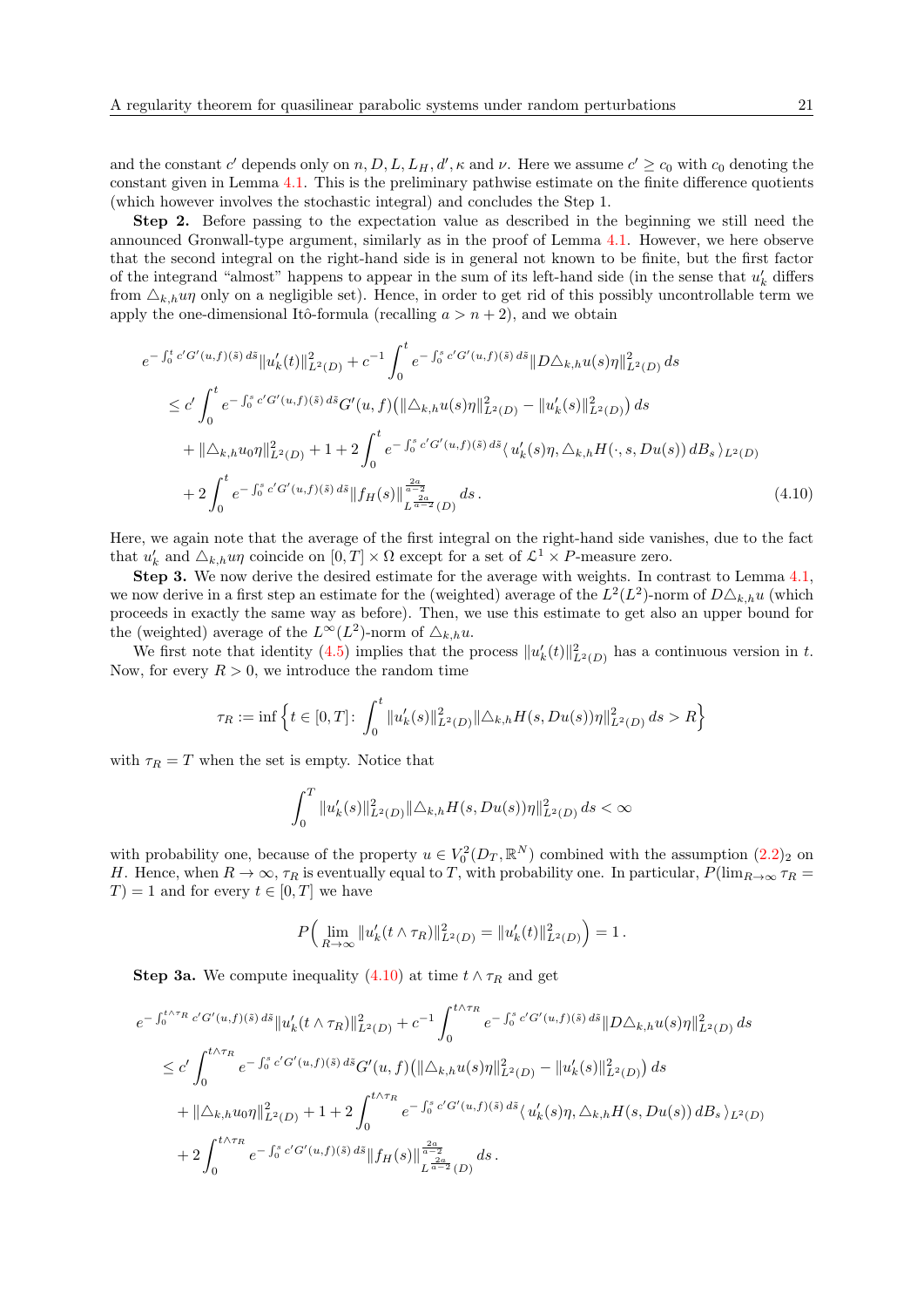Now we have

$$
\int_0^{t \wedge \tau_R} e^{-\int_0^s c' G'(u,f)(\tilde{s}) d\tilde{s}} \langle u'_k(s)\eta, \triangle_{k,h} H(s, Du(s)) dB_s \rangle_{L^2(D)}
$$
  
= 
$$
\int_0^t e^{-\int_0^s c' G'(u,f)(\tilde{s}) d\tilde{s}} 1_{s \leq \tau_R} \langle u'_k(s)\eta, \triangle_{k,h} H(s, Du(s)) dB_s \rangle_{L^2(D)}
$$

and

$$
\int_0^t e^{-2\int_0^s c' G'(u,f)(\tilde{s}) d\tilde{s}} 1_{s \le \tau_R} ||u'_k(s)||^2_{L^2(D)} ||\Delta_{k,h} H(s, Du(s))\eta||^2_{L^2(D)} ds
$$
  

$$
\le \int_0^{t \wedge \tau_R} ||u'_k(s)||^2_{L^2(D)} ||\Delta_{k,h} H(s, Du(s))\eta||^2_{L^2(D)} ds \le R
$$

by definition of  $\tau_R$ . Thus, the stopped stochastic integral above is a martingale, hence with expected value zero. This implies (using that  $u'_k$  equals  $\Delta_{k,h}u\eta$  outside a set of  $\mathcal{L}^1 \times P$ -measure zero)

$$
E\Big[e^{-\int_0^{t\wedge\tau_R}c'G'(u,f)(\tilde{s})\,d\tilde{s}}\|u_k'(t\wedge\tau_R)\|_{L^2(D)}^2\Big]+c^{-1}E\Big[\int_0^{t\wedge\tau_R}e^{-\int_0^sc'G'(u,f)(\tilde{s})\,d\tilde{s}}\|D\triangle_{k,h}u(s)\eta\|_{L^2(D)}^2\,ds\Big]\\ \leq \|\triangle_{k,h}u_0\eta\|_{L^2(D)}^2+1+2E\Big[\int_0^T\|f_H(s)\|_{L^{\frac{2a}{a-2}}(D)}^{\frac{2a}{a-2}}\,ds\Big]\,.
$$

We apply Fatou's lemma to the first term and monotone convergence theorem to the second one on the left-hand side, and we get

$$
E\Big[e^{-\int_0^t c'G'(u,f)(\tilde{s})\,d\tilde{s}}\|u'_k(t)\|_{L^2(D)}^2\Big]+c^{-1}E\Big[\int_0^t e^{-\int_0^s c'G'(u,f)(\tilde{s})\,d\tilde{s}}\|D\triangle_{k,h}u(s)\eta\|_{L^2(D)}^2\,ds\Big]
$$
  

$$
\leq \|\triangle_{k,h}u_0\eta\|_{L^2(D)}^2+1+2E\Big[\int_0^T \|f_H(s)\|_{L^{\frac{2a}{a-2}}(D)}^{\frac{2a}{a-2}}\,ds\Big]
$$

for every  $t \in [0, T]$ . This proves one of the two bounds claimed by the Lemma.

Step 3b. It is almost our final estimate except that we need the supremum in time inside the first expected value, and thus we have to repeat the previous computations by means of martingale inequalities. The previous estimate (as well as the a priori estimate from Lemma [4.1\)](#page-14-1) will be used in the next one; we found it convenient to proceed in two steps. From the stopped inequality above we have

$$
\begin{split} &E\Big[\sup_{t\in[0,T]}e^{-\int_0^{t\wedge\tau_R}c'G'(u,f)(\tilde{s})\,d\tilde{s}}\|u_k'(t\wedge\tau_R)\|_{L^2(D)}^2\Big]\\ &\leq \|\triangle_{k,h}u_0\eta\|_{L^2(D)}^2+1+2E\Big[\int_0^T\|f_H(s)\|_{L^{\frac{2a}{a-2}}(D)}^{\frac{2a}{a-2}}\,ds\Big]\, .\\ &\qquad \qquad +2E\Big[\sup_{t\in[0,T]}\Big|\int_0^t e^{-\int_0^s c'G'(u,f)(\tilde{s})\,d\tilde{s}}1_{s\leq\tau_R}\big\langle\,u_k'(s)\eta,\triangle_{k,h}H(s,Du(s))\,dB_s\,\big\rangle_{L^2(D)}\Big|\Big]. \end{split}
$$

We apply again Fatou's lemma to the expected value on the left-hand side. The last term on the righthand side is estimated, by means of the Burkholder-Davis-Gundy inequality, by

$$
CE\Big[\Big(\int_0^T e^{-2\int_0^s c'G'(u,f)(\tilde{s}) d\tilde{s}} 1_{s\leq \tau_R} \|u'_k(s)\|_{L^2(D)}^2 \|\Delta_{k,h}H(s,Du(s))\eta\|_{L^2(D)}^2 ds\Big)^{1/2}\Big]
$$
  
=  $CE\Big[\Big(\int_0^T e^{-2\int_0^{s\wedge\tau_R} c'G'(u,f)(\tilde{s}) d\tilde{s}} 1_{s\leq \tau_R} \|u'_k(s\wedge\tau_R)\|_{L^2(D)}^2 \|\Delta_{k,h}H(s,Du(s))\eta\|_{L^2(D)}^2 ds\Big)^{1/2}\Big]$   
 $\leq CE\Big[I_1^{1/2}I_2^{1/2}\Big] \leq \frac{1}{2}E\Big[I_1\Big] + \frac{C^2}{2}E\Big[I_2\Big]$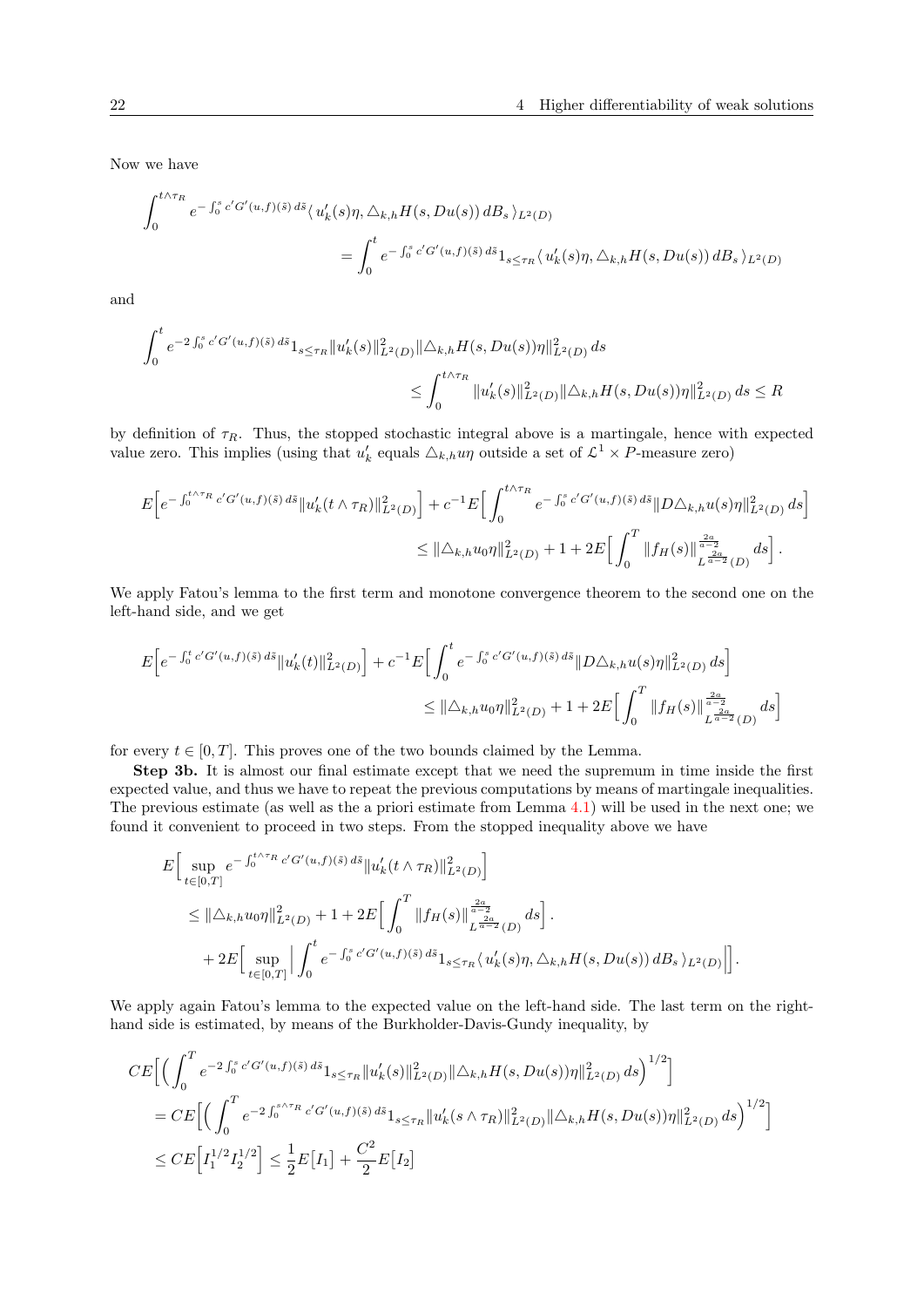where

$$
I_1 = \sup_{t \in [0,T]} e^{-\int_0^{t \wedge \tau_R} c' G'(u,f)(\tilde{s}) d\tilde{s}} \|u'_k(t \wedge \tau_R)\|_{L^2(D)}^2,
$$
  

$$
I_2 = \int_0^T e^{-\int_0^s c' G'(u,f)(\tilde{s}) d\tilde{s}} \|\triangle_{k,h} H(s, Du(s))\eta\|_{L^2(D)}^2 ds.
$$

Hence, we have proved

$$
\frac{1}{2}E\big[I_1\big] \leq \|\triangle_{k,h}u_0\eta\|_{L^2(D)}^2 + 1 + 2E\big[\int_0^T \|f_H(s)\|_{L^{\frac{2a}{a-2}}(D)}^{\frac{2a}{a-2}} ds\big] + \frac{C^2}{2}E\big[I_2\big].
$$

From the estimate above for  $\|\Delta_{k,h}H(s,Du(s))\eta\|_{L^2(D)}^2$  and the estimate of Step 3a, we know that  $E[I_2]$ is bounded from above via

$$
E[I_2] \le 4E \Big[ \int_0^T e^{-\int_0^s c' G'(u,f)(\tilde{s}) d\tilde{s}} \|Du(s)\eta\|_{L^2(D)}^2 ds \Big] + c \Big( \|\triangle_{k,h} u_0 \eta\|_{L^2(D)}^2 + 1 + E \Big[ \int_0^T \|f_H(s)\|_{L^{\frac{2a}{a-2}}(D)}^{\frac{2a}{a-2}} ds \Big] \Big).
$$

With the initial choice of  $D_0$  (in dependency of D and D') and keeping in mind  $c'G'(u, f) \ge c_0G_0(u, f)$  by construction, the first average on the right-hand side of the last inequality is bounded due to Lemma [4.1.](#page-14-1) Hence, keeping in mind that  $u'_k$  coincides with  $\Delta_{k,h}u\eta$  as  $W^{1,2}(D,\mathbb{R}^N)$ -functions  $P \times \mathcal{L}^1$ -almost everywhere, we get from the bound for  $E[I_1]$  the asserted inequality in the lemma. Since h was arbitrary and  $\eta = 1$  on D', the proof is complete.  $\Box$ 

Remark 4.3. For SPDEs having first space derivatives of the solution in the coefficient of the noise, the most general condition for existence of solutions in  $L^2$ , which becomes also a condition for an improvement of  $W^{k,2}$ -regularity, is more precise than just the control on the Lipschitz constant of H expressed by the statement of Lemma [4.2;](#page-17-0) see [\[33,](#page-32-18) [26\]](#page-32-15). However, when we go to  $W^{k,p}$ -regularity with  $p > 2$ , the computations are too involved and the algebraic simplicity of the condition of  $[33, 26]$  $[33, 26]$  $[33, 26]$  seems to be lost. For this reason we have simplified the estimate also for  $p = 2$ .

Applying Theorem [3.6](#page-8-0) with  $(p, q) = (2, 2)$  and  $(p, q) = (2, \infty)$  and summing over  $k \in \{1, ..., n\}$  we then infer from the previous lemma that second order spatial derivatives of  $u$  exist almost surely. We should note that this result does not extend up to the boundary of  $D$  since the constant  $c'$  blows up for  $dist(D', D) \searrow 0$ , but the result holds on any fixed subset  $D' \in D$ .

<span id="page-22-0"></span>**Corollary 4.4.** Let  $u \in V^2(D_T, \mathbb{R}^N)$  be a weak solution under the assumptions of the Lemma [4.2.](#page-17-0) Then there holds  $Du \in V^2(D'_T,\mathbb{R}^N)$  with probability one, and

$$
E\Big[\sup_{t\in(0,T)}e^{-\int_0^t c'G'(u,f)\,ds}\|Du\|_{L^2(D')}^2 + \int_0^Te^{-\int_0^t c'G'(u,f)\,ds}\|D^2u\|_{L^2(D')}^2\,dt\Big]
$$
  

$$
\leq c'\Big(\|Du_0\|_{L^2(D)}^2 + 1 + E\Big[\|f_H\|_{L^{\frac{2a}{a-2}}(D_T)}^{\frac{2a}{a-2}}\Big]\Big)
$$

for the constant c' from Lemma [4.2.](#page-17-0) Moreover, we have for all  $k \in \{1, \ldots, n\}$ 

$$
e^{-\frac{1}{2}\int_0^t c' G'(u,f) ds} \triangle_{k,h} Du \to e^{-\frac{1}{2}\int_0^t c' G'(u,f) ds} D_k Du \quad weakly \in L^2(D'_T \times \Omega).
$$

#### 4.3 Iteration

In the next step we iterate the procedure from the previous section, in a way such that we do not only know the spatial gradient Du to belong to the space  $V^2$  with probability one, but that we get this result also up to a certain power of  $|Du|$ . For convenience we introduce the function

$$
W_q: \mathbb{R}^k \to \mathbb{R}
$$
 defined by  $W_q(\xi) := |\xi|^q$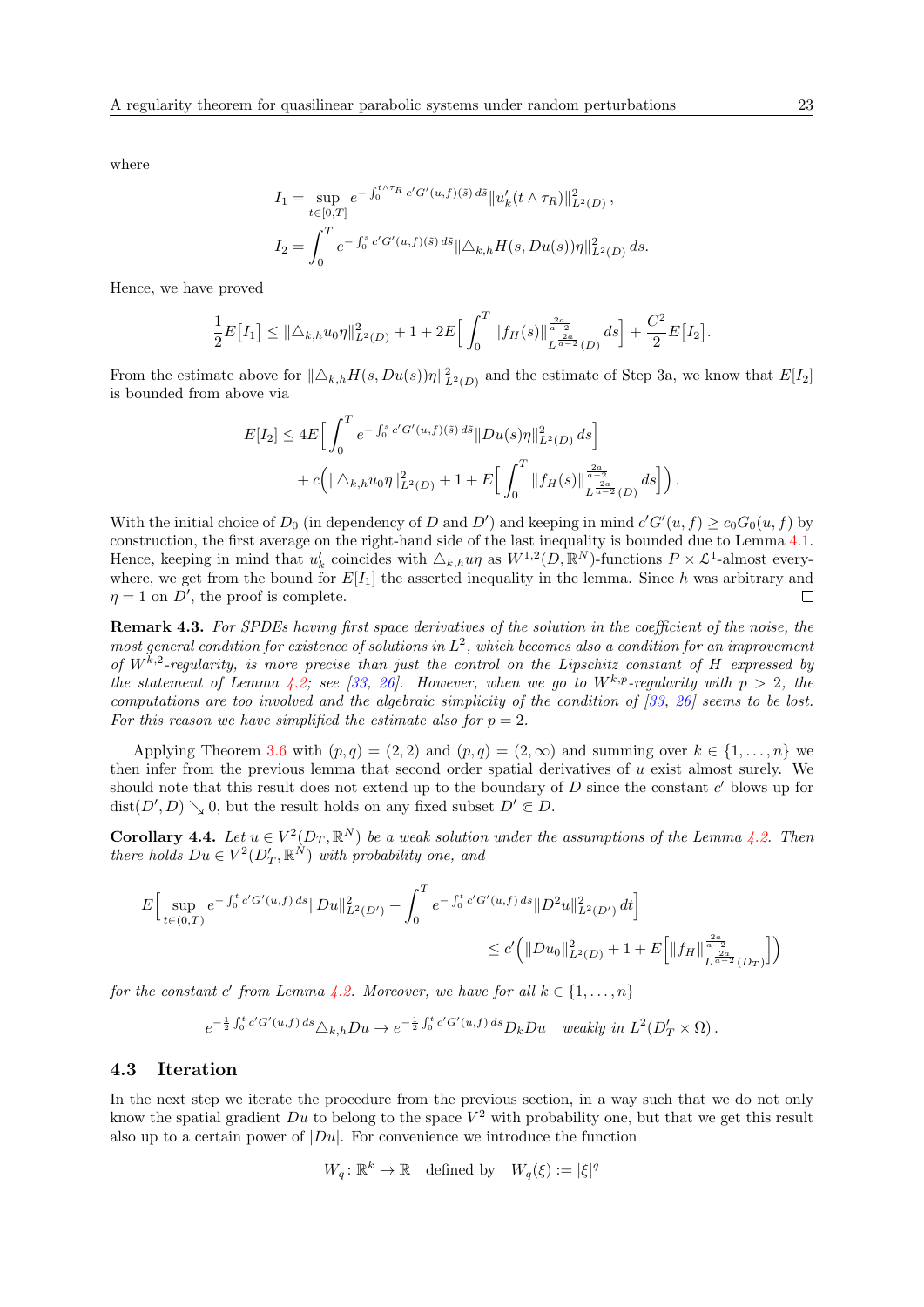for every  $q > 0$ . We start by briefly describing the strategy how this regularity improvement is achieved. First we observe from the results in Section [4.2](#page-16-0) that there exists a subset of  $\Omega$  of full measure on which Du belongs to  $V_{\text{loc}}^2(D_T)$ , hence we can now take advantage of higher integrability properties for u and  $Du$ . This shall be done with the following (formal) iteration scheme:

$$
W_{q_j}(Du) \in V^2 \longrightarrow Du \in L^{2q_j \frac{n+2}{n}} \text{ and } u \in L^{2q_j (\frac{n+2}{n})^2} \cap L^{\infty}(L^{2q_j \frac{n}{n-2}})
$$
  
\n
$$
\longrightarrow D_u A(x, t, u, Du) \in L^{\min\{q_j \frac{(n+2)^2}{n}, a\}} \text{ and } D_x A(x, t, u, Du) \in L^{\min\{2q_j \frac{n+2}{n}, \frac{a}{2}\}}
$$
  
\n
$$
\longrightarrow W_{q_{j+1}}(Du) \in V^2
$$

for a sequence  $\{q_j\}_{j\in\mathbb{N}}$  of numbers  $q_j \geq 1$  for all  $j \in \mathbb{N}$ . The first implication indeed follows from Sobolev's embedding for the space  $V^{2,p}$ , the second one from the growth conditions on the vector field A, the third one from the iteration (and a convergence result concerning finite difference quotients). After a finite number of steps we then arrive at a final (maximal) higher integrability exponent, which essentially reflects how close the vector field  $A$  is to the Laplace system. This should be understood in the following sense: the closer  $\nu$  is to one (note that  $\nu = 1$  corresponds to the case  $A(x, t, u, z) = z$  plus potential lower order terms), the more integrability for Du can be gained in the iteration and the better will be the final regularity properties of  $u$ . Finally, we note that in every step of the iteration we will have to reduce the radius of the parabolic cylinder and we will also have to restrict ourselves to smaller subsets of  $\Omega$ . Nevertheless, the higher integrability results will always be true on sets of probability one.

We now start with some preliminary remarks and consider again the equation  $(2.3)$ 

$$
du = \operatorname{div} A(x, t, u, Du) dt + H(x, t, Du) dB_t
$$

in  $D_T$ . We observe that div  $A(x, t, u, Du)$  is well defined in view of the regularity assumptions [\(2.1\)](#page-5-1) and the existence of second order spatial derivatives, see Corollary [4.4.](#page-22-0) More precisely, it is easy to check that for every weak solution  $u \in V_0^2(D_T, \mathbb{R}^N)$  we have: div  $A(x, t, u, Du) \in L^2_{loc}(D', \mathbb{R}^N)$  with probability one, and the equation above holds for  $\mathcal{L}^n$ -almost every  $x \in D'$  for  $\mathcal{L}^1 \times P$ -almost all  $(t, \omega) \in (0, T) \times \Omega$ . Hence, we can now work immediately with this equation without passing to its weak formulation.

In the next lemma we provide the main step of the iteration argument:

<span id="page-23-1"></span>**Lemma 4.5.** Let  $u \in V^2(D_T, \mathbb{R}^N)$  be a weak solution to the initial boundary value problem to [\(2.3\)](#page-5-0) under the assumptions [\(2.1\)](#page-5-1), [\(2.2\)](#page-5-2) and with initial values  $u(\cdot, 0) = u_0(\cdot) \in W^{1,2}(D, \mathbb{R}^N)$ , and assume that

$$
E\left[\left\|Y_p^pW_p(Du)\right\|_{L^2\frac{n+2}{n}(D_T')}^{\frac{2}{p}}\right] \le C_p < \infty
$$

for some  $p \ge 1$ , a set  $D' \subset D$ , and  $Y_p$ :  $[0,T] \times \Omega \to (0,1]$  given by  $Y_p(t,\omega) = \exp(-\int_0^t G_p(s,\omega) ds)$  for some function  $G_p$  which is in  $L^1(0,T)$  with probability one. Let  $D'' \subset D'$  with  $d := \text{dist}(D'', \partial D') > 0$ . Then for every number  $q \geq 1$  satisfying

<span id="page-23-0"></span>
$$
q \le \min\left\{p\frac{n+2}{n}, 1+p\frac{n+2}{n}\frac{a-4}{a}, \frac{a-2}{2}\right\} \quad and \quad L_H^2 < \frac{1}{\kappa(q-\frac{1}{2})} \left(\left[1-\left(\frac{q-1}{q}\right)^2\right]^{\frac{1}{2}} - \left[1-\nu^2\right]^{\frac{1}{2}}\right), \tag{4.11}
$$

all initial values  $u_0 \in W^{1,2q}(D,\mathbb{R}^N)$ , and every  $k \in \{1,\ldots,n\}$  there holds

$$
\sup_{|h|
$$

 $for Y_q: [0,T] \times \Omega \to (0,1]$  given by  $Y_q(t,\omega) = \exp(-\int_0^t G_q(s,\omega) ds)$  for some function  $G_q$  which is in  $L^1(0,T)$  with probability one, and a constant c depending only on n, p, D, T, L, L<sub>H</sub>, d,  $\kappa, \nu$ , and  $C_p$ .

**Remarks 4.6.** In the case of additive noise (with  $L_H = 0$ ) the second condition [\(4.11\)](#page-23-0) for the restriction on the integrability exponent q reduces to the inequality  $q < 1/(1 - \nu)$ . For multiplicative noise instead,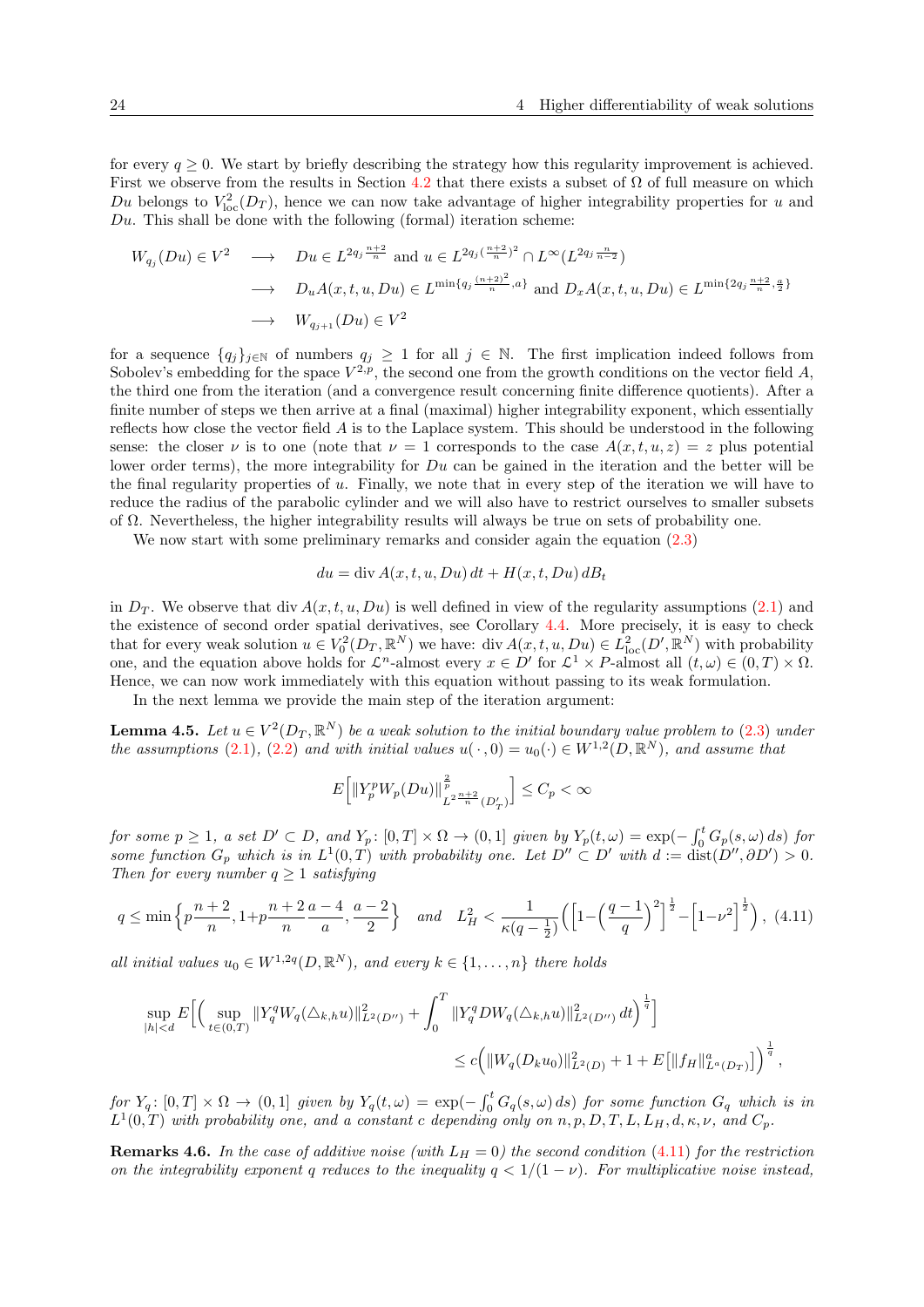the right-hand side in the second inequality [\(4.11\)](#page-23-0) is decreasing in q (note that for  $q = 1$  it just reproduces the condition required in Lemma  $4.2$ ) and allows the following interpretation. Obviously, the previous restriction  $q < 1/(1 - \nu)$  for additive noise remains valid, and in fact the more multiplicative noise is considered (in the sense that  $L_H$  should not be too small), the smaller will be the maximal integrability exponent, which however still needs to satisfy both inequalities in  $(4.11)$ . For this reason multiplicative noise might destroy some regularity in form of a loss of integrability of the gradient Du.

Moreover, we comment on the scaling of the hypothesis and the assertion with respect to u and  $u_0$ , respectively, in order to avoid confusion. In view of the definition of  $W_p$  it is easy to see that Lemma [4.5](#page-23-1) is stated in a way such that an weighted average of a quadratic quantity in Du gives an information about the weighted average of a quadratic quantity in  $\Delta_{k,h}u$ . In this sense, the scaling is the natural one.

Proof. We now follow the line of arguments from the proof of Lemma [4.2](#page-17-0) (and of Lemma [4.1\)](#page-14-1), with the essential novelty that we estimate this time powers of the difference quotients  $\Delta_{k,h}u$ .

**Step 1.** We consider  $k \in \{1, ..., n\}$  arbitrary,  $h \in \mathbb{R}$  with  $|h| < d$ , and  $\eta \in C^{\infty}(D', [0, 1])$  a standard cut-off function satisfying  $\eta \equiv 1$  on  $D'' \in D'$  and  $|D\eta| \leq c(d)$ . We first observe that, by the integrability assumptions on Du and on  $G_p$  (which in particular implies strict positivity of  $\inf_{t\in[0,T]} Y_p$  for P-almost every  $\omega$ ), we have

$$
u \in L_{\text{loc}}^{2p(\frac{n+2}{n})^2} (D'_T, \mathbb{R}^N) \cap L_{\text{loc}}^{\infty} (0, T; L^{2p \frac{n}{n-2}} (D', \mathbb{R}^N))
$$

with probability one. Furthermore, due to the restriction on q, it is guaranteed that  $W_q(Du)$  belongs to  $L^2$  locally on  $D'_T$  with probability one. For almost every (fixed)  $x \in D$  we first consider finite differences in direction  $e_k$  and stepsize h of the differential equation  $(2.3)$ , i.e.

$$
d\eta^{\frac{1}{q}}\Delta_{k,h}u(x,t)=\eta^{\frac{1}{q}}\operatorname{div}\Delta_{k,h}A(x,t,u,Du)\,dt+\eta^{\frac{1}{q}}\Delta_{k,h}H(x,t,Du)\,dB_t
$$

in  $(0, T)$  for  $q \geq 1$ . We next introduce (for technical reasons) for  $K > 0$  the approximating function  $T_{q,K}(\cdot)$  of class  $C^2$  according to Lemma [3.11,](#page-12-1) and we recall that  $T_{q,K}$  satisfies in particular the polynomial growth conditions  $T_{q,K}(t) = t^{2q}$  for all  $t \leq K$  and  $T_{q,K}(t) \leq c(q)K^{2q-2}t^2$  for all  $t \in \mathbb{R}$ . Employing the one-dimensional Itô formula (note that div  $A(x, t, u, Du)$  is as a composition of  $\mathcal{F}_t$ -adapted functions again  $\mathcal{F}_t$ -adapted) from Theorem [3.1,](#page-6-2) applied with  $g(t, u(x, t)) = \eta^2 T_{q,K}(|\Delta_{k,h}u(x, t)|)$ , we obtain the identity

$$
d(\eta^{2}T_{q,K}(|\Delta_{k,h}u(x,t)|))
$$
  
\n
$$
= \eta^{2}T'_{K}(|\Delta_{k,h}u(x,t)|)|\Delta_{k,h}u(x,t)|^{-1}\langle \Delta_{k,h}u(x,t),\operatorname{div}\Delta_{k,h}A(x,t,u,Du)\rangle_{\mathbb{R}^{N}} dt
$$
  
\n
$$
+ \frac{1}{2}\eta^{2}[T''_{q,K}(|\Delta_{k,h}u(x,t)|)|\Delta_{k,h}u(x,t)|-T'_{q,K}(|\Delta_{k,h}u(x,t)|)]
$$
  
\n
$$
\times |\Delta_{k,h}u(x,t)|^{-3}|\langle \Delta_{k,h}u(x,t),\Delta_{k,h}H(x,t,Du)\rangle|^{2} dt
$$
  
\n
$$
+ \frac{1}{2}\eta^{2}T'_{q,K}(|\Delta_{k,h}u(x,t)|)|\Delta_{k,h}u(x,t)|^{-1}|\Delta_{k,h}H(x,t,Du)|^{2} dt
$$
  
\n
$$
+ \eta^{2}T'_{q,K}(|\Delta_{k,h}u(x,t)|)|\Delta_{k,h}u(x,t)|^{-1}\langle \Delta_{k,h}u(x,t),\Delta_{k,h}H(x,t,Du)dB_{t}\rangle_{\mathbb{R}^{N}}.
$$

In order to prove the assertion of the lemma, we start with a simple observation concerning the terms involving  $\Delta_{k,h}H(x, t, Du)$ . Taking into account the properties of the function  $T_{q,K}$ , see Lemma [3.11,](#page-12-1) we estimate

$$
\begin{split} \big[T''_{q,K}(|\triangle_{k,h}u(x,t)|)|\triangle_{k,h}u(x,t)|-T'_{q,K}(|\triangle_{k,h}u(x,t)|)\big]|\triangle_{k,h}u(x,t)|^{-3}|\langle \triangle_{k,h}u(x,t),\triangle_{k,h}H(x,t,Du)\rangle|^2\\ &\leq 2(q-1)T'_{q,K}(|\triangle_{k,h}u(x,t)|)|\triangle_{k,h}u(x,t)|^{-1}|\triangle_{k,h}H(x,t,Du)|^2\,. \end{split}
$$

We next introduce the abbreviation

$$
V(\xi) := T'_{q,K}(|\xi|) |\xi|^{-1} \xi
$$

for all  $\xi \in \mathbb{R}^N$ , and we note  $|V(\xi)| = T'_{q,K}(|\xi|)$ . Now we integrate over  $x \in D$ , and we then apply Fubini which is always allowed due to the truncation procedure, see Lemma [3.11](#page-12-1) ii). Applying the integration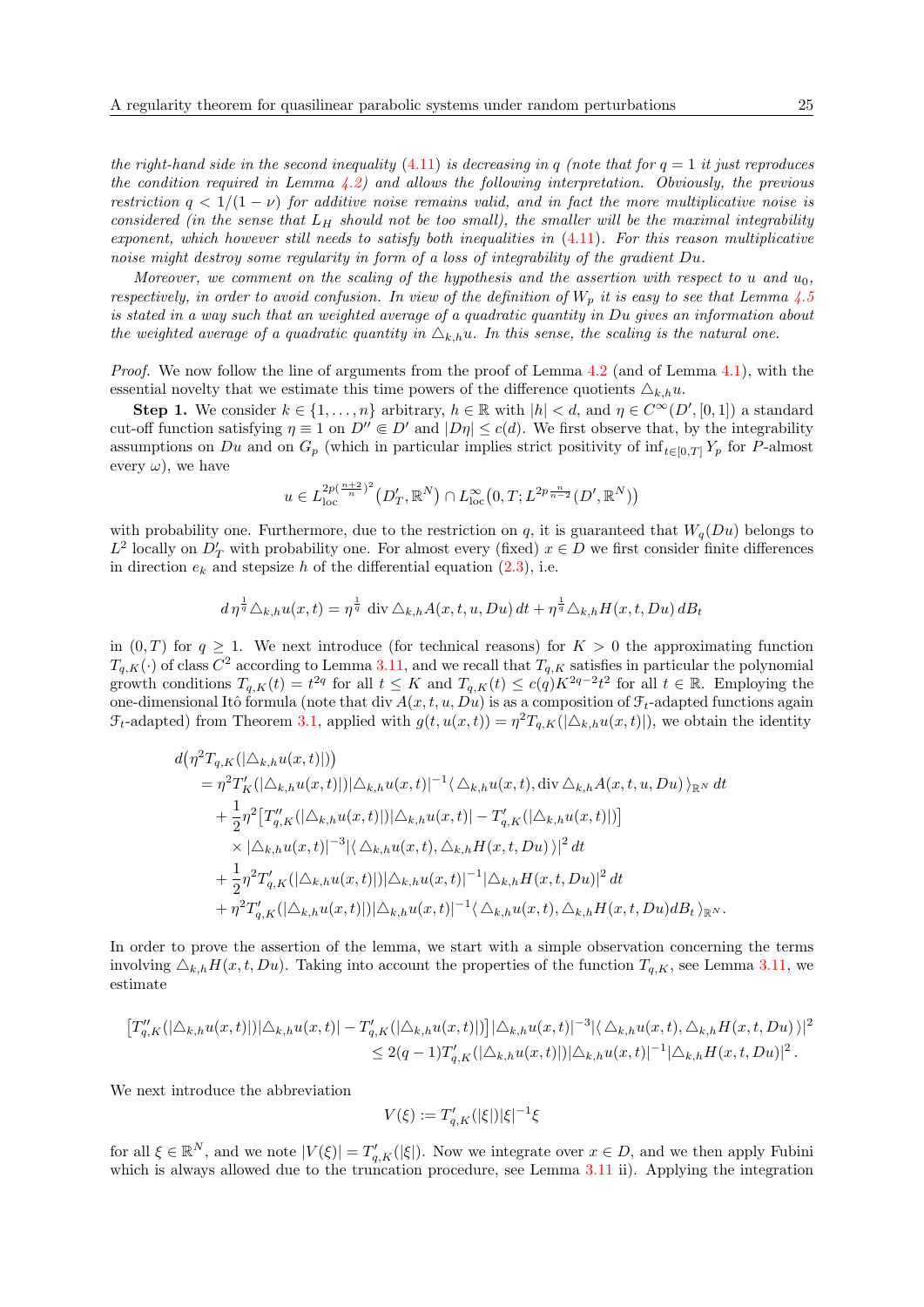by parts formula, we hence obtain

<span id="page-25-0"></span>
$$
\begin{split}\n\| (T_{q,K}|\triangle_{k,h}u(t)|)^{\frac{1}{2}}\eta \|_{L^{2}(D)}^{2} + \int_{0}^{t} \langle D\big(V(\triangle_{k,h}u(s))\eta^{2}\big), \triangle_{k,h}A(\cdot, s, u, Du)\,\rangle_{L^{2}(D)} \, ds \\
&\leq \| (T_{q,K}|\triangle_{k,h}u_{0}|)^{\frac{1}{2}}\eta \|_{L^{2}(D)}^{2} \\
&+ (q-2^{-1})\int_{0}^{t} \| T'_{q,K}(|\triangle_{k,h}u(s)|)^{\frac{1}{2}}|\triangle_{k,h}u(s)|^{-\frac{1}{2}}\triangle_{k,h}H(\cdot, s, Du)\eta \|_{L^{2}(D)}^{2} \, ds \\
&+ \int_{0}^{t} \langle V(\triangle_{k,h}u(x,s))\eta^{2}, \triangle_{k,h}H(\cdot, s, Du) \, dB_{s}\,\rangle_{L^{2}(D)} .\n\end{split} \tag{4.12}
$$

Now the second term on the left-hand side of this inequality shall be estimated. Using the decomposition introduced in [\(4.6\)](#page-18-1) and applying Lemma [3.11,](#page-12-1) we first find for every  $\varepsilon > 0$ :

$$
\langle D(V(\Delta_{k,h}u(s))\eta^{2}), \mathcal{A}(h)\rangle_{L^{2}(D)}=\kappa^{-1}\langle D(V(\Delta_{k,h}u(s))\eta^{2}), D\Delta_{k,h}u\rangle_{L^{2}(D)} - \kappa^{-1}\langle D(V(\Delta_{k,h}u(x,s))\eta^{2}), D\Delta_{k,h}u - \kappa\mathcal{A}(h)\rangle_{L^{2}(D)}\geq \kappa^{-1}||D(V(\Delta_{k,h}u(s)))\cdot D\Delta_{k,h}u\eta^{2}||_{L^{1}(D)} - 2\varepsilon||T'_{q,K}(|\Delta_{k,h}u|)^{\frac{1}{2}}|\Delta_{k,h}u|^{-\frac{1}{2}}D\Delta_{k,h}u\eta||_{L^{2}(D)}-c(q,\kappa,\varepsilon)|||\Delta_{k,h}u|^{q}D\eta||_{L^{2}(D)}^{2} - \kappa^{-1}(1-\nu^{2})^{\frac{1}{2}}||D(V(\Delta_{k,h}u(s)))||D\Delta_{k,h}u|\eta^{2}||_{L^{1}(D)}\geq (\kappa^{-1}\mu^{\frac{1}{2}}(q) - \kappa^{-1}(1-\nu^{2})^{\frac{1}{2}} - 2\varepsilon)||T'_{q,K}(|\Delta_{k,h}u|)^{\frac{1}{2}}|\Delta_{k,h}u|^{-\frac{1}{2}}D\Delta_{k,h}u\eta||_{L^{2}(D)}^{2}-c(q,\kappa,\varepsilon,||D\eta||_{L^{\infty}(D)})||W_{q}(\Delta_{k,h}u)||_{L^{2}(D')}^{2}.
$$

We observe from the definition of  $\mu(q)$  and the second bound in [\(4.11\)](#page-23-0) on q that the factor  $\mu^{\frac{1}{2}}(q)$  –  $(1 - \nu^2)^{\frac{1}{2}}$  appearing in the previous inequality is always strictly positive. Now, for the second term in the decomposition  $(4.6)$  we proceed analogously to  $(4.7)$ ; in fact, via Hölder's inequality, the inequalities  $T''_{q,K}(t)t^2 \leq c(q)T'_{q,K}(t)t \leq c(q)T_{q,K}(t)$  on  $\mathbb{R}^+$  and the Sobolev-Poincaré embedding (applied on every time-slice), we obtain

$$
\langle D(V(\Delta_{k,h}u(s))\eta^{2}),\mathcal{B}(h)\rangle_{L^{2}(D)}|
$$
\n
$$
\leq c(L,q)\left(\|T'_{q,K}(|\Delta_{k,h}u|)^{\frac{1}{2}}|\Delta_{k,h}u|^{-\frac{1}{2}}D\Delta_{k,h}u\eta\|_{L^{2}(D)}+\|T'_{q,K}(|\Delta_{k,h}u|)^{\frac{1}{2}}|\Delta_{k,h}u|^{\frac{1}{2}}D\eta\|_{L^{2}(D)}\right)
$$
\n
$$
\times\|T'_{q,K}(|\Delta_{k,h}u|)^{\frac{1}{2}}|\Delta_{k,h}u|^{-\frac{1}{2}}\mathcal{B}(h)\eta\|_{L^{2}(D)}
$$
\n
$$
\leq c(L,q)\left(\|T'_{q,K}(|\Delta_{k,h}u|)^{\frac{1}{2}}|\Delta_{k,h}u|^{-\frac{1}{2}}D\Delta_{k,h}u\eta\|_{L^{2}(D)}+\|T_{q,K}(|\Delta_{k,h}u|)^{\frac{1}{2}}D\eta\|_{L^{2}(D)}\right)
$$
\n
$$
\times\|T'_{q,K}(|\Delta_{k,h}u|)^{\frac{1}{2}}|\Delta_{k,h}u|^{-\frac{1}{2}}\Delta_{k,h}u\eta\|_{L^{2}(D)}^{\theta}+\|T'_{q,K}(|\Delta_{k,h}u|)^{\frac{1}{2}}|\Delta_{k,h}u|^{-\frac{1}{2}}\Delta_{k,h}u\eta\|_{L^{2}(D)}^{\theta}
$$
\n
$$
\times\left(\|Du\|_{L^{\frac{2}{n+2p}}(spt\eta)}^{\frac{2}{n+2p}}+\|u\|_{L^{\frac{2}{p}}(spt\eta)}^{\frac{2}{n}}+\|f\|_{L^{\frac{n}{p}}(D)}\right)
$$
\n
$$
\leq\left(\|T'_{q,K}(|\Delta_{k,h}u|)^{\frac{1}{2}}|\Delta_{k,h}u|^{-\frac{1}{2}}D\Delta_{k,h}u\eta\|_{L^{2}(D)}^{1+\theta}+\|T_{q,K}(|\Delta_{k,h}u|)^{\frac{1}{2}}D\eta\|_{L^{2}(D)}^{1+\theta}\right)
$$
\n
$$
\times c(n,D,T,L,q)\|T_{q,K}(|\Delta_{k,h}u|)^{\frac{1}{2}}\eta\|_{L^{2}(D)}^{1-\theta}\
$$

for every  $\theta \in (0,1)$ . We now choose  $\theta = \max\{p^{-1}n^2(n+2)^{-2}, na^{-1}\}\,$  for which the last expression in brackets of the previous inequality is consequently bounded with probability one, according to the integrability assumptions on  $f, Du$  and the consequences on the integrability of u explained at the beginning of the proof. Young's inequality then implies

$$
\left| \langle D(V(\triangle_{k,h}u(x,s))\eta^2), \mathcal{B}(h) \rangle_{L^2(D)} \right| \leq \varepsilon \|T'_{q,K}(|\triangle_{k,h}u|)^{\frac{1}{2}} |\triangle_{k,h}u|^{-\frac{1}{2}} D \triangle_{k,h}u \eta \|_{L^2(D)}^2 + c(n,D,T,L,q, \|D\eta\|_{L^\infty(D)}, \varepsilon) \left( \|T_{q,K}(|\triangle_{k,h}u|)^{\frac{1}{2}}\eta\|_{L^2(D)}^2 + 1 \right) \times \left(1 + \|Du\|_{L^{2p}\frac{n+2}{n}}^{2p\frac{n+2}{n}} (\text{spt}\,\eta) + \|u\|_{L^{2p}(\frac{n+2}{n})^2}^{2p(\frac{n+2}{n})^2} + \|f\|_{L^a(D)}^a \right).
$$

Finally, via the bounds for q in terms of n, p, a and  $\nu$ , the last term in the decomposition involving  $\mathcal{C}(h)$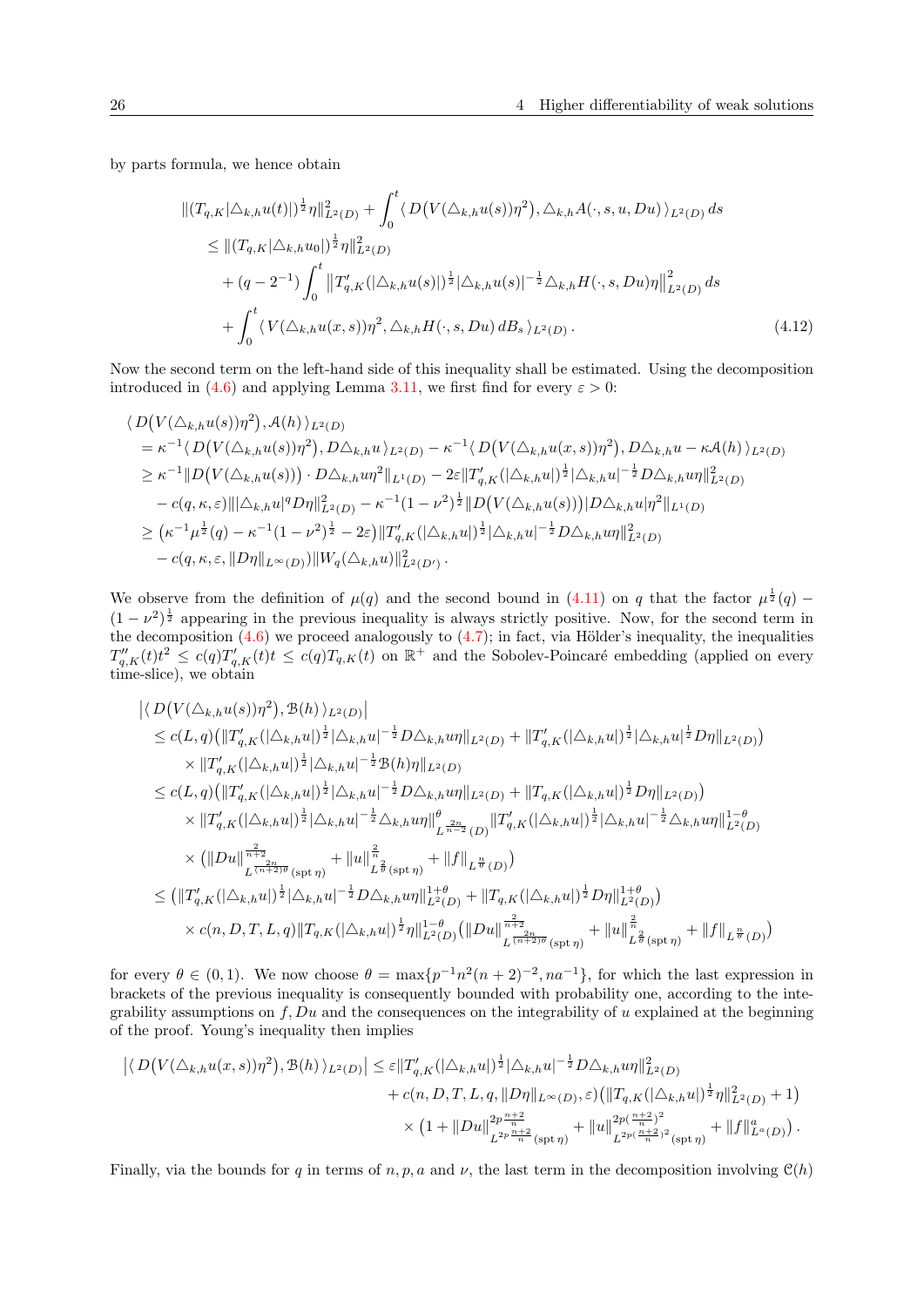is estimated with Young's inequality and the well-known estimates for finite difference quotients by

$$
\langle D(V(\triangle_{k,h}u(s))\eta^{2}), \mathcal{C}(h) \rangle_{L^{2}(D)}|
$$
\n
$$
\leq c(\|T'_{q,K}(|\triangle_{k,h}u|)^{\frac{1}{2}}|\triangle_{k,h}u|^{-\frac{1}{2}}D\triangle_{k,h}u\eta\|_{L^{2}(D)} + \|T_{q,K}(|\triangle_{k,h}u|)^{\frac{1}{2}}D\eta\|_{L^{2}(D)})
$$
\n
$$
\times \|T'_{q,K}(|\triangle_{k,h}u|)^{\frac{1}{2}}|\triangle_{k,h}u|^{-\frac{1}{2}}\mathcal{C}(h)\eta\|_{L^{2}(D)}
$$
\n
$$
\leq \varepsilon \|T'_{q,K}(|\triangle_{k,h}u|)^{\frac{1}{2}}|\triangle_{k,h}u|^{-\frac{1}{2}}D\triangle_{k,h}u\eta\|_{L^{2}(D)}^{2}
$$
\n
$$
+ c(D,T,L,q,\|D\eta\|_{L^{\infty}(D)},\varepsilon)(1+\|D u\|_{L^{2p}\frac{n+2}{n}}^{2p+\frac{n+2}{n}}(\text{spt}\,\eta)} + \|u\|_{L^{2p(\frac{n+2}{n})^{2}}(\text{spt}\,\eta)}^{2p+\frac{n+2}{n}} + \|f\|_{L^{a}(D)}^{a}),
$$

provided that  $4q \leq a$ . For the general case, one again has to argue more subtle, using the Sobolev embedding on time slices as for the term with  $B(h)$ . With the analogous calculations as before this yields

$$
\langle D(V(\triangle_{k,h}u(s))\eta^2), \mathcal{C}(h) \rangle_{L^2(D)}|
$$
  
\n
$$
\leq \varepsilon ||T'_{q,K}(|\triangle_{k,h}u|)^{\frac{1}{2}} |\triangle_{k,h}u|^{-\frac{1}{2}} D \triangle_{k,h}u \eta ||_{L^2(D)}^2
$$
  
\n
$$
+ c(n, D, T, L, q, ||D\eta||_{L^{\infty}(D)}, \varepsilon) (||T_{q,K}(|\triangle_{k,h}u|)^{\frac{1}{2}} \eta ||_{L^2(D)}^2 + 1)
$$
  
\n
$$
\times (1 + ||Du||_{L^{2p}\frac{n+2}{n}}^{2p\frac{n+2}{n}} (\text{spt}\,\eta)} + ||u||_{L^{2p(\frac{n+2}{n})^2}^{2p(\frac{n+2}{n})^2} (\text{spt}\,\eta)} + ||f||_{L^a(D)}^a).
$$

 $\sim$ 

It still remains to handle the second term on the right-hand side of inequality [\(4.12\)](#page-25-0). With the assumptions  $(2.2)$  on  $H$  and Young's inequality, we easily find

$$
||T'_{q,K}(|\triangle_{k,h}u(s)||)^{\frac{1}{2}}|\triangle_{k,h}u(s)|^{-\frac{1}{2}}\triangle_{k,h}H(\cdot,s,Du)\eta||_{L^2(D)}^2
$$
  
\n
$$
\leq (L_H^2+\varepsilon)||T'_{q,K}(|\triangle_{k,h}u|)^{\frac{1}{2}}|\triangle_{k,h}u|^{-\frac{1}{2}}D\triangle_{k,h}u\eta||_{L^2(D)}^2
$$
  
\n
$$
+ c(L,L_H,\varepsilon)(1+||Du||_{L^{2p}\frac{n+2}{n}}^{2p\frac{n+2}{n}}(\text{spt}\,\eta)}+||f_H||_{L^{\alpha}(D)}^{\alpha}).
$$

For every  $s \in (0, T)$  we now define

<span id="page-26-0"></span>
$$
G''(u,f)(s) := \frac{2q}{c''}G_p(s) + 1 + ||Du||_{L^{2p}\frac{n+2}{n}(D')}^{2p\frac{n+2}{n}} + ||u||_{L^{2p(\frac{n+2}{n})^2}(D')}^{2p(\frac{n+2}{n})^2} + ||f||_{L^a(D)}^a, \tag{4.13}
$$

which is a  $L^1(0,T)$  with probability one. Furthermore, we set  $G_q := c''G''(u, f)/(2q) \geq G_p$  which immediately gives  $Y_q \leq Y_p$ . Then, taking into account the smallness condition [\(4.11\)](#page-23-0), choosing  $\varepsilon$  sufficiently small and combining the previous estimates for the various terms arising in  $(4.12)$ , we find a preliminary (though still K-depending) pathwise estimate

$$
\begin{split} \|T_{q,K}(|\triangle_{k,h}u(t)|)^{\frac{1}{2}}\eta\|^{2}_{L^{2}(D)}+c^{-1}(L_{H},\kappa,\nu)\int_{0}^{t} \|T'_{q,K}(|\triangle_{k,h}u|)^{\frac{1}{2}}|\triangle_{k,h}u|^{-\frac{1}{2}}D\triangle_{k,h}u\eta\|^{2}_{L^{2}(D)}ds\\ &\leq \|T_{q,K}(|\triangle_{k,h}u_{0}|)^{\frac{1}{2}}\eta\|^{2}_{L^{2}(D)}+c''\int_{0}^{t} (\|T_{q,K}(|\triangle_{k,h}u(t)|)^{\frac{1}{2}}\eta\|^{2}_{L^{2}(D)}+1)G''(u,f)ds\\ &+c\int_{0}^{t} \|f_{H}(s)\|^{a}_{L^{a}(D)}ds+\int_{0}^{t} \langle V(\triangle_{k,h}u(x,t))\eta^{2},\triangle_{k,h}H(\cdot,s,Du)\,dB_{s}\,\rangle_{L^{2}(D)}\,. \end{split}
$$

Step 2. We may now apply in a first step Itô's formula in exactly the same way as before in the derivation of estimate [\(4.10\)](#page-20-0), and we this get

$$
e^{-\int_0^t c''G''(u,f) ds} \|T_{q,K}(|\triangle_{k,h} u(t)|)^{\frac{1}{2}} \eta\|_{L^2(D)}^2
$$
  
+  $c^{-1} \int_0^t e^{-\int_0^s c''G''(u,f) ds} \|T'_{q,K}(|\triangle_{k,h} u|)^{\frac{1}{2}} |\triangle_{k,h} u|^{-\frac{1}{2}} D \triangle_{k,h} u \eta\|_{L^2(D)}^2 ds$   
 $\leq \|T_{q,K}(|\triangle_{k,h} u_0|)^{\frac{1}{2}} \eta\|_{L^2(D)}^2 + 1 + c \int_0^t \|f_H(s)\|_{L^a(D)}^a ds$   
+  $c \int_0^t e^{-\int_0^s c''G''(u,f) ds} \langle V(\triangle_{k,h} u(x,t)) \eta^2, \triangle_{k,h} H(\cdot, s, Du) dB_s \rangle_{L^2(D)}.$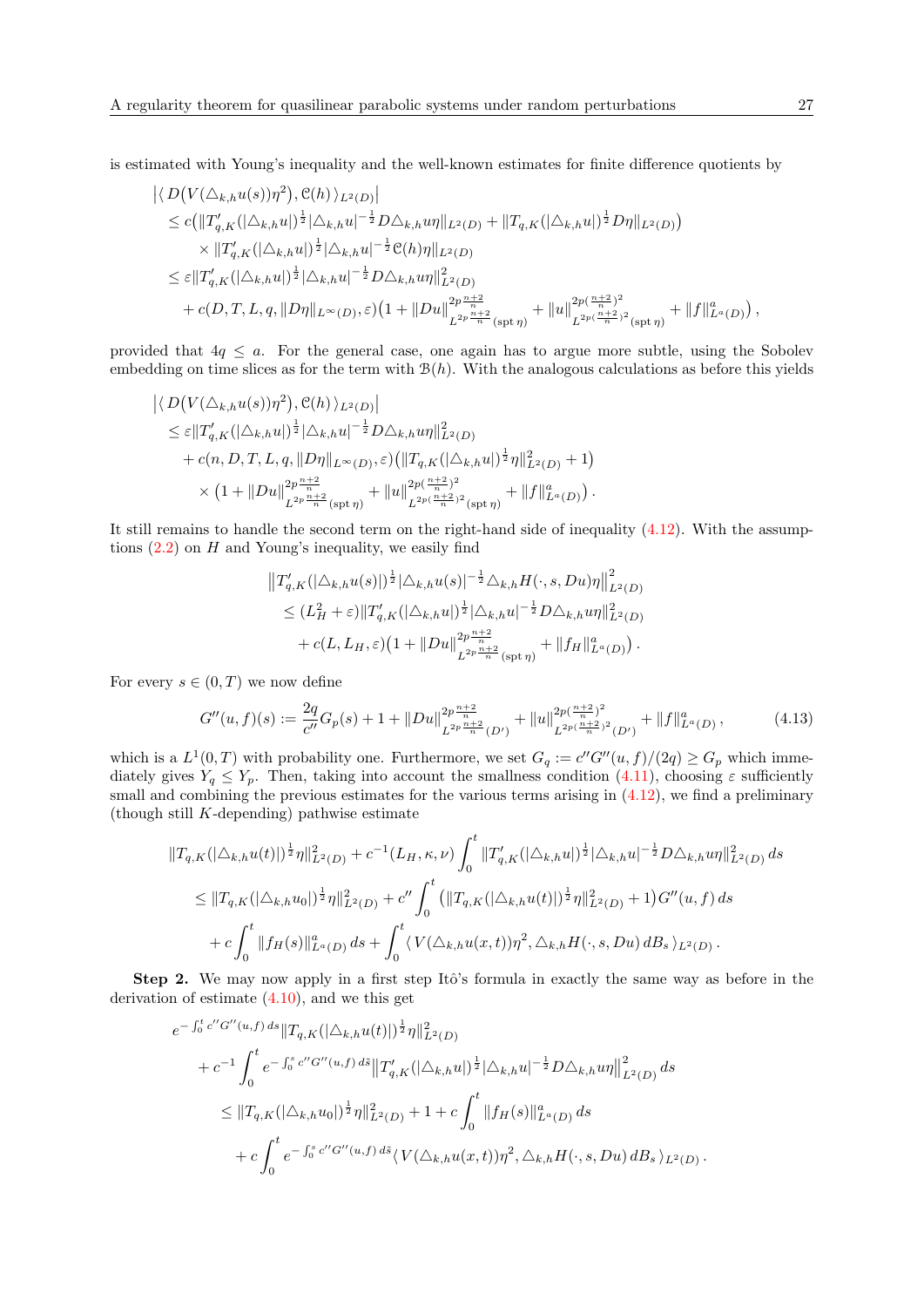Step 3. Similarly to the proof of Lemma [4.2,](#page-17-0) we introduce the random time

$$
\tau_R := \inf \left\{ t \in [0, T] : \int_0^t |||\triangle_{k,h} u(s)|^{2q-1} \eta^2 |\triangle_{k,h} H(\cdot, s, Du)| ||^2_{L^1(D)} ds > R \right\}
$$

with  $\tau_R = T$  when the set is empty. Differently from Lemma [4.2,](#page-17-0) the property

$$
P\Big(\int_0^T \||\Delta_{k,h}u(s)|^{2q-1}\eta^2|\Delta_{k,h}H(\cdot,s,Du)|\big\|_{L^1(D)}^2 ds < \infty\Big) = 1
$$

which is needed to have  $P(\lim_{R\to\infty} \tau_R = T) = 1$  is not clear a priori. We shall prove it a posteriori. Notice that, by Lemma [3.11,](#page-12-1)

$$
\int_0^{t \wedge \tau_R} e^{-2 \int_0^s c'' G''(u,f) d\tilde{s}} \Big( \int_D |V(\triangle_{k,h} u(x,s))| \eta^2 |\triangle_{k,h} H(s,Du)| dx \Big)^2 ds
$$
  

$$
\leq \int_0^{t \wedge \tau_R} |||\triangle_{k,h} u(s)|^{2q-1} \eta^2 |\triangle_{k,h} H(\cdot,s,Du)| ||^2_{L^1(D)} ds \leq R.
$$

**Step 3a.** The last calculation shows that the stochastic integral from Step 2, stopped at  $\tau_R$ , is a martingale (and thus it has zero expectation). Therefore (as in Lemma [4.2\)](#page-17-0)

$$
E\bigg[e^{-\int_0^{t\wedge\tau_R} c''G''(u,f)\,ds}\|T_{q,K}(|\triangle_{k,h}u(t\wedge\tau_R)|)^{\frac{1}{2}}\eta\|_{L^2(D)}^2\bigg] + c^{-1}E\bigg[\int_0^{t\wedge\tau_R} e^{-\int_0^s c''G''(u,f)\,d\tilde{s}}\|T'_{q,K}(|\triangle_{k,h}u|)^{\frac{1}{2}}|\triangle_{k,h}u|^{-\frac{1}{2}}D\triangle_{k,h}u\eta\|_{L^2(D)}^2\,ds\bigg] \leq \|T_{q,K}(|\triangle_{k,h}u_0|)^{\frac{1}{2}}\eta\|_{L^2(D)}^2 + 1 + cE\bigg[\int_0^T \|f_H(s)\|_{L^{\alpha}(D)}^a\,ds\bigg].
$$

At this stage we may pass to the limit  $K \to \infty$  via Fatou's Lemma on the left-hand side and monotone convergence on the right-hand side, and we obtain

<span id="page-27-0"></span>
$$
E\bigg[e^{-\int_0^{t\wedge\tau_R} c''G''(u,f) ds} \|W_q(\Delta_{k,h}u(t\wedge\tau_R))\eta\|_{L^2(D)}^2\bigg] + c^{-1}E\bigg[\int_0^{t\wedge\tau_R} e^{-\int_0^s c''G''(u,f) ds} \|\|\Delta_{k,h}u(s)\|^{q-1} D\Delta_{k,h}u(s)\eta\|_{L^2(D)}^2 ds\bigg] \leq \|W_q(\Delta_{k,h}u_0)\eta\|_{L^2(D)}^2 + 1 + cE\bigg[\int_0^T \|f_H(s)\|_{L^{\alpha}(D)}^a ds\bigg].
$$
\n(4.14)

Step 3b. Next we apply Burkholder-Davis-Gundy inequality to the inequality above from Step 2, stopped at  $\tau_R$  and raised to the power  $1/q$ . Taking the limit  $K \to \infty$  as in [\(4.14\)](#page-27-0), we get

$$
E\Big[\sup_{t\in[0,T]}e^{-\frac{1}{q}\int_0^{t\wedge\tau_R}c''G''(u,f)\,ds}\|W_q(\Delta_{k,h}u(t\wedge\tau_R))\eta\|_{L^2(D)}^{\frac{2}{q}}\Big]
$$
  
\n
$$
\leq \|W_q(\Delta_{k,h}u_0)\eta\|_{L^2(D)}^{\frac{2}{q}} + 1 + cE\Big[\Big(\int_0^T \|f_H(s)\|_{L^{\alpha}(D)}^{\alpha}ds\Big)^{\frac{1}{q}}\Big]
$$
  
\n
$$
+ CE\Big[\Big(\int_0^{T\wedge\tau_R}e^{-2\int_0^sc''G''(u,f)\,d\tilde{s}}\big\||\Delta_{k,h}u(s)|^{2q-1}\eta^2|\Delta_{k,h}H(\cdot,s,Du)|\Big\|_{L^1(D)}^2\,ds\Big)^{\frac{1}{2q}}\Big].
$$

Since due to Hölder's inequality we have

$$
\|\|\Delta_{k,h}u(s)\|^{2q-1}\eta^{2}\|\Delta_{k,h}H(\cdot,s,Du)\|\|_{L^{1}(D)}^{2}
$$
  

$$
\leq \|\|\Delta_{k,h}u(s)\|^{q}\eta\|_{L^{2}(D)}^{2}\|\|\Delta_{k,h}u(s)\|^{q-1}\eta\|\Delta_{k,h}H(\cdot,s,Du)\|\|_{L^{2}(D)}^{2},
$$

the last term of the previous inequality, similarly to the proof of Lemma [4.2,](#page-17-0) is bounded by

$$
CE\left[I_1^{1/2}I_2^{1/2}\right] \le \frac{1}{2}E[I_1] + \frac{C^2}{2}E[I_2]
$$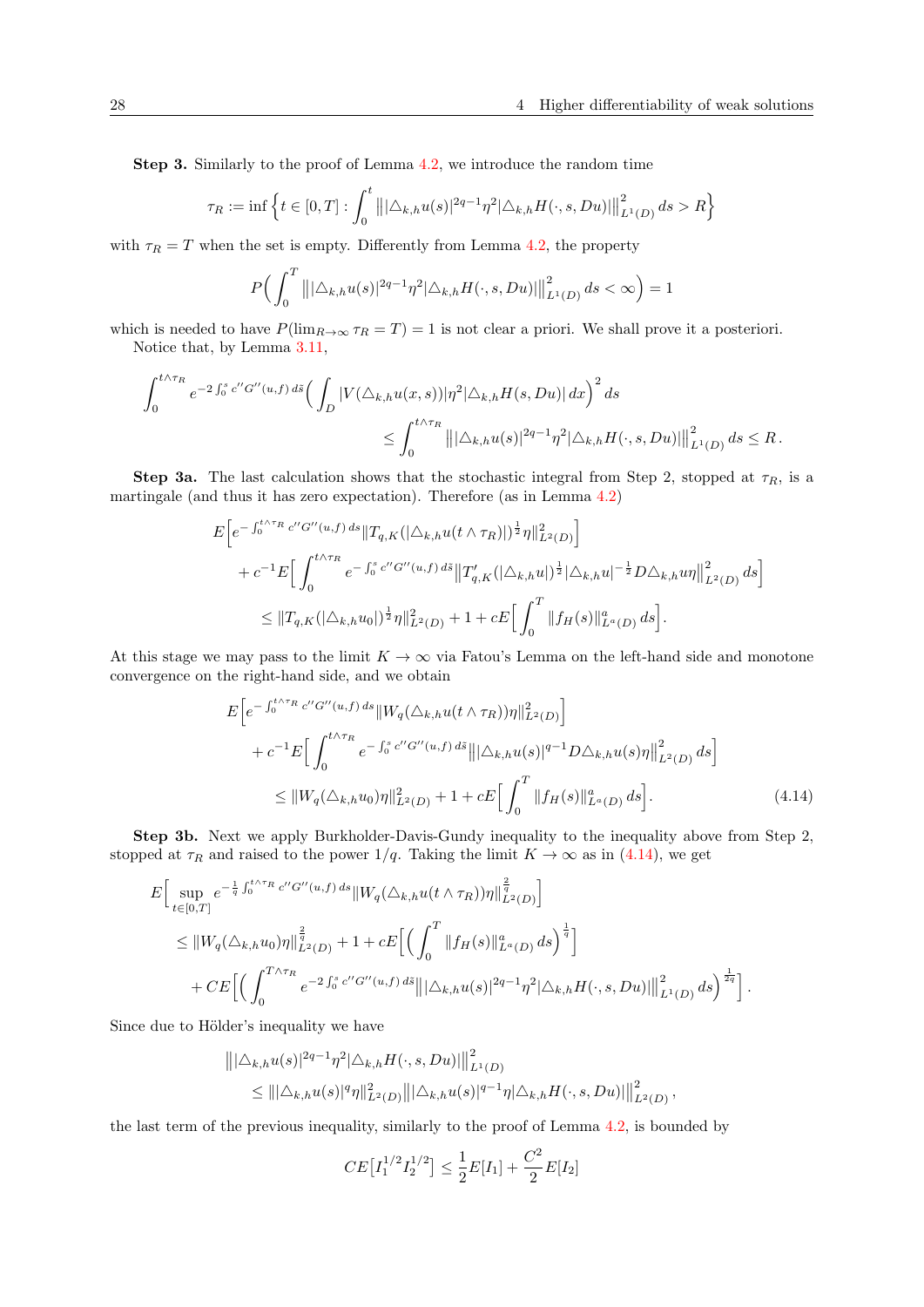where

$$
I_1 = \sup_{t \in [0,T]} e^{-\frac{1}{q} \int_0^{t \wedge \tau_R} c'' G''(u,f) d\tilde{s}} \|W_q(\triangle_{k,h} u(t \wedge \tau_R))\eta\|_{L^2(D)}^{\frac{2}{q}},
$$
  

$$
I_2 = \left(\int_0^{T \wedge \tau_R} e^{-\int_0^s c'' G''(u,f) d\tilde{s}} \|\|\triangle_{k,h} u(s)\|^{q-1} \eta \|\triangle_{k,h} H(\cdot,s,Du)\|\|_{L^2(D)}^2 ds\right)^{\frac{1}{q}}.
$$

Hence, we have proved that

$$
\frac{1}{2}E[I_1] \leq ||W_q(\triangle_{k,h} u_0)\eta||_{L^2(D)}^{\frac{2}{q}} + 1 + cE\Big[\Big(\int_0^T ||f_H(s)||_{L^{\alpha}(D)}^{\alpha} ds\Big)^{\frac{1}{q}}\Big] + \frac{C^2}{2}E[I_2].
$$

Now, by the assumptions  $(2.2)$  on H, Young's inequality and the bound on q (which in particular guarantees  $q2a/(a-2) \leq a$ , we have

$$
\frac{C^2}{2}E[I_2] \leq CE \Big[ \Big( \int_0^{T \wedge \tau_R} e^{-\int_0^s c'' G''(u,f) \, d\tilde{s}} \big\| |\triangle_{k,h} u(s)|^{q-1} D \triangle_{k,h} u(s) \eta \big\|_{L^2(D)}^2 \, ds \Big)^{\frac{1}{q}} \Big] \n+ C + CE \Big[ \Big( \int_0^T \|f_H(s)\|_{L^a(D)}^a \, ds \Big)^{\frac{1}{q}} \Big] + \frac{1}{4} E[I_1] \n+ CE \Big[ \Big( \int_0^T e^{-\int_0^s c'' G''(u,f) \, d\tilde{s}} \|W_q(Du(s))\|_{L^2(D')}^2 \, ds \Big)^{\frac{1}{q}} \Big].
$$

We observe that the last term remains bounded, due to the assumption of the lemma on the average and the choice of  $G''(u, f)$  (which ensures that  $c''G''(u, f) \geq 2qG_p$ ). Thus, by inequality [\(4.14\)](#page-27-0) proved above, we find

$$
\frac{1}{4}E[I_1] \le c||W_q(\triangle_{k,h}u_0)\eta||_{L^2(D)}^{\frac{2}{q}} + c + cE\Big[\int_0^T ||f_H(s)||_{L^a(D)}^a ds\Big]^{\frac{1}{q}}
$$

with a new constant.

Step 3c. In Step 3a and Step 3b we have almost proved the two bounds claimed by the lemma since the previous inequality along with [\(4.14\)](#page-27-0) gives us

$$
E\Big[\sup_{t\in[0,T]}e^{-\frac{1}{q}\int_0^{t\wedge\tau_R}c''G''(u,f)\,ds}\|W_q(\triangle_{k,h}u(t\wedge\tau_R))\eta\|_{L^2(D)}^{\frac{2}{q}}\Big] +E\Big[\Big(\int_0^{T\wedge\tau_R}e^{-\int_0^sc''G''(u,f)\,d\tilde{s}}\|\triangle_{k,h}u(s)|^{q-1}D\triangle_{k,h}u(s)\eta\|_{L^2(D)}^2\,ds\Big)^{\frac{1}{q}}\Big] \leq c\Big(\|W_q(\triangle_{k,h}u_0)\eta\|_{L^2(D)}^2+c+cE\Big[\int_0^T\|f_H(s)\|_{L^a(D)}^a\,ds\Big]\Big)^{\frac{1}{q}}.
$$

It now remains to justify (as already observed above) the limit  $\tau_R \to T$  as  $R \to \infty$  with probability one. Indeed, since  $R \mapsto \tau_R$  is non-decreasing and bounded above by T, there exists the a.s. limit

$$
\tau := \lim_{R \to \infty} \tau_R
$$

and  $\tau(\omega) \in [0, T]$ . By Fatou's lemma and monotone convergence,

$$
E\bigg[\bigg(\sup_{t\in[0,\tau]}e^{-\int_0^t c''G''(u,f)\,ds}\|W_q(\triangle_{k,h}u(t))\eta\|_{L^2(D)}^2 + \int_0^\tau e^{-\int_0^s c''G''(u,f)\,d\tilde{s}}\big\||\triangle_{k,h}u(s)|^{q-1}D\triangle_{k,h}u(s)\eta\big\|_{L^2(D)}^2\,ds\bigg)^{\frac{1}{q}}\bigg]
$$

is finite, hence the argument of the expectation is finite with probability one. Since  $\int_0^T c''G''(u, f) ds$  is finite with probability one, we get

$$
\sup_{t\in[0,\tau]} \|W_q(\triangle_{k,h} u(t))\eta\|_{L^2(D)}^2 + \int_0^\tau \left\| |\triangle_{k,h} u(s)|^{q-1} D\triangle_{k,h} u(s)\eta \right\|_{L^2(D)}^2 ds < \infty
$$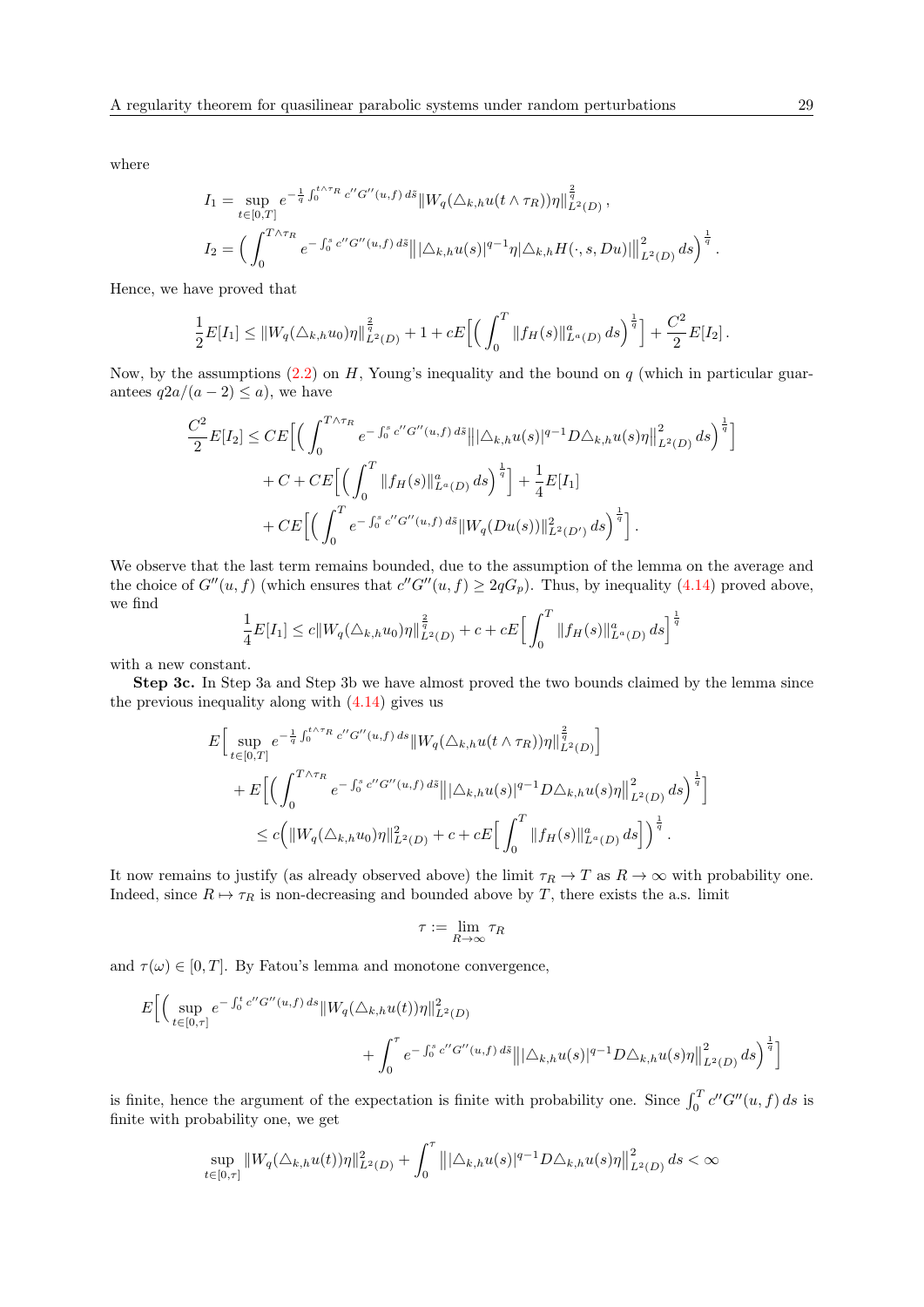with probability one. Thus (with the same inequalities used above)

$$
\int_0^{\tau} |||\Delta_{k,h} u(s)|^{2q-1} \eta^2 |\Delta_{k,h} H(\cdot, s, Du)||_{L^1(D)}^2 ds
$$
\n
$$
\leq C \Big( 1 + \sup_{t \in [0,\tau]} ||W_q(\Delta_{k,h} u(t))\eta||_{L^2(D)}^2 + \int_0^{\tau} |||\Delta_{k,h} u(s)|^{q-1} D\Delta_{k,h} u(s)\eta||_{L^2(D)}^2 ds
$$
\n
$$
+ \int_0^T ||W_q(Du(s))||_{L^2(D')}^2 ds + \int_0^T ||f_H(s)||_{L^{\alpha}(D)}^{\alpha} ds \Big)^2 < \infty
$$

with probability one. If  $\tau(\omega) < T$ , by definition of  $\tau_R$  we have

$$
\int_0^{\tau} |||\triangle_{k,h} u(s)|^{2q-1} \eta^2 |\triangle_{k,h} H(\cdot, s, Du)||_{L^1(D)}^2 ds = \infty
$$

which is false, hence  $P(\tau = T) = 1$ . Having this basic fact, the same estimates just proved give us the result of the lemma, by taking into account the inequality  $|DW(\Delta_{k,h}u)| \leq q |\Delta_{k,h}u|^{q-1} |D\Delta_{k,h}u|$  and the definition of  $G_q$  (and hence of  $Y_q$ ) given after [\(4.13\)](#page-26-0).  $\Box$ 

## 5 Proof of the regularity result

Having the previous lemma at hand, we may now proceed to the main result of our paper.

<span id="page-29-0"></span>**Theorem 5.1.** Let  $u \in V^2(D_T, \mathbb{R}^N)$  be a weak solution to the initial boundary value problem to [\(2.3\)](#page-5-0) with initial values  $u(\cdot,0) = u_0(\cdot) \in W^{1,a-2}(D,\mathbb{R}^N)$ . Assume further the assumptions  $(2.1)$  with  $\nu > (n-2)/n$ such that

$$
L_H^2 < (L_H^*)^2(n) := \frac{2}{\kappa(n-1)} \left( \left[ 1 - \left( \frac{n-2}{n} \right)^2 \right]^{\frac{1}{2}} - \left[ 1 - \nu^2 \right]^{\frac{1}{2}} \right).
$$

Then there exists  $\alpha > 0$  depending only on n, v and a such that for every subset  $D_c \in D$  we have

$$
P(||u||_{C^{0,\alpha}(D_c \times [0,T],\mathbb{R}^N)} < \infty) = 1.
$$

Proof. For the proof of this result we want to apply Proposition [3.9.](#page-11-0) Therefore, the crucial point is to show higher integrability of  $Du$  for "great" powers with probability one, in order that hypothesis  $(3.6)$ of the proposition is satisfied. This will be established by an iterative improvement of the integrability exponent. We start by defining a sequence  $(\tilde{q}_i)$  via

$$
\tilde{q}_0 := 1 ,
$$
\n
$$
\tilde{q}_{j+1} := \min \left\{ \tilde{q}_j \frac{n+2}{n}, 1 + \tilde{q}_j \frac{n+2}{n} \frac{a-4}{n}, \frac{a-2}{2}, \tilde{q}_j + 1 \right\} \text{ for } j \ge 1.
$$

Before defining a further sequence  $(q_i)$  in order to perform the iteration, we make some observations on  $L_H^*(s)$  as a function in  $s \in [n, 2/(1-\nu)]$  (we note that  $L_H^*(2q)$  already appeared in hypothesis [\(4.11\)](#page-23-0) which gave an upper bound for q in the iteration). Clearly,  $L_H^*(s)$  is continuous and strictly decreasing in s, with  $L_H^*(2/(1-\nu)) = 0$ .

We now set  $q_j = \tilde{q}_j$  as long as  $\tilde{q}_j > \tilde{q}_{j-1}$  and  $L_H^*(2\tilde{q}_j) > L_H$ , and for the first index j which doesn't satisfy these assumptions any more we set  $q_j = q^*$  for a number  $q^* > n/2$  (which is determined below). In what follows we shall denote this set of indices by  $J \subset N_0$ . We first study some properties of the sequence  $\tilde{q}$  and give a definition of the final member  $q^*$  of the sequence  $(q_j)_{j\in J}$ : the first and the forth term in the rewritten formula for  $\tilde{q}$  are strictly increasing in j and diverge for  $j \to \infty$ , whereas the the monotonicity properties of the second term depend on both the values of a and the size of  $q_i$ . More precisely, if  $a \geq 2(n+2)$ , then the second term increases with j and diverges for  $j \to \infty$ , but for every  $a \in (n+2, 2(n+2))$  it increases only up to  $q_{max}(a, n) = na/(4(n+2) - 2a) > n/2$ . Observing  $L_H^*(n) > L_H$  by assumption and  $L_H^*(2/(1-\nu)) = 0$ , by continuity of  $L_H^*(s)$  we hence can determine a number  $\tilde{s} \in (n, 2/(1 - \nu))$  such that  $L_H^*(\tilde{s}) = L_H$ . We can thus define

$$
q^* := \text{arbitrary number in } \left( \frac{n}{2}, \min \left\{ \frac{\tilde{s}}{2}, \frac{a-2}{2}, q_{max} \right\} \right).
$$

 $\overline{r}$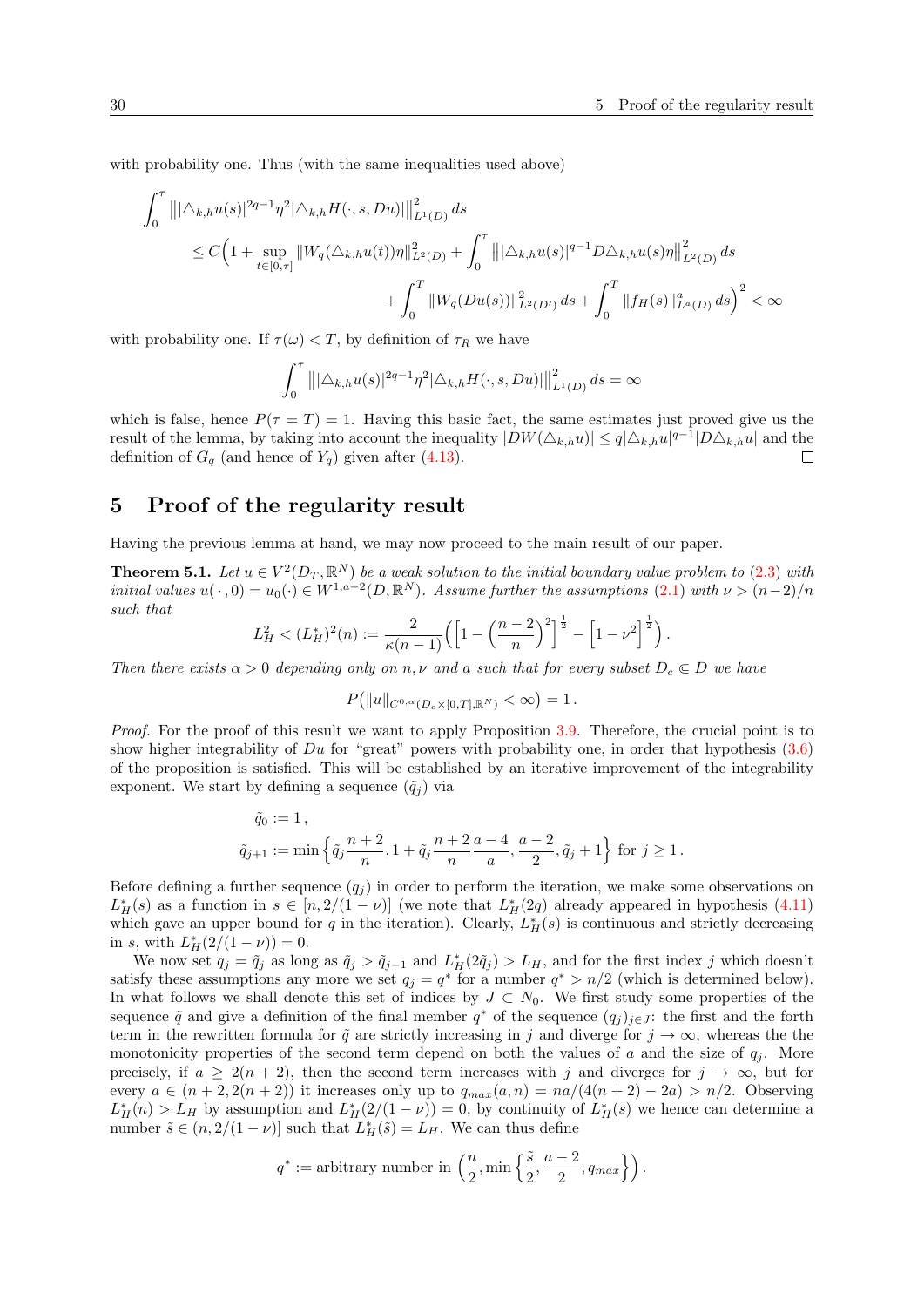It is easy to calculate that this number  $q^*$  is reached after a finite number of steps (depending only on  $n, \nu, a$  and the difference  $q_{max} - q^*$  (in the sense that the number of steps diverges as  $q^* \nearrow q_{max}$ ), hence  $|J| < \infty$ , i.e.  $(q_j)_{j \in J}$  is a finite sequence.

We are now going to establish by induction that for every  $j \in J$  we have

(i) 
$$
\sup_{|h| < \text{dist}(D_j, \partial D_{j-1})} E[||Y_{q_j}^{q_j} W_{q_j}(\Delta_{k,h} u)||_{V^2(D_j \times (0,T))}^2] \leq C_j \text{ for all } k \in \{1, ..., n\},
$$

 $(ii)$  sup  $|h|<\text{dist}(D_j,\partial D_{j-1})$  $E[\left\|Y_{q_j}^{q_j}W_{q_j}(\triangle_{k,h}u)\right\|]$  $2/q_j$  $\left[\frac{L^{2}\frac{n+2}{n}}{L^{2}\frac{n+2}{n}}(D_j\times(0,T))\right] \leq c(n,D_j)C_j \text{ for all } k\in\{1,\ldots,n\}\, ,$ 

$$
(iii) \quad E\big[\big\|Y_{q_j}^{q_j}W_{q_j}(Du)\big\|_{L^2^{\frac{n+2}{n}}(D_j\times(0,T))}^{2/q_j}\big]\leq \widetilde{C}_j\,,
$$

 $(iv)$   $Du \in L^{\infty}(0,T; L^{2q_j}(D_j,\mathbb{R}^{nN}))$  with probability one.

Here  $(Y_{q_j})_{j\in J}$  is a sequence of random variables given by  $Y_{q_j}(t,\omega) = \exp(-\int_0^t G_{q_j}(s,\omega) ds)$  for each  $j \in J$ , for a sequence of functions  $(G_{q_j})_{j \in J}$  which are in  $L^1(0,T)$  with probability one and which will be determined later, and  $(D_j)_{j\in J}$  is a monotone decreasing sequence of open sets satisfying  $D_c \subset D_j \subset$  $D_{i-1} \subset \ldots \subset D_0 \subset D_{-1} = D.$ 

We start by setting

$$
Y_1 := e^{-\frac{1}{2} \int_0^t c' G'(u, f) ds},
$$

where  $G'(u, f)$  was defined in [\(4.8\)](#page-19-0). It is obvious from its definition that  $Y_1: [0, T] \times \Omega \to (0, 1]$  satisfies  $P(\inf_{t\in[0,T]} Y_1 > 0) = 1.$  We then observe from Lemma [4.2](#page-17-0) that

$$
\sup_{|h|  

$$
\leq c' \Big(\|D_k u_0\|_{L^2(D)}^2 + 1 + E\big[\|f_H\|_{L^{\frac{2a}{a-2}}(D_T)}^{\frac{2a}{a-2}}\big]\Big) =: C_0
$$
$$

is satisfied for every open set  $D_0$  compactly supported in D. By definition of the space  $V^2$ , this establishes the statement (i)<sub>0</sub>. Furthermore, (ii)<sub>0</sub> follows immediately from the Sobolev embedding  $(2.4)$ , applied for P-almost every  $\omega$  to the functions  $Y_1 \triangle_{k,h} u$ , for  $k \in \{1, \ldots, n\}$ . To conclude the first step of the iteration it only remains to justify the statements (iii)<sub>0</sub> and (iv)<sub>0</sub>. To this end we take advantage of Theorem [3.6](#page-8-0) twice, in the way as explained in Remark [3.7](#page-9-2) (and actually as already performed in Corollary [4.4\)](#page-22-0). First we apply it with the choices  $p = q = 2q_0(n+2)/n$  to the inequality from (ii)<sub>0</sub> (for all  $k \in \{1, ..., n\}$ ), leading to the existence of Du in the Lebesgue space  $L^{2(n+2)/n}(D_0 \times (0,T),\mathbb{R}^{nN})$  with the required estimate for the average of  $Y_1Du$ ; secondly, we apply it with the choice  $p = 2q_0$  and  $q = \infty$  to  $(i)_0$  – more precisely to the first term in the  $V^2$ -norm – and, keeping in mind the pathwise strict positivity of  $Y_1$ , we end up with the existence of  $Du$  in  $L^{\infty}(0,T; L^2(D_0,\mathbb{R}^{nN}))$  with probability one.

We now proceed to the inductive step. Assume for a given  $j \in J$  that  $(i)_{\ell}-(iv)_{\ell}$  are valid on open sets  $D_\ell \subset D_{\ell-1}$  with random variables  $Y_{q_\ell} : [0, T] \times \Omega \to (0, 1]$  of the required form for all  $\ell \in \{0, \ldots, j-1\}.$ Then, keeping in mind (iii)<sub>j−1</sub> and the definition of the number  $q^*$ , we note that the assumptions of Lemma [4.5](#page-23-1) are satisfied (for p, D' replaced by  $q_{j-1}, D_{j-1}$ ), and we hence deduce (with the admissible choice  $q = q_i$ ) the estimate

$$
\sup_{|h| < d_j} E\Big[\Big(\sup_{t \in (0,T)} \|Y_{q_j}^{q_j} W_{q_j}(\Delta_{k,h} u)\|_{L^2(D_j)}^2 + \int_0^T \|Y_{q_j}^{q_j} DW_{q_j}(\Delta_{k,h} u)\|_{L^2(D_j)}^2 dt\Big)^{\frac{1}{q_j}}\Big] \leq c \Big(\|W_{q_{j-1}}(D_k u(x,0))\|_{L^2(D)}^2 + 1 + E\big[\|f_H(s)\|_{L^a(D_T)}^a\big]\Big)^{\frac{1}{q_j}} =: C_j
$$

for every  $k \in \{1, \ldots, n\}$ , a domain  $D_i \subset D_{i-1}$  satisfying  $d_i := \text{dist}(D_i, \partial D_{i-1}) > 0$  and a random variable  $Y_{q_j}$  defined via  $G_{q_j}$  given in Lemma [4.5](#page-23-1) and satisfying in particular  $P(\inf_{t\in[0,T]} Y_{q_j} > 0) = 1$ . This shows  $(i)_j$ , and  $(ii)_j$  in turn is an immediate consequence after the application of the Sobolev embedding as above. Moreover, the statements (iii)<sub>j</sub> and (iv)<sub>j</sub> again follow from (ii)<sub>j</sub> and (i)<sub>j</sub>, respectively, after the application of Theorem [3.6](#page-8-0) with the choices  $p = q = 2q_j(n+2)/n$  and  $p = 2q_j, q = \infty$ , respectively. This finishes the proof of the induction.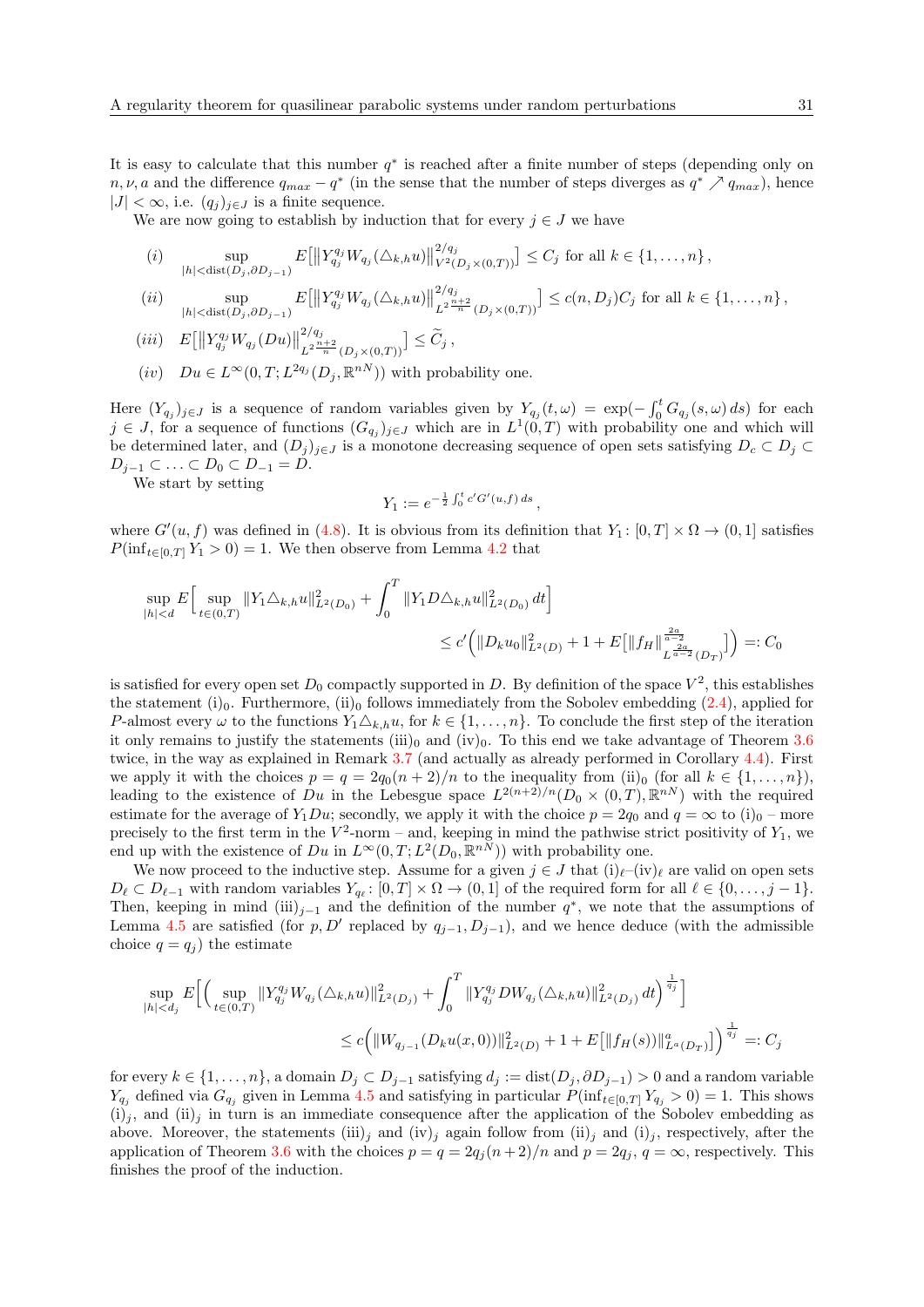As an immediate consequence of the induction, we can now conclude the desired higher integrability result to a great power, via the following observation. Via (iv) we find in the limit

$$
Du \in L^{\infty}(0,T; L^{2q^*}(D_c, \mathbb{R}^{nN}))
$$

with probability one, and by definition the exponent  $2q^*$  is greater than the space dimension n. Hence, assumption  $(3.6)$  of Proposition  $3.9$  is guaranteed. For its application we still need to check the integrability condition on  $a(x, s)$ ,  $b(x, s)$  given by

$$
a(x, s) := \text{div } A(x, s, u, Du) \quad \text{and} \quad b(x, s) := H(x, s, Du).
$$

Since  $A(x, t, u, z)$  is differentiable in x, u, and z with bounds  $(2.1)$ , we obtain  $a \in L^2(D_c \times (0, T), \mathbb{R}^N)$  with probability one as a direct consequence of  $Du \in V^2(D_c \times (0,T), \mathbb{R}^{nN})$  and  $f \in L^a(D_T) \subset L^4(D_T)$ . Fur-thermore, the growth of H according to [\(2.2\)](#page-5-2) with  $f_H \in L^a(D_T \times \Omega)$  implies  $b \in L^{2+\varepsilon}(0,T;L^2(D_c, \mathbb{R}^{n'N})$ with probability one. Thus, Proposition  $3.9$  yields the asserted Hölder continuity of u with probability one and finishes the proof of the theorem.  $\Box$ 

## References

- <span id="page-31-7"></span>[1] D. G. Aronson and J. Serrin, Local behavior of solutions of quasilinear parabolic equations, Arch. Rational Mech. Anal. 25 (1967), 81–122.
- <span id="page-31-17"></span>[2] S. Attanasio and F. Flandoli, Renormalized solutions for stochastic transport equations and the regularization by bilinear multiplicative noise, Commun. Partial Differ. Equations (to appear), arXiv:1007.4102.
- <span id="page-31-12"></span>[3] S. Campanato, Equazioni paraboliche del secondo ordine e spazi  $\mathcal{L}^{2,\theta}(\Omega,\delta)$ , Ann. Mat. Pura Appl. (4) 73 (1966), 55–102.
- <span id="page-31-10"></span> $[4]$  S. Campanato, On the nonlinear parabolic systems in divergence form. Hölder continuity and partial Hölder continuity of the solutions, Ann. Mat. Pura Appl. (4) 137 (1984), 83–122.
- <span id="page-31-4"></span>[5] S. Campanato, Elliptic systems with non-linearity q greater or equal to two. Regularity of the solution of the Dirichlet problem, Ann. Mat. Pura Appl. Ser. 4 147 (1987), 117–150.
- <span id="page-31-6"></span>[6] H. O. Cordes, Uber die erste Randwertaufgabe bei quasilinearen Differentialgleichungen zweiter Ordnung in mehr als ¨ zwei Variablen, Math. Ann. 131 (1956), 278–312.
- <span id="page-31-18"></span>[7] G. Da Prato and J. Zabczyk, Stochastic equations in infinite dimensions, Encyclopedia of Mathematics and its Applications, vol. 44, Cambridge University Press, Cambridge, 1992.
- <span id="page-31-0"></span>[8] E. De Giorgi, Sulla differenziabilità e l'analiticità delle estremali degli integrali multipli regolari, Mem. Accad. Sci. Torino Ser. III 3 (1957), 25–43.
- <span id="page-31-1"></span>[9] E. De Giorgi, Un esempio di estremali discontinue per un problema variazionale di tipo ellittico, Boll. Unione Mat. Ital., IV. 1 (1968), 135–137.
- <span id="page-31-13"></span>[10] L. Denis, A. Matoussi, and L. Stoica, Maximum principle and comparison theorem for quasi-linear stochastic PDE's, Electron. J. Probab. 14 (2009), no. 19, 500–530.
- <span id="page-31-11"></span>[11] E. DiBenedetto, Degenerate parabolic equations, Universitext. New York, NY: Springer-Verlag. xv, 387 p., 1993.
- <span id="page-31-8"></span>[12] F. Duzaar and G. Mingione, Second order parabolic systems, optimal regularity, and singular sets of solutions, Ann. Inst. Henri Poincaré Anal. Non Linéaire 22 (2005), no. 6, 705–751.
- <span id="page-31-14"></span>[13] F. Flandoli, Random perturbation of PDEs and fluid dynamic models, Saint Flour summer school lectures 2010, Lecture Notes in Math., vol. 2015, Springer, Berlin, 2011, p. 176.
- <span id="page-31-15"></span>[14] F. Flandoli, M. Gubinelli, and E. Priola, Well-posedness of the transport equation by stochastic perturbation, Invent. Math. 180 (2010), no. 1, 1–53.
- <span id="page-31-16"></span>[15] F. Flandoli, M. Gubinelli, and E. Priola, Full well-posedness of point vortex dynamics corresponding to stochastic 2D Euler equations, Stoch. Proc. Appl. 121 (2011), no. 7, 1445–1463.
- <span id="page-31-9"></span>[16] M. Giaquinta and E. Giusti, Partial regularity for the solutions to nonlinear parabolic systems, Ann. Mat. Pura Appl. (4) 97 (1973), 253–266.
- <span id="page-31-3"></span>[17] M. Giaquinta and G. Modica, Almost-everywhere regularity results for solutions of non linear elliptic systems, Manuscr. Math. 28 (1979), 109–158.
- <span id="page-31-5"></span>[18] E. Giusti and M. Miranda, Sulla regolarità delle soluzioni deboli di una classe di sistemi ellitici quasi-lineari, Arch. Ration. Mech. Anal. 31 (1968), 173–184.
- <span id="page-31-2"></span>[19] E. Giusti and M. Miranda, Un esempio di soluzioni discontinue per un problema di minimo relativo ad un integrale regolare del calcolo delle variazioni, Boll. Unione Mat. Ital., IV. Ser. 1 (1968), 219–226.